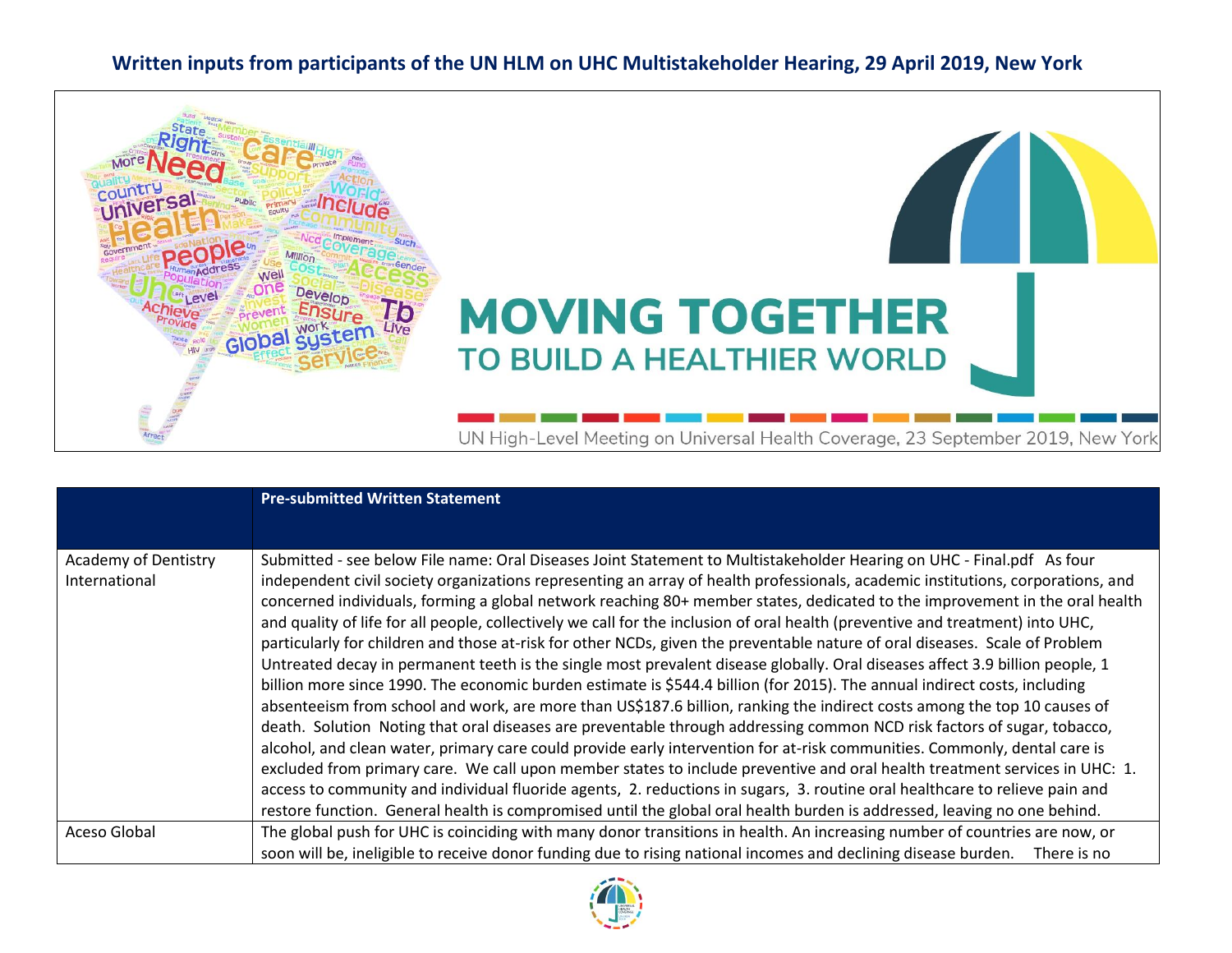|                           | guarantee that countries will fill the void left by donors' withdrawal. This is worrisome as diseases such as HIV and TB are often |
|---------------------------|------------------------------------------------------------------------------------------------------------------------------------|
|                           | concentrated among marginalized groups and those traditionally outside of government reach. Without international funding          |
|                           | these groups stand to lose access to essential services, making them prone to higher incidence rates, social exclusion, and lower  |
|                           | levels of wellbeing. Governments risk exacerbating existing equity gaps if past donor contributions for marginalized groups are    |
|                           | not substituted with public funds. Financial commitments, however, are not enough to prevent equity gaps. Determining the          |
|                           | most effective delivery channels to reach underserved populations without donor support is equally critical. In many countries,    |
|                           | donor-funded civil society organizations are bridging access and coverage gaps. Ensuring that these organizations continue to      |
|                           | have access to funding to finance their work in the post-transition era is critical. A strong focus on strengthening domestic      |
|                           | financing mechanisms to support the work of CSOs is therefore needed.                                                              |
| Adolescent Health &       | Adolescence represents a window of opportunity for effective prevention and health promotion. Yet adolescents have failed to       |
| Universal Health          | experience the improvements seen by other age groups. Progress towards UHC requires keeping adolescents healthy.                   |
| Coverage                  | Investment in adolescents delivers a "triple dividend" - improving health now, enhancing throughout the life course and            |
|                           | contributing to the health of future generations. Progress towards UHC requires keeping adolescents healthy. Investment in         |
|                           | adolescents delivers a "triple dividend" - improving health now, enhancing throughout the life course and contributing to the      |
|                           | health of future generations. 1. Strengthen Service Delivery Includes: prioritise adolescents in UHC benefits packages,            |
|                           | tackling the full spectrum of issues from SRH to injuries; implement legal frameworks guaranteeing access to services; act         |
|                           | beyond the health sector addressing the wider determinants of adolescent health for prevention. 2. Enhance Financing               |
|                           | Includes: increase spending on adolescent health; acknowledge the benefits of adolescent health to inform financing decisions;     |
|                           | cover all adolescents with mandatory, prepaid, pooled funding for health services; and leave no adolescent behind, prioritising    |
|                           | the vulnerable/marginalised. 3. Improve Governance: engage adolescents in policy and delivery; monitor through national data       |
|                           | systems; report on disaggregated adolescent indicators; evidence-based action targeting adolescent groups.                         |
| <b>AFRICAN CENTRE FOR</b> | Availability and access to teams of, well-trained, well-paid, culturally and gender-sensitive primary care health workers at the   |
| <b>GLOBAL HEALTH AND</b>  | first level of care for communities, is the rate-limiting factor for the extension of geographical coverage and reaching the most  |
| SOCIAL                    | marginalised and hard-to-reach populations so as to ensure that reforms and actions for health development "Leave No One           |
| <b>TRANSFORMATION</b>     | Behind." This is essential, in particular, to track progress with addressing the gap in maternal and reproductive health outcomes  |
| (ACHEST)                  | between income groups in countries with a low resource base. A specific "Ask" for and means (indicator) for tracking progress      |
|                           | with adequacy funding to provide a health workforce that is accessible to communities are essential. Further to this, community    |
|                           | participation is central to ensuring responsiveness and resilience of the health workforce effort. Regrettably, the SDG            |
|                           | framework currently has no UHC indicator that explicitly monitors community participation for health, a need that must be          |
|                           | addressed now. These proposals raise the urgent need to reframe the CSO "Ask-framework." Aligning the framework to                 |
|                           | practical approaches that facilitate objective planning and action by countries will be critical for an impactful resolution       |
|                           | framework from the HLM of the UN.                                                                                                  |
| Afro Global Alliance      | Despite being curable, tuberculosis remains the top infectious killer disease globally, taking over 4000 lives every day. Each of  |
|                           | those deaths is needless and preventable, reminding us why the world needs Universal Health Coverage. If the world can't           |
|                           | get its act together to stop millions of deaths from a disease that's been curable for nearly 50 years, we have no hope of         |
|                           | achieving UHC. We in TB Community at large have learned many lessons from the 2018 UNHLM on TB, but given the time                 |
|                           | constraints I will share just one. Promises made here will quickly be forgotten without sustained pressure from communities,       |
|                           | people affected by the disease and advocates back home. This is why we need strong accountability which ensures that               |
|                           | interventions and actions are funded and implemented for every single person affected, especially those most                       |

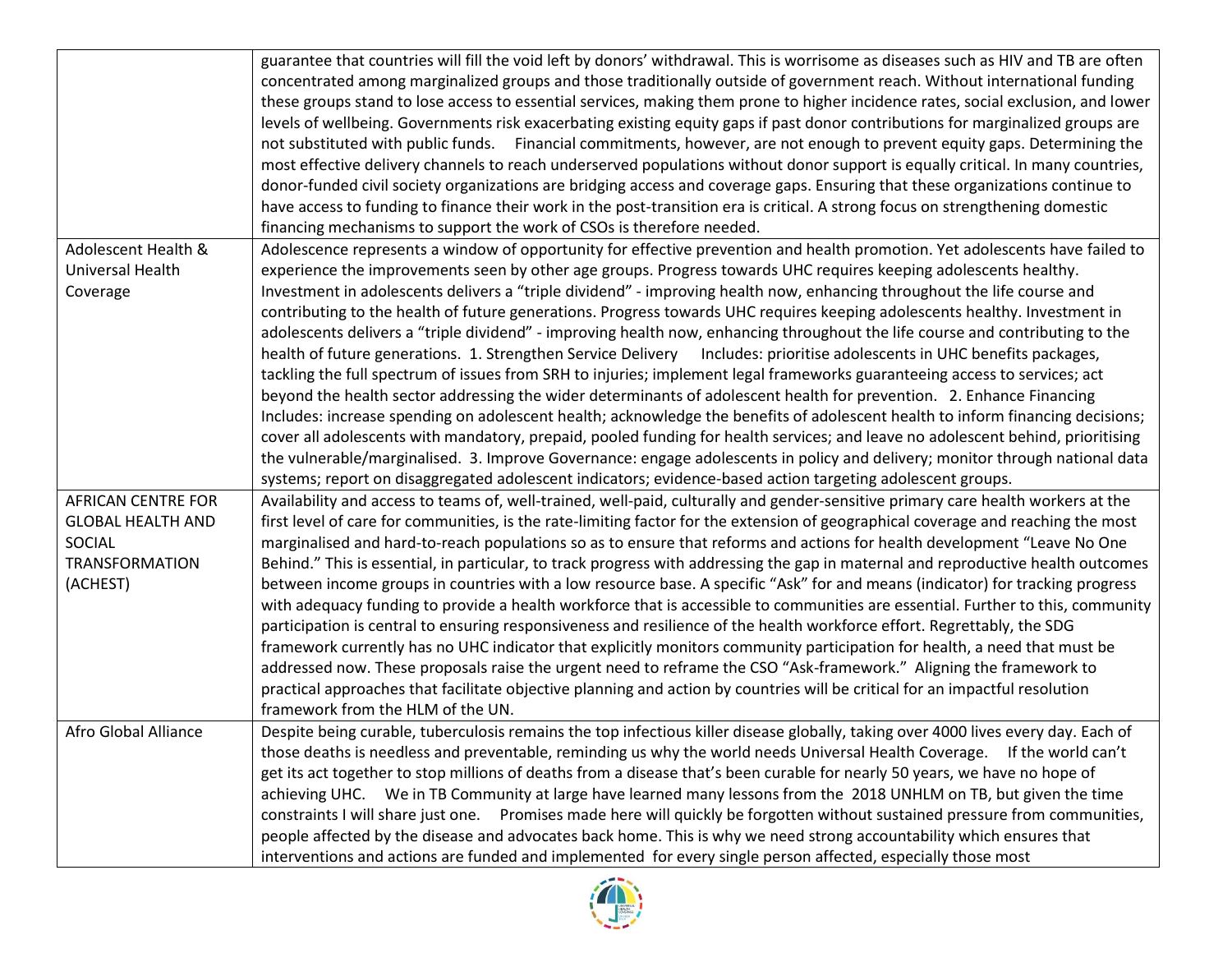|                        | vulnerable, Otherwise, Heads of State and all stakeholders will fail on their promise to diagnose and treat 40 million people        |
|------------------------|--------------------------------------------------------------------------------------------------------------------------------------|
|                        | with TB by 2022. The TB community demands that world leaders agree an ambitious political declaration on UHC in                      |
|                        | September that puts people first and puts the world on course to end preventable and curable diseases like TB by 2030.               |
|                        | Thank You.                                                                                                                           |
| <b>AIDS Healthcare</b> | When moving towards the goal of UHC for all, the disparity of access to health services between urban and rural communities is       |
| Foundation             | a formidable challenge. Countries where unfettered poverty creates slums and communities lacking the most basic                      |
|                        | infrastructure for providing clean water, health services, maternal care, and access to prevention, testing and treatment for HIV    |
|                        | and other sexually transmitted diseases, run the risk of continuing the neglect of forgotten individuals and families who daily      |
|                        | face and negotiate socio-economic disparities. Millions of people still have no access to life saving drugs to treat HIV and the     |
|                        | high price of ARVs continues to be a barrier to countries who desire to address the epidemic which globally disproportionally        |
|                        | affects young girls and women. Social and cultural attitudes towards girls that encourage or are indifferent to gender based         |
|                        | violence must be addressed when seeking the high standard of care proposed for comprehensive UHC. How do we ensure that              |
|                        | governments are responsible for allocating 5% of their GDP towards their health budgets and the goal of reaching UHC for all         |
|                        | regardless of race, gender, sexual orientation or income level? True equity means the human rights of all individuals must be        |
|                        | secured for true UHC.                                                                                                                |
| American Academy of    | On behalf of Global Health Council, American Heart Association, NCD Child, the NCD Roundtable, American Academy of                   |
| Pediatrics             | Pediatrics, Advancing Synergy, Global Alliance for Behavioral Health and Social Justice, we support implementation of UHC and        |
|                        | stress the critical need to prioritize primary health care, through integrating NCDs prevention and treatment for cancer,            |
|                        | cardiovascular disease, diabetes, respiratory diseases, and mental disorders. Our opportunity to save lives is now! To               |
|                        | generate national health revenue, we suggest Member States implement WHO's "Best Buys", use technology-based solutions               |
|                        | and digital technology, to reduce premature deaths due to NCDs by 1/3, by 2030. NCDs are leading causes of death, a cause            |
|                        | and consequence of poverty - posing greater threats to global economic development than natural disasters, crime, and                |
|                        | corruption. Most NCD deaths (75%) occur in low- and middle-income countries where 15 million people are dying prematurely.           |
|                        | Depression is a leading cause of disability among adolescents, and NCDs kill over 1.5 million young people annually. UHC will        |
|                        | reduce premature deaths, prevent chronic illnesses, stabilize household finances, and improve national economies. To ensure          |
|                        | equitable, universal access to care and services - we ask Member States to develop strong fiscal policies, ensuring UHC as a         |
|                        | fundamental right for all.                                                                                                           |
| American Heart         | Governments can protect health and make their populations stronger and more productive, they can save on health-care costs,          |
| Association            | and when they implement taxes on tobacco and sugary drinks generate revenues that can be reinvested into                             |
|                        | Recently the Task Force on Fiscal Policy for Health, co-chaired by Michael Bloomberg who is also the United Nations<br>health.       |
|                        | Ambassador for NCDs, reviewed the evidence on the impact of these tax policies on consumption, health and revenue. They              |
|                        | concluded that these taxes are underutilized as a policy tool. Raising taxes on tobacco can do more to reduce premature              |
|                        | mortality than any other single health policy. Moreover, raising taxes on sugary beverages is prudent because they can               |
|                        | incentivize healthier diets and address the growing burden of disease from obesity and diabetes. In closing, we strongly             |
|                        | encourage governments to employ this useful policy tool to raise valuable revenues. The American Heart Association pledges           |
|                        | to do more to support Member States and leaders in Ministries of Health to make the case for fiscal policies and to help             |
|                        | demonstrate that health expenditures on CVDs and other NCDs is an investment, not a cost.  Thank you for your                        |
|                        | consideration.                                                                                                                       |
| APCASO / Activists'    | Tuberculosis remains one of the top 10 causes of mortality globally with 1.3 million deaths in 2017 and millions falling ill with TB |

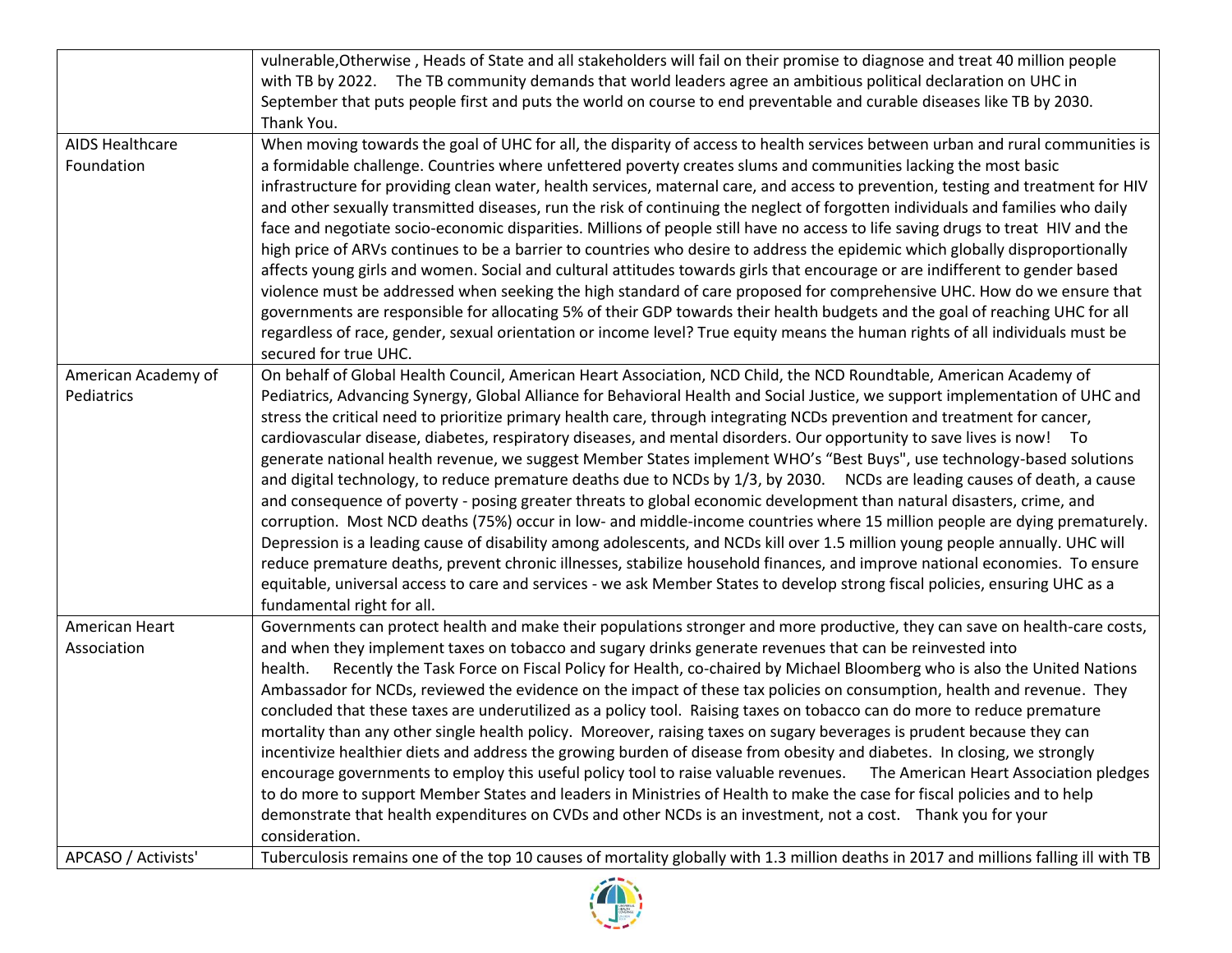| Coalition on TB - Asia<br>Pacific (ACT! AP)      | each year. Among people living with HIV, TB remains the number one killer with 300,000 deaths a year. To end this epidemic,<br>just last year, Member States committed to a Political Declaration to end TB. While part of this commitment is to improve<br>policies and systems to be able to cover TB services under UHC, experiences of communities most marginalized and affected by<br>TB and TB-HIV says otherwise. In my region, Asia Pacific, while TB diagnosis and treatment are supposedly covered by UHC, only<br>75% of people with TB in Viet Nam and only 44% of medical costs in the Philippines are covered by the national health<br>insurance schemes. Non-medical costs are shouldered by people with TB who live in poverty, making it difficult for them to<br>complete their treatment. Stigma, discrimination, and criminalization of populations most affected by TB, as well as HIV, such                                                                                                                                                                                                                                                                                                                                                                                                                                                                                                                                        |
|--------------------------------------------------|------------------------------------------------------------------------------------------------------------------------------------------------------------------------------------------------------------------------------------------------------------------------------------------------------------------------------------------------------------------------------------------------------------------------------------------------------------------------------------------------------------------------------------------------------------------------------------------------------------------------------------------------------------------------------------------------------------------------------------------------------------------------------------------------------------------------------------------------------------------------------------------------------------------------------------------------------------------------------------------------------------------------------------------------------------------------------------------------------------------------------------------------------------------------------------------------------------------------------------------------------------------------------------------------------------------------------------------------------------------------------------------------------------------------------------------------------------|
|                                                  | as sex workers and people who use drugs, further exclude our achievement towards universal access. If we are serious in<br>leaving no one behind and achieve universal access through UHC, we must strengthen our systems for health by adopting<br>policies that cater to the intersectional needs of people beyond health. Member States must also finally commit to<br>decriminalize sex work and drug use.                                                                                                                                                                                                                                                                                                                                                                                                                                                                                                                                                                                                                                                                                                                                                                                                                                                                                                                                                                                                                                             |
| ARCAD-SIDA Mali                                  | ARCAD-SIDA Mali is a key actor in the fight against HIV / AIDS at the national and subregional levels through Coalition Plus<br>Platform for West Africa. At the national level we run three community clinics with an integrated health offer for the most<br>marginalized populations: men having sex with men, transgender, female sex workers and people who use injectable drugs. At<br>the sub-regional level, Coalition Plus West Africa Platform under the leadership of ARCAD-SIDA brings together 21 associations<br>from 8 countries around the community expertise that we have developed in delivering sexual health services and<br>differentiated antiretroviral therapy with the involvement of peer educators and psychosocial counselors beneficiaries and<br>actors from the community. The platform is part of a process of south-south capacity building, sharing and exchange of<br>experience around good practices. This know-how must serve to the effectiveness of universal health for all key and vulnerable<br>populations who face multiple challenges in accessing healthcare. We must work towards the integration of sexual health<br>services to universal health coverage for all these populations. The universal health coverage should take into account the<br>human rights issue for stigmatized population since the constitution of all these countries enshrines the right to health as a<br>fundamental right. |
| Arogya World                                     | The impact of NCDs is huge. Arogya World's 10,000 women's study on the Impact of NCDs confirmed that. 1/4 of the women<br>spent 25% of the family income on NCDs. One in 10 women said it is 50%. That is unsustainable. Surely in the SDG era we can<br>do better than that. 40% of the women paid for healthcare out-of-pocket, borrowing money from friends and family. The<br>grassroots data from our study scream for UHC. We believe UHC is not just the government's responsibility. When countries<br>like India show they have the political will to start Ayushman Bharat, we have an ASK - Build cross-sectoral mechanisms for co-<br>ordinated action and investment in UHC. Civil society matters. Remove unnecessary regulatory hurdles and work with NGOs<br>like Arogya to take prevention to people where they live, learn and work, literally to the last mile.<br>NCDs are daunting.<br>Funding is scarce. UHC has given us a much-needed focal point of consensus. Whether we work in HIV, women's health, NCDs<br>or mental health, we all agree UHC is needed. Everyone, everywhere, deserves to lead a healthy life. We genuinely believe in<br>#HealthforAll. Health is a human right. And it is our collective responsibility to make sure the world delivers on it.                                                                                                                                                             |
| Associação Brasileira de<br>Cirurgiões-Dentistas | The Brazilian Association of Dentists - ABCD recognize that Universal Health Coverage (UHC) means that every person,<br>everywhere has access to the health services they need without the risk of financial hardship when paying for them. ABCD also<br>defends that UHC encompasses the full spectrum of essential, quality health services, from health promotion to prevention,<br>treatment, rehabilitation and palliative care ABCD asks that The Political Declaration for the HLM on UHC must address the<br>following priorities in order to improve oral health and UHC: 1) Integrate oral health into primary healthcare and UHC . Add<br>essential oral health services to national essential packages of health services. • Commit to provide at a minimum the World                                                                                                                                                                                                                                                                                                                                                                                                                                                                                                                                                                                                                                                                          |

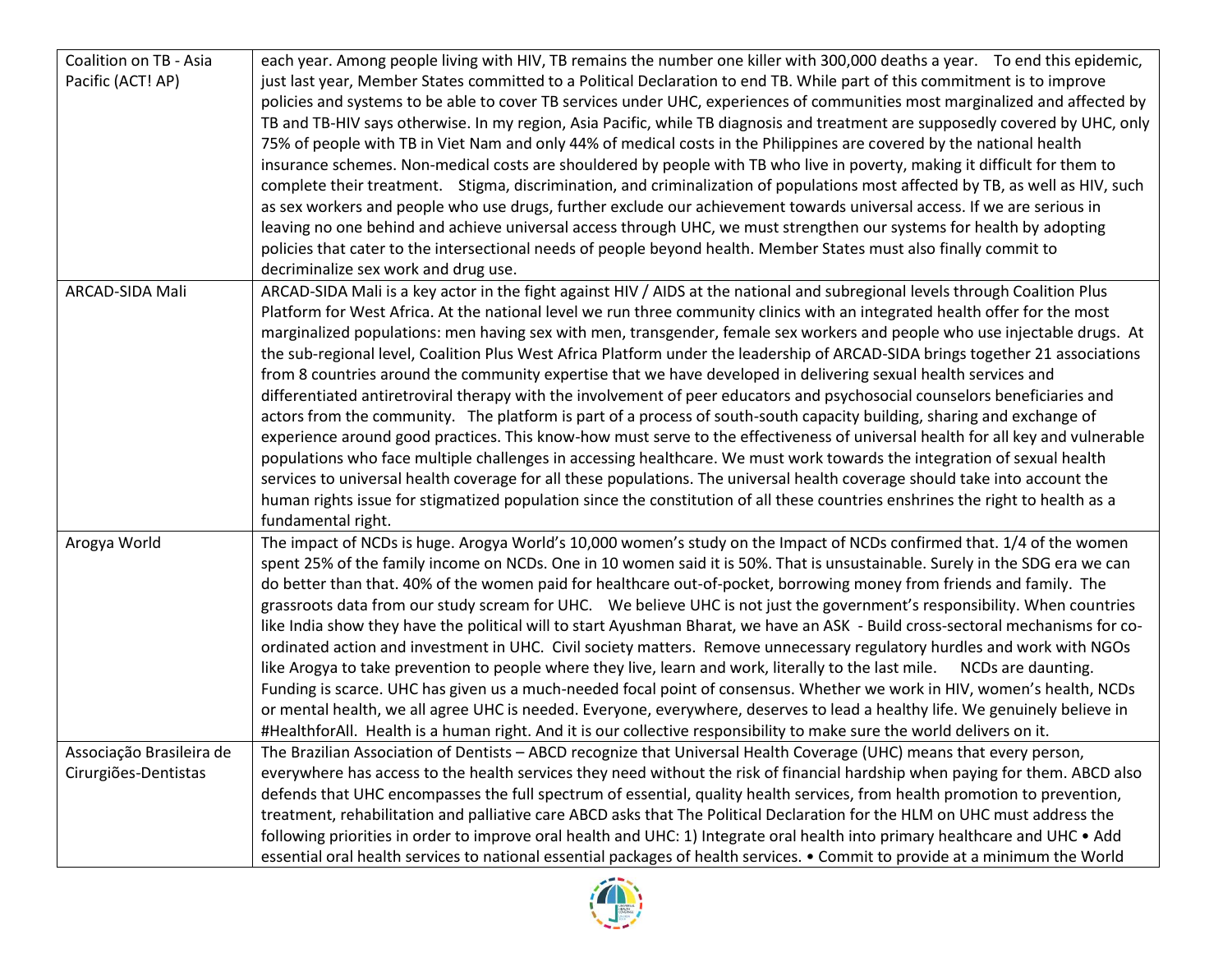|                                                                                                                                 | Health Organization (WHO) Basic Package of Oral Care, which includes access to emergency care and pain relief, affordable       |
|---------------------------------------------------------------------------------------------------------------------------------|---------------------------------------------------------------------------------------------------------------------------------|
|                                                                                                                                 | fluoride toothpaste and tooth decay management. • Ensure access to adequately trained oral health professionals and             |
|                                                                                                                                 | strengthen oral health systems based on a people-centered healthcare approach as a part of primary healthcare. 2) Strengthen    |
|                                                                                                                                 | health surveillance systems to monitor oral health . Commit to improve data collection and surveillance systems for             |
|                                                                                                                                 | noncommunicable diseases (NCDs) that integrate oral health indicators. • Commit to produce data for SDG 3.8.1 (Coverage of      |
|                                                                                                                                 | essential health services) and go beyond the list of tracer topics to include oral health. 3) Increase investment in NCDs, oral |
|                                                                                                                                 | health and UHC . Recognize that investment in NCDs including oral health is critical to achieving UHC. . Encourage the          |
|                                                                                                                                 | implementation of taxation on unhealthy products - such as tobacco, alcohol, and sugar-sweetened beverages - to assist in       |
|                                                                                                                                 | financing UHC. The Brazilian Association of Dentists (ABCD) is an independent and recognized voice of oral health professionals |
|                                                                                                                                 | in Brazil. "We are dedicated to public health, ethics, science, sustainable development and the progress of oral health         |
|                                                                                                                                 | professionals through advocacy, education and research.                                                                         |
| AVAC/GHTC                                                                                                                       | As part of the SDGs, the world has committed to achieving universal health coverage (UHC) by 2030, but without the              |
|                                                                                                                                 | mobilization of resources and scientific expertise, we do not currently have the tools to reach these goals. The SDG3 targets   |
|                                                                                                                                 | include drastic reductions to maternal mortality, ending preventable deaths of newborns and children, and ending the            |
|                                                                                                                                 | epidemics of AIDs, TB, malaria, and neglected tropical diseases. These targets will not be achieved without research and        |
|                                                                                                                                 | development (R&D) to develop new health technologies - such as new and improved drugs, vaccines, diagnostics, and other         |
|                                                                                                                                 | critical innovations. GHTC calls for greater public funding for R&D for universal access to health technologies. The public     |
|                                                                                                                                 | sector plays a critical role, not only in the development of new tools for poverty-related and neglected diseases where         |
|                                                                                                                                 | commercial market profits are limited, but also de-risking and incentivizing investment from the private sector. In addition to |
|                                                                                                                                 | increased public funding for R&D, GHTC also encourages all countries to increase their commitment to capacity-building,         |
|                                                                                                                                 | including strengthening clinical trial capacity, developing more robust laboratory systems, and enhancing regulatory            |
|                                                                                                                                 | frameworks. These capacities are not only good for enabling R&D but also serve to strengthen the health system overall, which   |
|                                                                                                                                 | is vital to achieving UHC.                                                                                                      |
| <b>Business Council for the</b>                                                                                                 | The Business Council for the UN (BCUN) comprises multi-national corporations that are interested in collaborating with the UN   |
| <b>United Nations (BCUN)</b>                                                                                                    | to advance shared goals including the SDGs. We applaud the UN's leadership for setting such a bold vision and high standard     |
|                                                                                                                                 | for Universal Health Coverage. The Secretariat of the BCUN wishes to convey that business stands ready to help achieve the      |
|                                                                                                                                 | goals set forth for UHC through the unique elements of healthcare that they contribute, as each is able. We applaud the Key     |
|                                                                                                                                 | Asks which are comprehensive and inclusive. We are interested to: • work with UN leaders and other experts to continue          |
|                                                                                                                                 | finding innovative solutions – in all geographies and sectors, and across a range of industries - to improve the feasibility,   |
|                                                                                                                                 | efficacy, equality and sustainability of providing healthcare to all; • see partnership mechanisms established or strengthened  |
|                                                                                                                                 | globally and, in all countries, that could support joint planning, cross-sectoral collaboration, sharing of best practices and  |
|                                                                                                                                 | aligning resources for maximum impact; participate in opportunities for dialogue with Member States and others to ensure        |
|                                                                                                                                 | a declaration that is embraced by all stakeholder groups as a shared guide for our work together toward the vision and          |
|                                                                                                                                 | attainment of UHC. Thank you.                                                                                                   |
| <b>CHESTRAD Global</b>                                                                                                          | 'The focus on PHC as foundation for UHC movement is pivotal. We note 'Asks' of the CSEM UHC2030 among others. We                |
|                                                                                                                                 | consider these well positioned to achieve our shared aspirations.  We call attention of the Secretary General and the co-       |
|                                                                                                                                 | facilitators to complementary 'Asks' from country advocates for 'articulation of guidelines towards domestic resource           |
|                                                                                                                                 | mobilization to deliver rights based, country determined essential services and systems interventions to improve health and     |
| well-being for everyone, led by public financing, and robustly supported by aligned resources from all sources (Private Sector, |                                                                                                                                 |

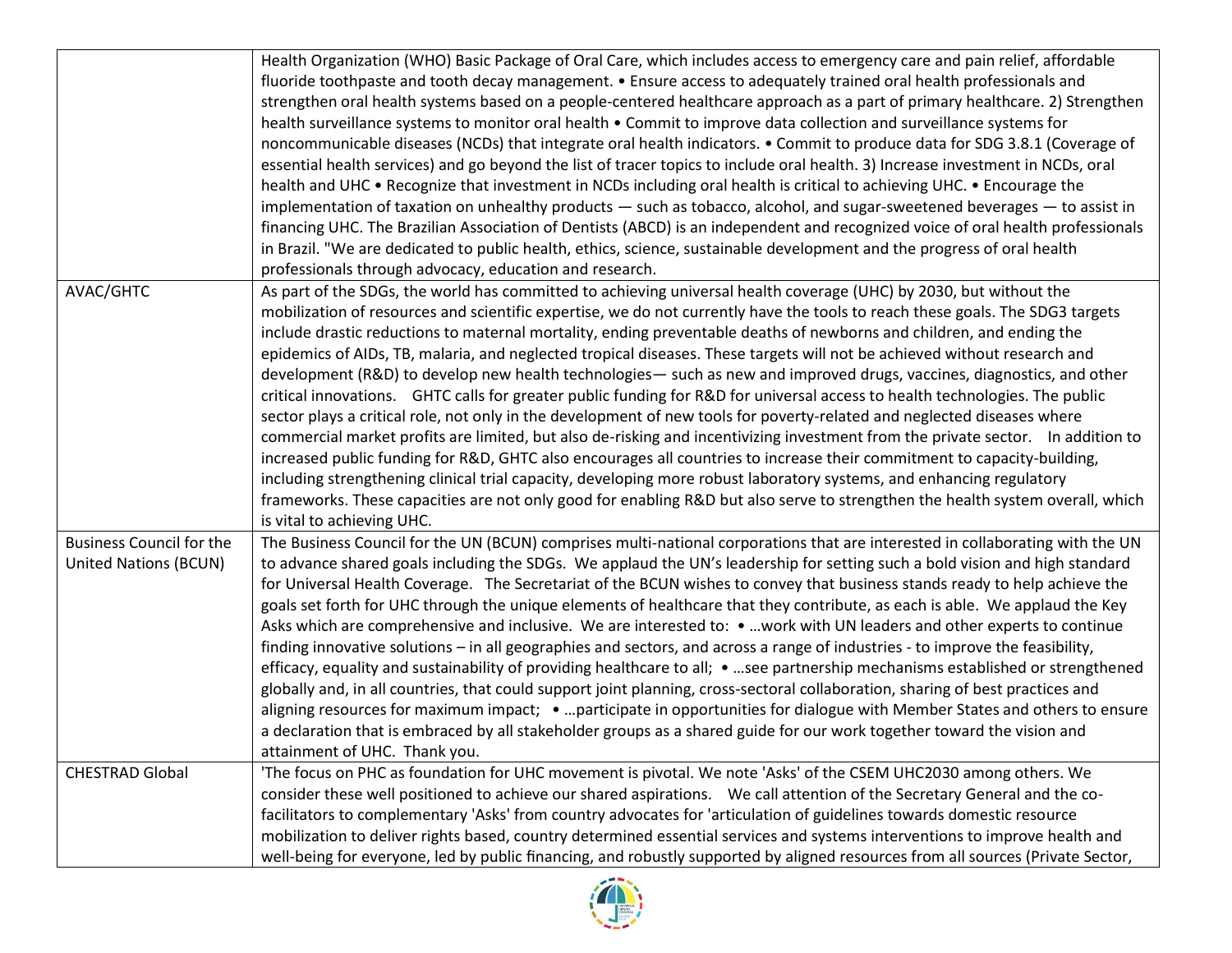|                             | Philanthropy, Social Impact Investments and Traditional Official Development Assistance)'. We identify that globally driven          |
|-----------------------------|--------------------------------------------------------------------------------------------------------------------------------------|
|                             | financing targets based on percentage of budget allocation, per capita expenditure or per capita of GDP have serially failed         |
|                             | Africa, across all sectors. Rethinking this globally determined percentage driven approach is an imperative for equitable and        |
|                             | sustainable financing to achieve the health goals and UHC. We further note that good governance in health includes voices of         |
|                             | communities, who must be at the center of our actions. Therefore we call on the UHC movement to deepen the global                    |
|                             | solidarity to leave no one behind and harness the strength in our diverse context, burdens and the response capacities of our        |
|                             | economies                                                                                                                            |
| <b>Children's HeartLink</b> | Children's HeartLink calls on governments to support by 2030 the inclusion of care for children with heart disease in benefits       |
|                             | packages in universal health coverage and social protection platforms so that patients and their families will be protected from     |
|                             | catastrophic expenses related to their care. Children's HeartLink's is committed to strengthening health systems by building         |
|                             | capacity and advocating for high-quality care for children with heart disease. The success and sustainability of pediatric heart     |
|                             | care in low- and middle-income countries is dependent on integrated health systems, quality training programs, surveillance          |
|                             | and research, and sustainable financing. Affordability is a key factor to increasing access, which includes UHC considerations for   |
|                             | chronic diseases, such as heart disease, affecting children. As we all prepare for the high-level meeting on UHC of the UN           |
|                             | General Assembly in September 2019 we call for political commitment and request member states consider the following                 |
|                             | points: • Mobilize increased financing at domestic and international levels to meet the need of scaling up surgical and              |
|                             | anesthesia care in LMICs. • 85% of children with CHD can survive into adulthood when pediatric cardiac care is incorporated          |
|                             |                                                                                                                                      |
|                             | into a health system's full continuum of care. A better coordination and integration with existing and successful maternal and       |
|                             | child health programs and UHC inclusion, will strengthen the life-course approach to heart disease in children. . Close the data     |
|                             | gap - surveillance of pediatric heart disease and economic modelling of scaling up treatment would be critical to assure the life-   |
|                             | threatening conditions of millions of children worldwide are not being overlooked in health policy decisions.                        |
| <b>Commonwealth Medical</b> | Universality is common to the 2030 Agenda for Sustainable Development and Universal Health Coverage with 'Leave no one               |
| Trust                       | behind' as a fundamental component for each. Sexual and reproductive health and reproductive rights are integral to both;            |
|                             | when it comes to implementation, however, they may be invisible. Health concerns identified as requiring action as part of UHC       |
|                             | include maternal and infant mortality; access to family planning; and sexually transmitted infections, including HIV. Failure to     |
|                             | address them constitutes a denial of the right to health. Particularly affected populations may include women who are hard to        |
|                             | reach with services, such as migrant and refugee women and those who live in remote rural areas. Marginalised populations            |
|                             | including LGBTQI+ may be affected. And, women and girls below the age of 15 or over 49 may also be excluded, as they are not         |
|                             | included in demographic household surveys. Early pregnancy and gynaecological complications can occur outside these age              |
|                             | limits. A comprehensive approach to UHC that includes information, education and a full range of services for sexual and             |
|                             | reproductive health and rights is therefore an imperative for ensuring that no one is left behind and that their needs for these     |
|                             | vital services are met.                                                                                                              |
| Communities at the          | I am honoured to speak at this High-Level Meeting on Universal Health Coverage on behalf of three partnerships working               |
| Heart of UHC Campaign,      | toward universal health coverage in complementary areas: the Communities at the Heart of UHC Campaign to generate high-              |
| Frontline Health Workers    | level political will for including community health programs as an integral part of national health strategies, the Frontline Health |
| Coalition, and the          | Workers Coalition to urge greater and more strategic investment in health workers in communities of least access, and the            |
| <b>Community Health</b>     | Community Health Impact Coalition to catalyze the adoption of high-impact community health program design and                        |
| <b>Impact Coalition</b>     | implementation. Together we echo UHC2030's Key Asks to: 1. Invest more, invest better. Specifically, to improve                      |
|                             | accessibility, timeliness, and equity of care, we call for sustainable financing of community health and the removal of point-of     |

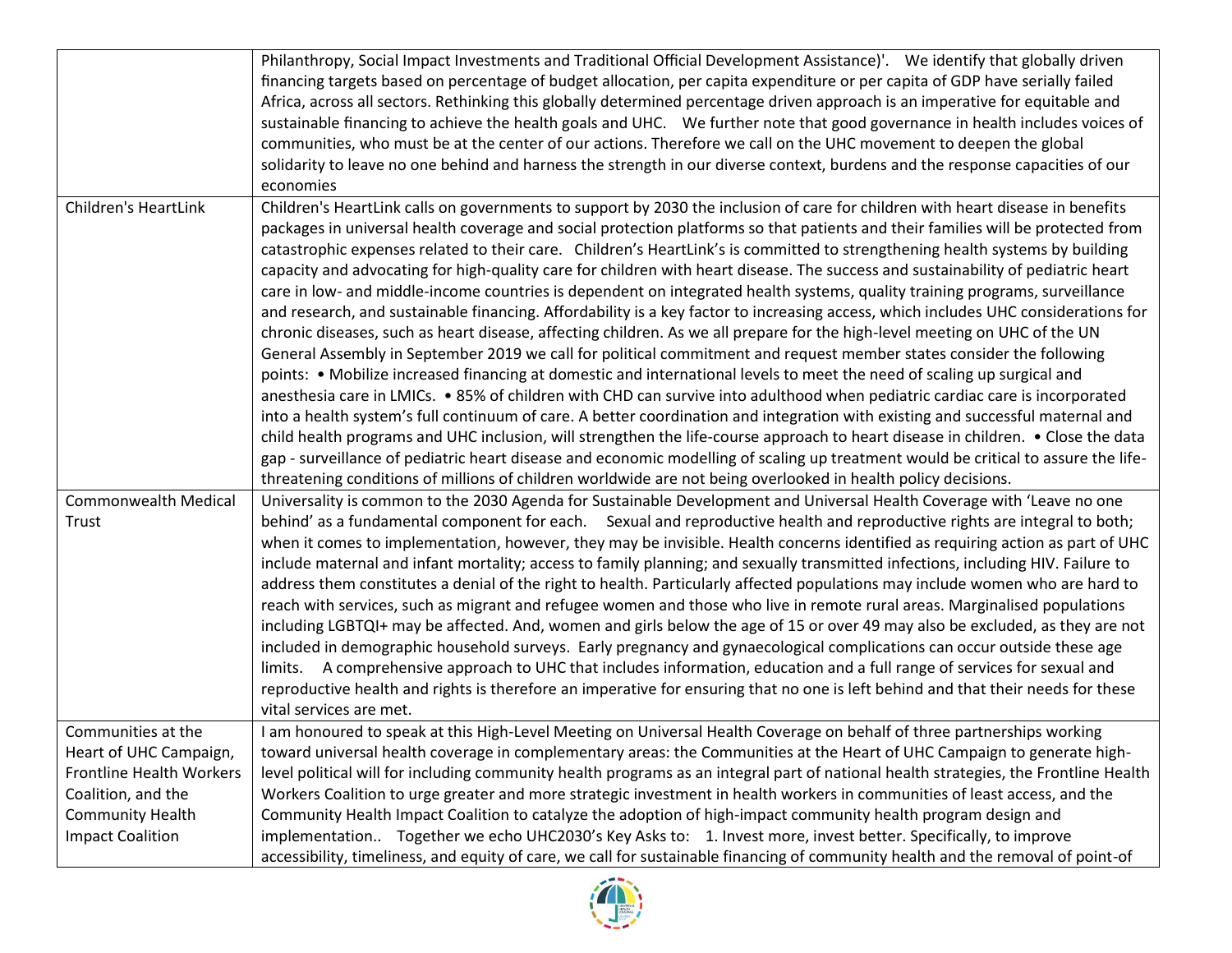|                                | care user fees. 2. Regulate and Legislate. Specifically, we call for community health workers to be fully accredited. Like any                                                                                                                                                                                                                                                                                                                                                                                                                                                                                                                                                                                                                                                                                                                                                                                                                                                                                                               |
|--------------------------------|----------------------------------------------------------------------------------------------------------------------------------------------------------------------------------------------------------------------------------------------------------------------------------------------------------------------------------------------------------------------------------------------------------------------------------------------------------------------------------------------------------------------------------------------------------------------------------------------------------------------------------------------------------------------------------------------------------------------------------------------------------------------------------------------------------------------------------------------------------------------------------------------------------------------------------------------------------------------------------------------------------------------------------------------|
|                                | accredited health cadre, community health workers ought to be: - paid a living wage, - required to meet a minimum standard                                                                                                                                                                                                                                                                                                                                                                                                                                                                                                                                                                                                                                                                                                                                                                                                                                                                                                                   |
|                                | before carrying out their work, - regularly stocked from the national supply chain, and - linked to supported health worker                                                                                                                                                                                                                                                                                                                                                                                                                                                                                                                                                                                                                                                                                                                                                                                                                                                                                                                  |
|                                | teams and facilities. 3. Uphold Quality of Care. Specifically, we call for national community health strategies in line with the                                                                                                                                                                                                                                                                                                                                                                                                                                                                                                                                                                                                                                                                                                                                                                                                                                                                                                             |
|                                |                                                                                                                                                                                                                                                                                                                                                                                                                                                                                                                                                                                                                                                                                                                                                                                                                                                                                                                                                                                                                                              |
|                                | WHO CHW Guideline to be in place and for those strategies to include: - proactive case detection by CHWs, -1-on-1 coaching<br>by dedicated supervisors, and - public sector data feedback loops to improve performance.  We believe that only by                                                                                                                                                                                                                                                                                                                                                                                                                                                                                                                                                                                                                                                                                                                                                                                             |
|                                |                                                                                                                                                                                                                                                                                                                                                                                                                                                                                                                                                                                                                                                                                                                                                                                                                                                                                                                                                                                                                                              |
|                                | prioritizing quality community health delivery in building stronger health systems for UHC, can the global community ensure we                                                                                                                                                                                                                                                                                                                                                                                                                                                                                                                                                                                                                                                                                                                                                                                                                                                                                                               |
|                                | Leave No One Behind. Together, we affirm our commitment to working together to do so.                                                                                                                                                                                                                                                                                                                                                                                                                                                                                                                                                                                                                                                                                                                                                                                                                                                                                                                                                        |
| <b>Community Transcultural</b> | Universal health coverage is not only a written principle, but more than a guide. The Universal Health Cover should be in form                                                                                                                                                                                                                                                                                                                                                                                                                                                                                                                                                                                                                                                                                                                                                                                                                                                                                                               |
| <b>Support Services</b>        | of related health information resources and community funding resources distributed to ethno-cultural health support                                                                                                                                                                                                                                                                                                                                                                                                                                                                                                                                                                                                                                                                                                                                                                                                                                                                                                                         |
|                                | communities. The distributed resources reach to individuals in all communities with health education information resources in                                                                                                                                                                                                                                                                                                                                                                                                                                                                                                                                                                                                                                                                                                                                                                                                                                                                                                                |
|                                | various languages, providing self-health knowledge and practice skills to allow individual understand and raise awareness of                                                                                                                                                                                                                                                                                                                                                                                                                                                                                                                                                                                                                                                                                                                                                                                                                                                                                                                 |
|                                | self-health important actions. From the given self-health knowledge and skills in funded health support communities,                                                                                                                                                                                                                                                                                                                                                                                                                                                                                                                                                                                                                                                                                                                                                                                                                                                                                                                         |
|                                | individuals may have informed health information that allow individuals choose their preferred ways of self-health care                                                                                                                                                                                                                                                                                                                                                                                                                                                                                                                                                                                                                                                                                                                                                                                                                                                                                                                      |
|                                | practices according to their ethno-cultural and linguistic sense and understanding. The individuals" preferred health care                                                                                                                                                                                                                                                                                                                                                                                                                                                                                                                                                                                                                                                                                                                                                                                                                                                                                                                   |
|                                | practices would meet the highest level of person-centered performance concentrated on the dimensions of self-motivated                                                                                                                                                                                                                                                                                                                                                                                                                                                                                                                                                                                                                                                                                                                                                                                                                                                                                                                       |
|                                | access to health equity, reach to optimal self-health quality, increased health responsiveness and efficiency and resilience.                                                                                                                                                                                                                                                                                                                                                                                                                                                                                                                                                                                                                                                                                                                                                                                                                                                                                                                |
|                                | Individuals' self-health promotion may enhance community (public) health development goal, reduce health costs in global,                                                                                                                                                                                                                                                                                                                                                                                                                                                                                                                                                                                                                                                                                                                                                                                                                                                                                                                    |
|                                | national, provincial and local levels.                                                                                                                                                                                                                                                                                                                                                                                                                                                                                                                                                                                                                                                                                                                                                                                                                                                                                                                                                                                                       |
| Development and Relief         | Non-Profit and charitable organizations provide efficient and more affordable healthcare. Governments should provide them                                                                                                                                                                                                                                                                                                                                                                                                                                                                                                                                                                                                                                                                                                                                                                                                                                                                                                                    |
| Foundation                     | with enough financial resources and legislation facilities so they can carry on their work.                                                                                                                                                                                                                                                                                                                                                                                                                                                                                                                                                                                                                                                                                                                                                                                                                                                                                                                                                  |
| Drugs for Neglected            | The Drugs for Neglected Diseases initiative (DNDi) is an international nonprofit research and development (R&D) organization                                                                                                                                                                                                                                                                                                                                                                                                                                                                                                                                                                                                                                                                                                                                                                                                                                                                                                                 |
| Diseases initiative (DNDi)     | created in 2003 [1] that uses an alternative, needs-driven model to discover, develop, and deliver affordable and adapted                                                                                                                                                                                                                                                                                                                                                                                                                                                                                                                                                                                                                                                                                                                                                                                                                                                                                                                    |
|                                |                                                                                                                                                                                                                                                                                                                                                                                                                                                                                                                                                                                                                                                                                                                                                                                                                                                                                                                                                                                                                                              |
|                                |                                                                                                                                                                                                                                                                                                                                                                                                                                                                                                                                                                                                                                                                                                                                                                                                                                                                                                                                                                                                                                              |
|                                |                                                                                                                                                                                                                                                                                                                                                                                                                                                                                                                                                                                                                                                                                                                                                                                                                                                                                                                                                                                                                                              |
|                                |                                                                                                                                                                                                                                                                                                                                                                                                                                                                                                                                                                                                                                                                                                                                                                                                                                                                                                                                                                                                                                              |
|                                |                                                                                                                                                                                                                                                                                                                                                                                                                                                                                                                                                                                                                                                                                                                                                                                                                                                                                                                                                                                                                                              |
|                                |                                                                                                                                                                                                                                                                                                                                                                                                                                                                                                                                                                                                                                                                                                                                                                                                                                                                                                                                                                                                                                              |
|                                |                                                                                                                                                                                                                                                                                                                                                                                                                                                                                                                                                                                                                                                                                                                                                                                                                                                                                                                                                                                                                                              |
|                                |                                                                                                                                                                                                                                                                                                                                                                                                                                                                                                                                                                                                                                                                                                                                                                                                                                                                                                                                                                                                                                              |
|                                |                                                                                                                                                                                                                                                                                                                                                                                                                                                                                                                                                                                                                                                                                                                                                                                                                                                                                                                                                                                                                                              |
|                                | High-Level Meeting on UHC addresses measures that: . Include indicators measuring progress in meeting the specific needs of                                                                                                                                                                                                                                                                                                                                                                                                                                                                                                                                                                                                                                                                                                                                                                                                                                                                                                                  |
|                                | neglected populations; • Accelerate the availability and accessibility of existing essential medicines; • Support public-interest                                                                                                                                                                                                                                                                                                                                                                                                                                                                                                                                                                                                                                                                                                                                                                                                                                                                                                            |
|                                | R&D [3]; and • Take measures to identify and accelerate priority products already in pipelines and support public-health driven                                                                                                                                                                                                                                                                                                                                                                                                                                                                                                                                                                                                                                                                                                                                                                                                                                                                                                              |
|                                |                                                                                                                                                                                                                                                                                                                                                                                                                                                                                                                                                                                                                                                                                                                                                                                                                                                                                                                                                                                                                                              |
|                                | innovative R&D to ensure evolving needs are continually met. [1] Created by Doctors Without Borders/Médecins Sans                                                                                                                                                                                                                                                                                                                                                                                                                                                                                                                                                                                                                                                                                                                                                                                                                                                                                                                            |
|                                | Frontières (MSF) and five public research organizations, including the Indian Council of Medical Research, the Oswaldo Cruz                                                                                                                                                                                                                                                                                                                                                                                                                                                                                                                                                                                                                                                                                                                                                                                                                                                                                                                  |
|                                |                                                                                                                                                                                                                                                                                                                                                                                                                                                                                                                                                                                                                                                                                                                                                                                                                                                                                                                                                                                                                                              |
|                                | Foundation of Brazil, the Kenya Medical Research Institute, the Malaysian Ministry of Health, and the Institut Pasteur of France.<br>[2] That is "needs-driven, evidence-based, guided by the core principles of affordability, effectiveness, efficiency and equity and                                                                                                                                                                                                                                                                                                                                                                                                                                                                                                                                                                                                                                                                                                                                                                     |
|                                | treatments for neglected patients. Since its creation, DNDi has delivered eight new treatments for five diseases that are already<br>in the hands of millions of patients. Needs-driven R&D is an often-overlooked dimension of universal health coverage (UHC).<br>As was recognized recently by WHO Member States [2], the UHC agenda cannot be achieved without addressing the<br>technology gaps that hinder the effective treatment of patients. Such technologies are required to address the unmet medical<br>needs of millions of people, ensure the sustainable elimination of certain infectious diseases - for example, NTDs - and tackle<br>the growing global challenge of antimicrobial resistance. A key measure of UHC will be the extent to which it ensures the<br>development and delivery of health tools to enable quality health care for the most vulnerable: the poor, children, those with<br>neglected or stigmatized diseases, and other marginalized populations.  We ask UN Member States to ensure that the UN |

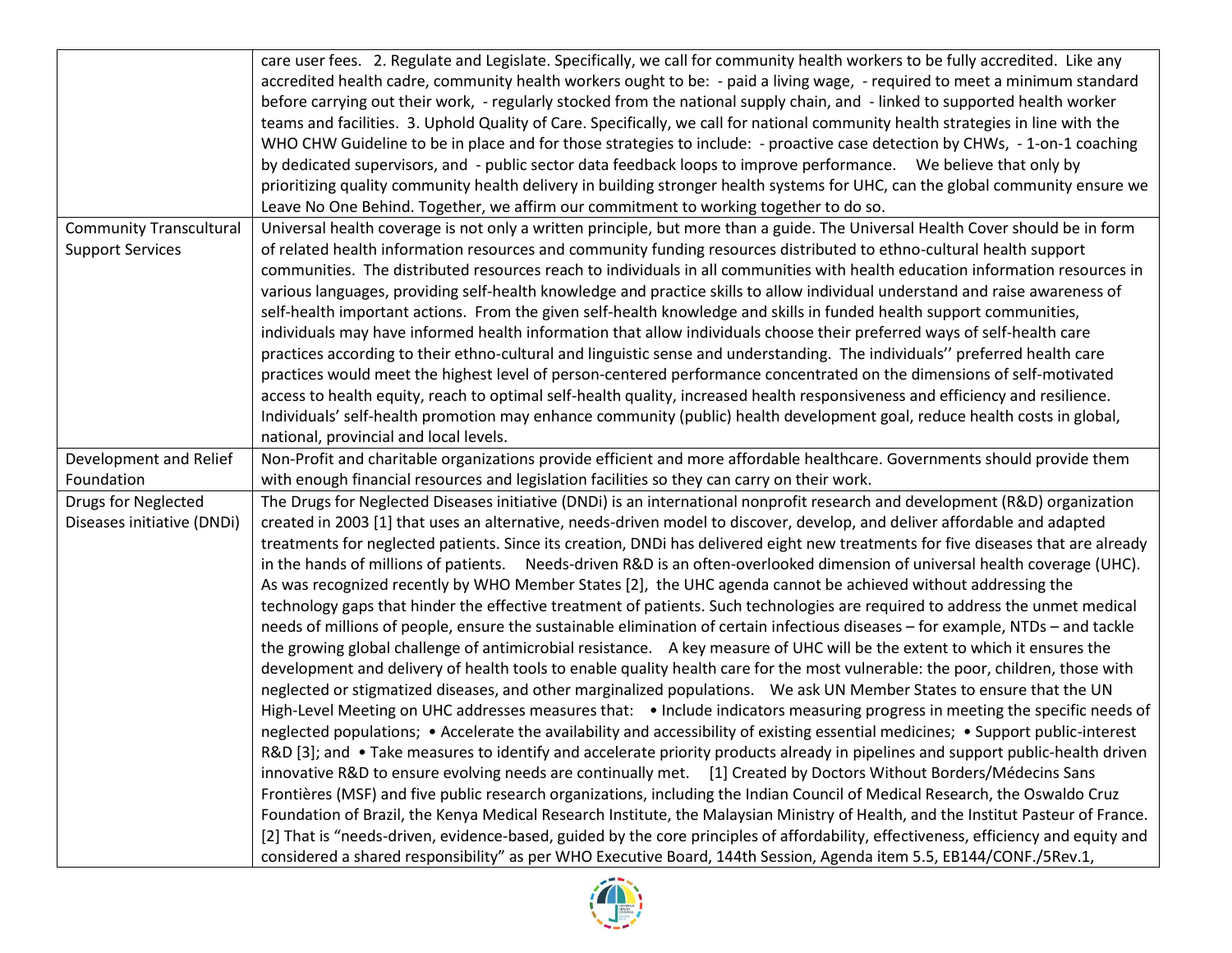|                               | February 1, 2019. Preparation for the high-level meeting of the United Nations General Assembly on universal health coverage.                                                                                                                                                                                                                                                                                                                                                                                                                                                                                                                                                                                                                                                                                                                                                                                                                                                                                                                                                                                                                                                                                                                                                                                                                                                                                                                                                                                                                                                                                                                                                                                                                                                                                                                                                                                                                                                                                                                                                                                                                                                                                                                                                                                                                                                                                                                                                                                                                                               |
|-------------------------------|-----------------------------------------------------------------------------------------------------------------------------------------------------------------------------------------------------------------------------------------------------------------------------------------------------------------------------------------------------------------------------------------------------------------------------------------------------------------------------------------------------------------------------------------------------------------------------------------------------------------------------------------------------------------------------------------------------------------------------------------------------------------------------------------------------------------------------------------------------------------------------------------------------------------------------------------------------------------------------------------------------------------------------------------------------------------------------------------------------------------------------------------------------------------------------------------------------------------------------------------------------------------------------------------------------------------------------------------------------------------------------------------------------------------------------------------------------------------------------------------------------------------------------------------------------------------------------------------------------------------------------------------------------------------------------------------------------------------------------------------------------------------------------------------------------------------------------------------------------------------------------------------------------------------------------------------------------------------------------------------------------------------------------------------------------------------------------------------------------------------------------------------------------------------------------------------------------------------------------------------------------------------------------------------------------------------------------------------------------------------------------------------------------------------------------------------------------------------------------------------------------------------------------------------------------------------------------|
|                               | Draft resolution available at http://apps.who.int/gb/ebwha/pdf_files/EB144/B144_CONF5Rev1-en.pdf (accessed April 24,                                                                                                                                                                                                                                                                                                                                                                                                                                                                                                                                                                                                                                                                                                                                                                                                                                                                                                                                                                                                                                                                                                                                                                                                                                                                                                                                                                                                                                                                                                                                                                                                                                                                                                                                                                                                                                                                                                                                                                                                                                                                                                                                                                                                                                                                                                                                                                                                                                                        |
|                               | 2019). [3] Ibid.                                                                                                                                                                                                                                                                                                                                                                                                                                                                                                                                                                                                                                                                                                                                                                                                                                                                                                                                                                                                                                                                                                                                                                                                                                                                                                                                                                                                                                                                                                                                                                                                                                                                                                                                                                                                                                                                                                                                                                                                                                                                                                                                                                                                                                                                                                                                                                                                                                                                                                                                                            |
| <b>Duke University</b>        | Global Initiative for Children's Surgery Statement at Multi-Stakeholder meeting in support of the UN High-Level Meeting on<br>Universal Health Coverage The Global Initiatives for Children's Surgery (GICS) would like to express our strong support for the<br>initiatives of this meeting on Universal Health Coverage, and appreciation to be included in these transformational discussions.<br>GICS is a consortium of providers, institutions, and stakeholders from over 40 low- and middle-income countries (LMICs) and<br>high-income countries (HICs) around the globe. We envision a future where every child has access to high-quality surgical care,<br>and our mission is to support the provision of children's surgery in resource-poor regions of the world. Our programs are closely<br>aligned with many key themes of this initiative on UHC, namely to recognize the role of surgical care and that no one should be<br>left behind, including the vulnerable population of children. We would like to emphasize three points in discussions at this<br>Multi-Stakeholder meeting. First, the surgical care of children is a key component of functioning health care systems around<br>the world. Over half the population in many LMICs is composed of children, and an estimated 1.3 billion children under the age<br>of 15 years do not have access to surgical care worldwide. Without support of all health needs for children, including surgical<br>care, we cannot successfully build complete health systems which provide equitable access to basic health care. Second, many<br>areas of surgical care for children are extremely cost-effective, on par with other basic health programs, including bednets for<br>malaria prevention and childhood vaccinations programs. Third, the financing of surgical care for children remains challenging<br>around the world, with broad macro- and micro-economic impacts of impoverishing costs to families and communities. These<br>costs are often born by individuals, and are independent drivers of many families into poverty. Surgical care is a strong driver of<br>economic growth and development around the world, and requires inclusion within basic UHC schemes to support this<br>essential development. As a basic health right, national and international health finance policy should ensure equitable access<br>to all components to functioning health care systems, including children's surgical care, and include these basic rights within<br>their UHC packages. |
| <b>Education as a Vaccine</b> | As highlighted in UHC2030 Key Ask 1 from the UHC Movement, to deliver on the promise of Universal Health Coverage (UHC)<br>and transform the lives of all people, including adolescents and young people in all their diversity, governments must make UHC<br>their primary responsibility. Civil society urges governments to achieve inclusive development, prosperity and fairness, which<br>requires political decisions that go beyond the health sector. Governments should invest in a comprehensive approach to<br>health service delivery that is tailored to the national and local context and represents the needs of the populations they serve.<br>This means including those who are not prioritized, such as adolescents (especially those who are out of schools, without<br>parents or caregivers) or members of population groups which are often criminalized, abused or excluded from society. As<br>emphasized in UHC2030 Key Ask 3, governments should create an enabling environment for UHC through legal and regulatory<br>frameworks that ensure that quality health services are available to all people. These frameworks must center around the<br>rights of all people no matter their age, gender, or status and provide oversight in all health sectors even in cases where<br>countries rely on private healthcare providers.                                                                                                                                                                                                                                                                                                                                                                                                                                                                                                                                                                                                                                                                                                                                                                                                                                                                                                                                                                                                                                                                                                                                                                                                             |
| Equal Right to Life           | "Equal Right to Life" is a non-governmental Russian organization launched by the country's leading oncologists. Our primary                                                                                                                                                                                                                                                                                                                                                                                                                                                                                                                                                                                                                                                                                                                                                                                                                                                                                                                                                                                                                                                                                                                                                                                                                                                                                                                                                                                                                                                                                                                                                                                                                                                                                                                                                                                                                                                                                                                                                                                                                                                                                                                                                                                                                                                                                                                                                                                                                                                 |
|                               | objective is to develop and ensure that people have equal and unhampered access to solutions related to prevention, early                                                                                                                                                                                                                                                                                                                                                                                                                                                                                                                                                                                                                                                                                                                                                                                                                                                                                                                                                                                                                                                                                                                                                                                                                                                                                                                                                                                                                                                                                                                                                                                                                                                                                                                                                                                                                                                                                                                                                                                                                                                                                                                                                                                                                                                                                                                                                                                                                                                   |
|                               | detection, and treatment of oncological diseases. We foster and enrich collaborative efforts with governments, scientific                                                                                                                                                                                                                                                                                                                                                                                                                                                                                                                                                                                                                                                                                                                                                                                                                                                                                                                                                                                                                                                                                                                                                                                                                                                                                                                                                                                                                                                                                                                                                                                                                                                                                                                                                                                                                                                                                                                                                                                                                                                                                                                                                                                                                                                                                                                                                                                                                                                   |
|                               | community, private sector, and civil society.  Our statement focuses on multi-sectoral and multi-stakeholder actions and                                                                                                                                                                                                                                                                                                                                                                                                                                                                                                                                                                                                                                                                                                                                                                                                                                                                                                                                                                                                                                                                                                                                                                                                                                                                                                                                                                                                                                                                                                                                                                                                                                                                                                                                                                                                                                                                                                                                                                                                                                                                                                                                                                                                                                                                                                                                                                                                                                                    |
|                               | investments for UHC. We want to stress the leading role of NGOs and the civil society, along with the governments,                                                                                                                                                                                                                                                                                                                                                                                                                                                                                                                                                                                                                                                                                                                                                                                                                                                                                                                                                                                                                                                                                                                                                                                                                                                                                                                                                                                                                                                                                                                                                                                                                                                                                                                                                                                                                                                                                                                                                                                                                                                                                                                                                                                                                                                                                                                                                                                                                                                          |

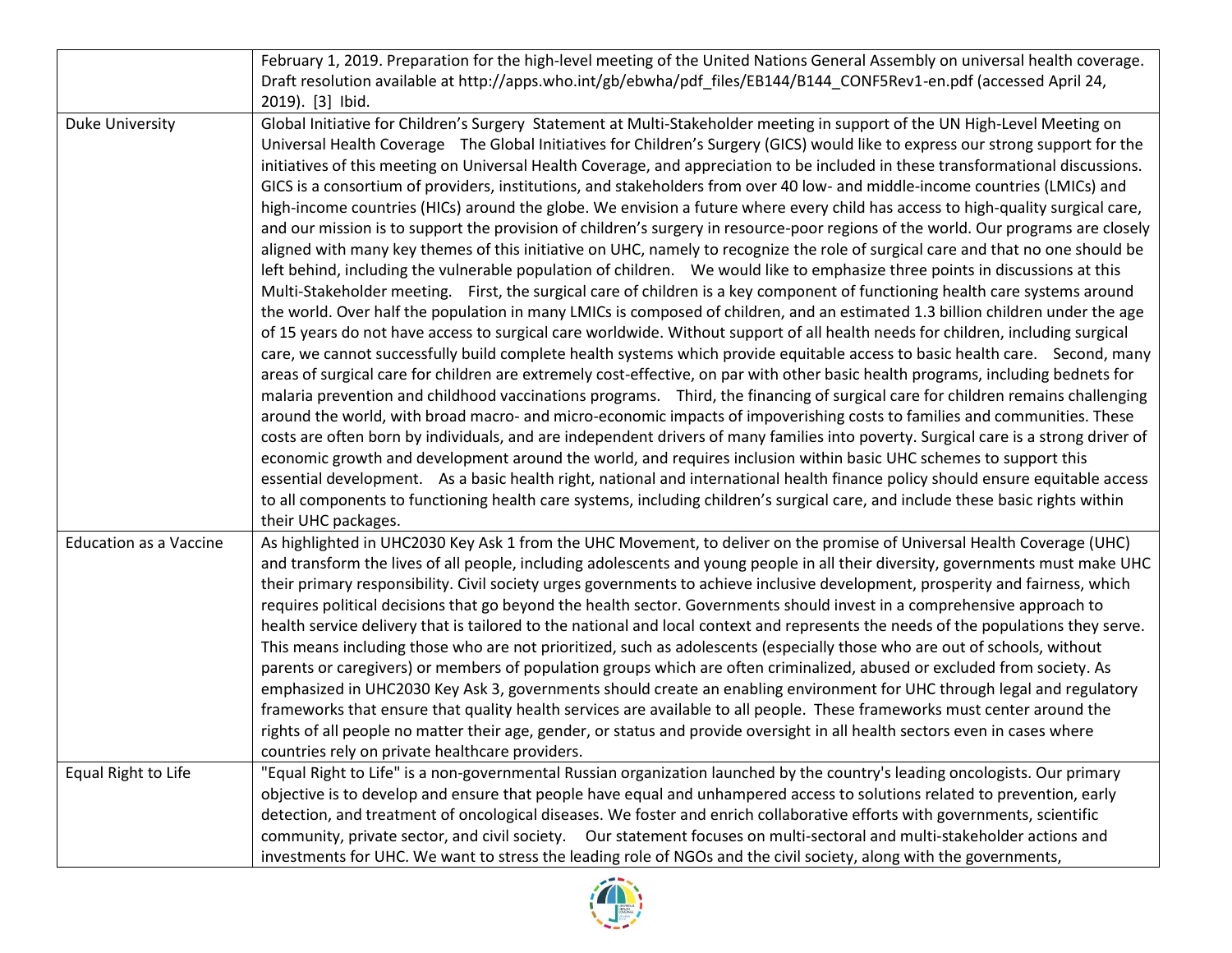|                              | pharmaceutical companies and clinical service providers. An important area of engagement is the prevention of NCDs. The           |
|------------------------------|-----------------------------------------------------------------------------------------------------------------------------------|
|                              | World Economic Forum calculated that over the next two decades 47 trillion USD would be spent on the treatment of NCDs            |
|                              | globally. We believe this will heavily affect the implementation of UHC, especially in low to middle-income countries.<br>This    |
|                              |                                                                                                                                   |
|                              | burden can be reduced if Member States explore and update their regulatory and legislative solutions aimed at NCD                 |
|                              | prevention, including the regulation of potentially carcinogenic consumer products. Furthermore, MS could increase                |
|                              | opportunities for and mandate positive contributions from the private sector by scaling up information campaigns, such as         |
|                              | inspiring consumers to shift to alternative products with lower levels of carcinogens.                                            |
| <b>European Society for</b>  | The European Society for Medical Oncology (ESMO) is a global network of over 20,000 oncologists from more than 150                |
| <b>Medical Oncology</b>      | countries. We support Universal Health Coverage (UHC) because health is a human right, not a privilege, and no cancer patient     |
|                              | should be left behind without affordable quality cancer and palliative care services. Cancer causes 1 in 6 deaths globally. We    |
|                              | should focus on preventing the 30-40% of cancers that are preventable, and build up workforce and treatment capacity for the      |
|                              | millions of people whose cancers are not preventable. Therefore, we request the UN Political Declaration on UHC state             |
|                              | "Country governments must guarantee their entire population UHC benefit packages that ensure financial protection, and            |
|                              | include a core set of comprehensive, safe, affordable, effective and high-quality services for the prevention, diagnosis,         |
|                              | treatment and palliative care of all NCDs, including cancer, delivered by an adequate, and well-trained workforce." This will     |
|                              | reduce cancer deaths by: • Promoting prevention and enabling early, accurate diagnosis • Securing timely access to affordable     |
|                              | quality treatment • Providing survivorship care • Ensuring palliative care, including opioids for pain control This requires:     |
|                              | • Strengthening of primary care for early diagnosis, screening, and supportive and palliative care • Referral services across the |
|                              | continuum of care to ensure timely access to secondary and tertiary facilities where cancer treatment is received • Making        |
|                              | population-based disease registries mandatory, ensuring they include the comprehensive incidence, relapse (crucial for            |
|                              | advanced/metastatic cancers) and mortality data required for evidence-based healthcare planning, measuring national health        |
|                              | policy effectiveness, and demonstrating the number of lives saved. ESMO is committed to sharing its expertise to support          |
|                              | making UHC a reality and positively affecting the health and life of everyone.                                                    |
| Faculty of Medicine,         | Co-facilitators and Excellencies, the UHC imperative of leaving no one behind requires countries to make difficult decisions      |
| Public Health and            | within the limit of national resources. Inevitably, there will be trade-offs and hard choices to make between including more      |
|                              |                                                                                                                                   |
| <b>Nursing</b>               | services in the basic package or covering equitably more people. In making these decisions, authorities clearly must be           |
|                              | accountable to the population they serve and ensure their participation in the policy deliberations. Thus, moving forward         |
|                              | requires countries to establish an inclusive policy deliberation process, coupled with an independent monitoring and evaluation   |
|                              | system. Without independent monitoring and evaluation system, it is difficult to determine impartially who is left behind and     |
|                              | what impact UHC policies have ultimately on the health of a population. Moreover, a strong monitoring and evaluation system       |
|                              | could also assist in resolving the challenge of costing for UHC, as it is difficult to predict exactly how much UHC will cost in  |
|                              | advance. Such system will also allow the global community to systematically learn from failures and successes on the path to      |
|                              | UHC. Therefore, we call on governments to work with civil societies and academia in ensuring an inclusive policy deliberation     |
|                              | process for UHC, coupled with an independent monitoring and evaluation system. Thank You.                                         |
| Forum of International       | "Universal Health Coverage" is a call for more effective and universal medical care. This starts with strengthening the health    |
| <b>Respiratory Societies</b> | workforce, which is a potential solution to many of the health problems. Promoting prevention by reducing major risk factors,     |
|                              | such as tobacco use and air pollution is effective, cost effective, and gives universal benefit. The continuous availability of   |
|                              | essential medicines is also part of universal health coverage. Gaps in medicine for asthma could be life threatening and gaps in  |
|                              | medicine for TB could evolve into persons with drug resistance TB that could spread into the larger society. The Forum of         |

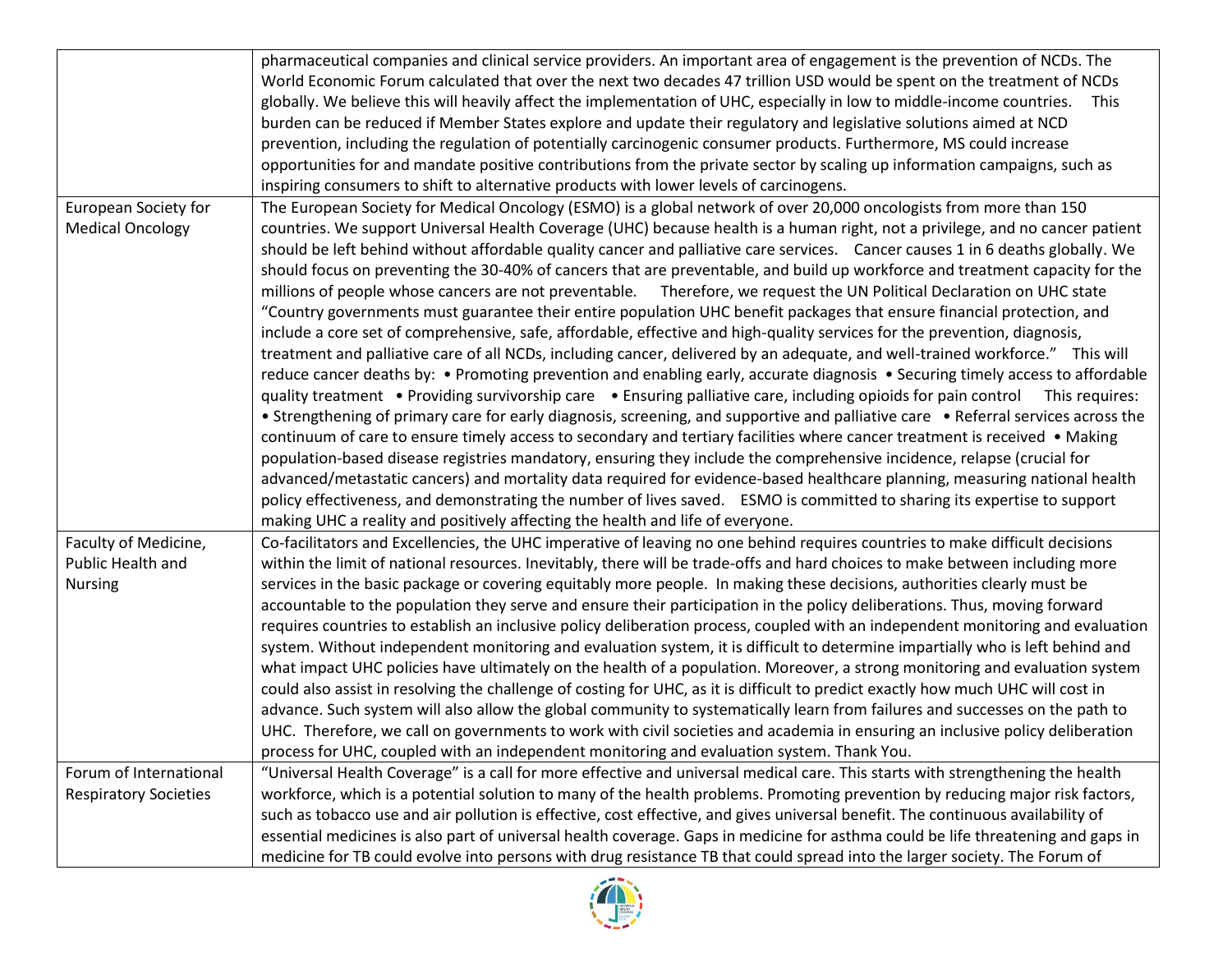|                             | International Respiratory Societies represents professional respiratory societies, all of which are involved in tuberculosis and                                                                                                                                                                                                                                                                                                                                                                                                                                                                                                                                                                                    |
|-----------------------------|---------------------------------------------------------------------------------------------------------------------------------------------------------------------------------------------------------------------------------------------------------------------------------------------------------------------------------------------------------------------------------------------------------------------------------------------------------------------------------------------------------------------------------------------------------------------------------------------------------------------------------------------------------------------------------------------------------------------|
|                             | most of which are also involved in critical illness and the overwhelming infection that may accompany it. Stemming antibiotic                                                                                                                                                                                                                                                                                                                                                                                                                                                                                                                                                                                       |
|                             | resistance is critical for these very sick persons and should be an essential part of Universal Health Coverage plans.                                                                                                                                                                                                                                                                                                                                                                                                                                                                                                                                                                                              |
| <b>Foundation For Human</b> |                                                                                                                                                                                                                                                                                                                                                                                                                                                                                                                                                                                                                                                                                                                     |
| Horizon                     | As a manager to Uninsured population screening project at the New Jersey Department of Health last year we screened 14,317                                                                                                                                                                                                                                                                                                                                                                                                                                                                                                                                                                                          |
|                             | women for breast cancer and 8,754 for cervical cancer. Till today our program helped to save 536 women detecting invasive                                                                                                                                                                                                                                                                                                                                                                                                                                                                                                                                                                                           |
|                             | breast cancers, 155 of which were early stage. During the same time period, a total of 27 invasive cervical cancers were                                                                                                                                                                                                                                                                                                                                                                                                                                                                                                                                                                                            |
|                             | diagnosed, 10 of which were of the early stage. A total of 98 cases of prostate cancer and 35 cases of colorectal cancer have                                                                                                                                                                                                                                                                                                                                                                                                                                                                                                                                                                                       |
|                             | been diagnosed to date. And this is happening in the world super power status country-America. I was born as an                                                                                                                                                                                                                                                                                                                                                                                                                                                                                                                                                                                                     |
|                             | "untouchable" in small village in India, my parents were farm workers, and we lost everything during my fathers unexpected                                                                                                                                                                                                                                                                                                                                                                                                                                                                                                                                                                                          |
|                             | sickness, every single thing which has some monetary value was sold in care of covering medical bills for my father. My brother                                                                                                                                                                                                                                                                                                                                                                                                                                                                                                                                                                                     |
|                             | who was doing his Bachelor in Sciences, dropped out of his last year during exam as there was no money, two other sisters                                                                                                                                                                                                                                                                                                                                                                                                                                                                                                                                                                                           |
|                             | were forced to get married as my parents were unable to support family of 8 and I was on the streets. These two examples                                                                                                                                                                                                                                                                                                                                                                                                                                                                                                                                                                                            |
|                             | provide all the arguments why Universal Health Care should be the fundamental right of every citizen. It doesn't matter if the                                                                                                                                                                                                                                                                                                                                                                                                                                                                                                                                                                                      |
|                             | country is developed or developing, the last person in the line is always suffering.                                                                                                                                                                                                                                                                                                                                                                                                                                                                                                                                                                                                                                |
| <b>Framework Convention</b> | This statement is being delivered on behalf of the Framework Convention Alliance for tobacco control, a global alliance of over                                                                                                                                                                                                                                                                                                                                                                                                                                                                                                                                                                                     |
| Alliance for Tobacco        | 200 organisations from over 100 countries working together to accelerate the implementation of the world's first global public                                                                                                                                                                                                                                                                                                                                                                                                                                                                                                                                                                                      |
| Control                     | health treaty - the Framework Convention on Tobacco Control. The FCTC requires Parties to adopt a comprehensive range of                                                                                                                                                                                                                                                                                                                                                                                                                                                                                                                                                                                            |
|                             | measures designed to reduce the devastating health and economic impacts of tobacco use. As part of today's discussions,                                                                                                                                                                                                                                                                                                                                                                                                                                                                                                                                                                                             |
|                             | FCA would like to emphasize the critical importance of preventive measures as part of Universal Health Coverage.<br>As stated                                                                                                                                                                                                                                                                                                                                                                                                                                                                                                                                                                                       |
|                             | by the World Health Organization, UHC means that all individuals and communities receive the health services they need                                                                                                                                                                                                                                                                                                                                                                                                                                                                                                                                                                                              |
|                             | without suffering financial hardship. FCA emphasizes that small investments in preventive measures - such as scaled-up                                                                                                                                                                                                                                                                                                                                                                                                                                                                                                                                                                                              |
|                             | national implementation of the provisions of the FCTC - can help to prevent future increases in disease burden and postpone                                                                                                                                                                                                                                                                                                                                                                                                                                                                                                                                                                                         |
|                             | the need for a rapid scale-up of treatment services in the future. This makes preventive measures highly cost-effective. In the                                                                                                                                                                                                                                                                                                                                                                                                                                                                                                                                                                                     |
|                             | case of tobacco control, perhaps the biggest investment that governments can make in preventive services is to increase tax                                                                                                                                                                                                                                                                                                                                                                                                                                                                                                                                                                                         |
|                             | rates, which are not only highly effective at reducing tobacco use prevalence, but can create the fiscal space needed to finance                                                                                                                                                                                                                                                                                                                                                                                                                                                                                                                                                                                    |
|                             | UHC and other aspects of sustainable development - a win-win for health. In line with UHC2030 ask 5, FCA asserts that tobacco                                                                                                                                                                                                                                                                                                                                                                                                                                                                                                                                                                                       |
|                             | taxes can be an important tool to increase public financing for UHC, and are an investment that more than pays for itself almost                                                                                                                                                                                                                                                                                                                                                                                                                                                                                                                                                                                    |
|                             | immediately.                                                                                                                                                                                                                                                                                                                                                                                                                                                                                                                                                                                                                                                                                                        |
| FrontlineAids               | UHC is a human right. All governments are obliged to ensure that their whole population can access the health services they                                                                                                                                                                                                                                                                                                                                                                                                                                                                                                                                                                                         |
|                             | need without impoverishment, discrimination or exclusion.  We need this UHC High-Level Meeting to be transformative and                                                                                                                                                                                                                                                                                                                                                                                                                                                                                                                                                                                             |
|                             | catalyse real change for the health of poor and marginalised people. This meeting must establish a clear consensus for a                                                                                                                                                                                                                                                                                                                                                                                                                                                                                                                                                                                            |
|                             | fundamental shift - away from private, voluntary and out-of-pocket payments to mandatory and fair contributions through tax.                                                                                                                                                                                                                                                                                                                                                                                                                                                                                                                                                                                        |
|                             | All governments must commit to work towards 5% of GDP as minimum government expenditure on health as the only way to                                                                                                                                                                                                                                                                                                                                                                                                                                                                                                                                                                                                |
|                             |                                                                                                                                                                                                                                                                                                                                                                                                                                                                                                                                                                                                                                                                                                                     |
|                             |                                                                                                                                                                                                                                                                                                                                                                                                                                                                                                                                                                                                                                                                                                                     |
|                             |                                                                                                                                                                                                                                                                                                                                                                                                                                                                                                                                                                                                                                                                                                                     |
|                             |                                                                                                                                                                                                                                                                                                                                                                                                                                                                                                                                                                                                                                                                                                                     |
|                             |                                                                                                                                                                                                                                                                                                                                                                                                                                                                                                                                                                                                                                                                                                                     |
|                             |                                                                                                                                                                                                                                                                                                                                                                                                                                                                                                                                                                                                                                                                                                                     |
|                             | eliminate out-of-pocket payments, impoverishment and exclusion of the poor. Aid should grow to help the poorest countries<br>build comprehensive health systems. UHC must commit to leave no-one behind and ensure that the poor and marginalised<br>are brought into coverage first and discrimination on any grounds is outlawed.  Universal Primary Health Care must the<br>foundation of UHC with high-quality services available to the whole population. Health services must be people-centred and<br>responsive to citizens. Civil society and communities must be engaged at all levels to ensure that people know their right to<br>health and can hold their governments and decision-makers to account. |

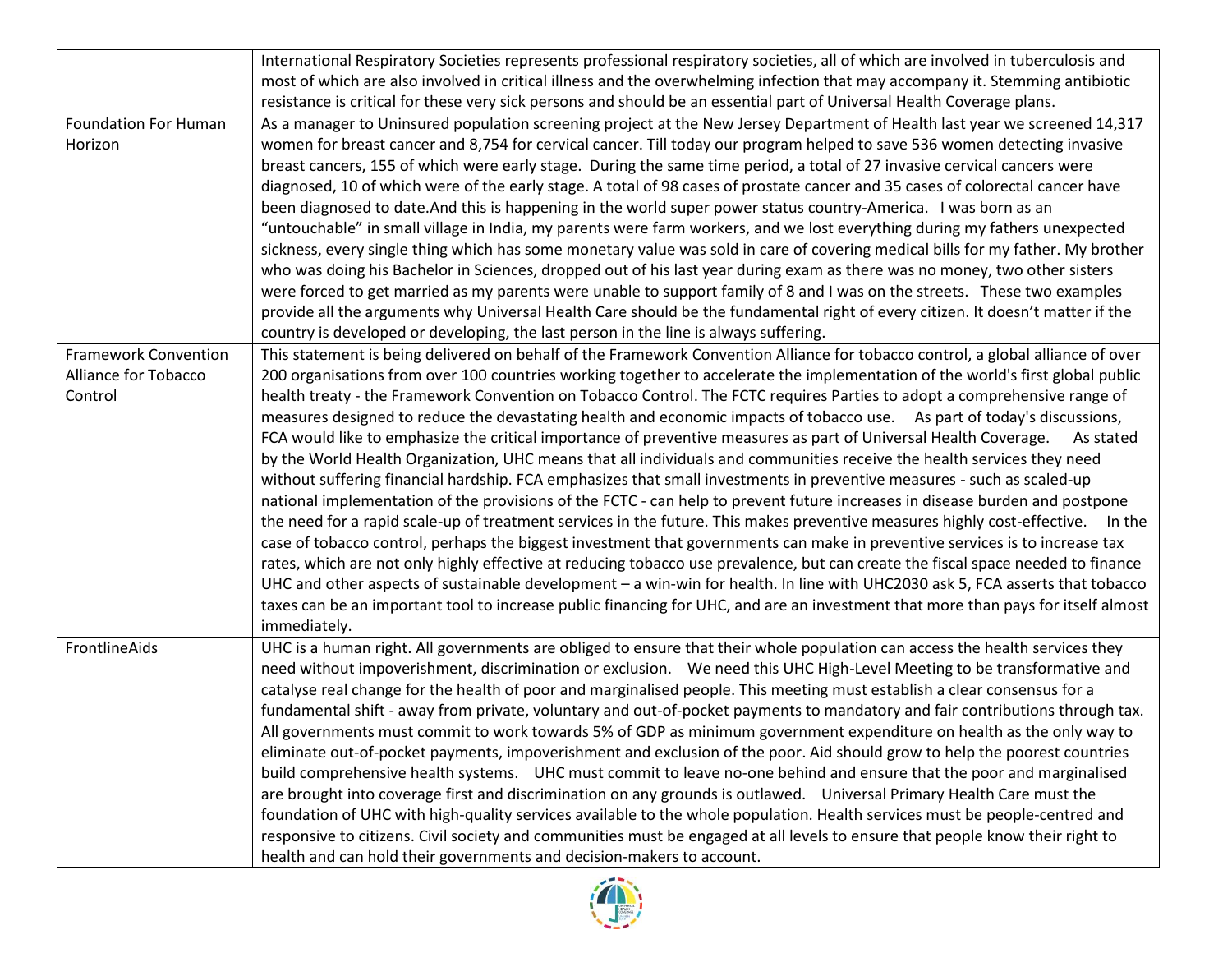| <b>GATE</b>           | GATE Statement Across the world, intersex, trans and gender diverse people are disproportionately affected by socio-                 |
|-----------------------|--------------------------------------------------------------------------------------------------------------------------------------|
|                       | economic injustice. Stigma, discrimination, oppression and violence exist within structural frameworks including                     |
|                       | institutionalized legal pathologization, unconsented and unnecessary medical interventions and/or outright refusal to provide        |
|                       | essential healthcare. These experiences can be compounded by other factors such as race, ethnicity, religion, imprisonment,          |
|                       | homelessness, engagement in sex work, living with disabilities, HIV status, socio-economic status, and/or migration status.          |
|                       | Addressing these inequalities by engaging with and including our communities in actions for change is essential for achieving        |
|                       | To fully realize UHC, Member States must: 1. Respect, protect and fulfill the fundamental<br>universal health coverage.              |
|                       | human rights of intersex, trans and gender diverse people. 2. Repeal laws that pathologize intersex, trans and gender diverse        |
|                       | people, including removal of pathologizing requirements, in particular psycho-medical diagnosis, for accessing legal gender          |
|                       | recognition and healthcare coverage. 3. Ban coercive medical procedures and torture, including all unconsented and                   |
|                       | unnecessary medical interventions on intersex people, and forced sterilization of trans people. 4. Address HIV incidence             |
|                       | among intersex, trans and gender diverse people by implementing guidelines based on positive interactions between ARVs and           |
|                       | hormonal treatments and providing funding for community-led primary prevention service delivery.                                     |
| Gavi, The Vaccine     | Interactive Multi-stakeholder Hearing for the UN High-level Meeting on Universal Health Coverage, New York, 29 April 2019            |
| Alliance              | Statement by Gavi, the Vaccine Alliance on behalf of GHIs in the multilateral organisations (Gavi, Global Financing Facility,        |
|                       | Global Fund) constituency of UHC2030 Session 1: UHC as a driver for inclusive development and prosperity A global                    |
|                       | agreement to accelerate progress on Universal Health Coverage will be a defining moment to achieve inclusive development             |
|                       | and prosperity, as envisioned in the Agenda 2030 and its 17 SDGs. We, as a group of global health financing organisations, offer     |
|                       | three considerations for realising that ambition: • First, universal access to PHC reduces the risk of financial hardship. It is the |
|                       | foremost and a necessary step towards equitable, affordable and sustainable UHC. Evidence and human rights based, gender             |
|                       | responsive and quality PHC enables inclusive economic development. • Second, UHC can help drive policy coherence in                  |
|                       | national plans, improve the generation, allocation, and use of funds for health with a focus on primary health care. With this,      |
|                       | countries will have more resources available to attend to all people's health needs across the life course and systematically        |
|                       | address the broader determinants of health. • Last but not least, to ensure that UHC delivers on equity, social justice, and the     |
|                       | right to health, we need to first reach those who are most underserved, vulnerable and marginalised with quality, affordable         |
|                       | and accessible services. And we need to ensure their meaningful participation and engagement as co-developers of health              |
|                       | responses in order to ensure no one is left behind. We look forward to supporting a successful High-level Meeting on                 |
|                       | Universal Health Coverage. Thank you.                                                                                                |
| Global Alliance for   | The Global Alliance for Behavioral Health and Social Justice (GA) supports universal health coverage (UHC) that is accessible and    |
| Behavioral Health and | implemented equitably across all nations. As a contributor to social justice, UHC must equally recognize mental and behavioral       |
| Social Justice        | health (MH/BH) from a life course approach - inclusive of prevention, early-intervention, and treatment - as critical to delivering  |
|                       | the human right to health.<br>Mental health problems, including alcohol abuse, are among the ten leading causes of disability        |
|                       | in both developed and developing countries. About 1 in 4 people globally will experience a mental health condition in their          |
|                       | lifetime, and persons with mental health problems are more likely to develop diabetes, heart disease, stroke, HIV/AIDS, other        |
|                       | chronic conditions. Inclusion of MH/BH in UHC is critical to addressing gaps in treatment for mental health services (75% to         |
|                       | 90% in LMICs, and 40% - 70% in developed countries), and insufficient education and training, which can lead to the                  |
|                       | inadequate use of evidence-based intervention. The right to the highest attainable standard of health demands nothing less.          |
|                       | Therefore, the GA respectfully calls upon UN Member States to reaffirm your commitment to the WHO Mental Health Global               |
|                       | Action Plan 2013-2020 (MHAP) as the roadmap for country-led policies and plans that are resourced and implemented using              |

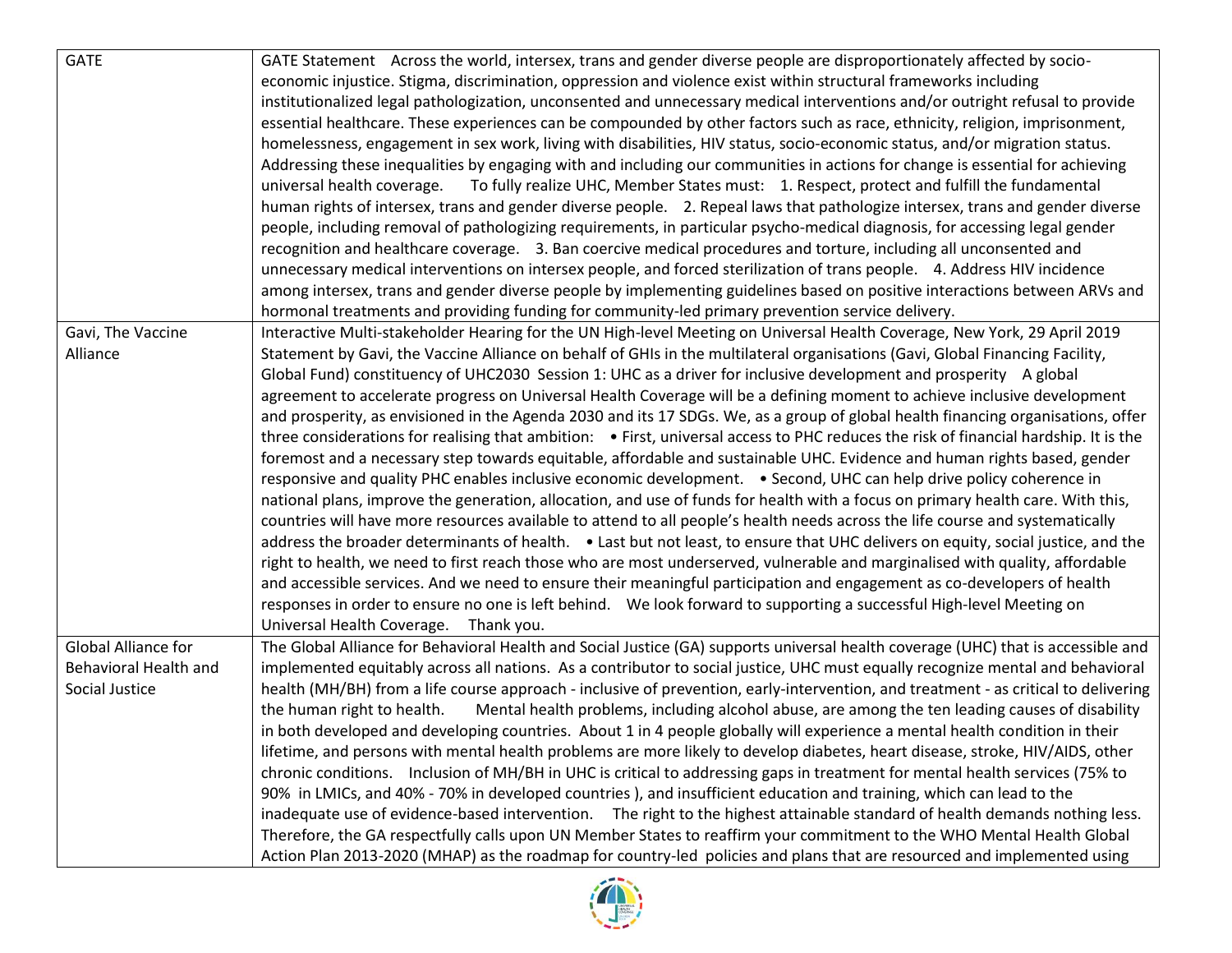|                               | evidence-driven interventions. We further call on States to reaffirm the WHO Mental Health Gap Action Program (mhGAP),            |
|-------------------------------|-----------------------------------------------------------------------------------------------------------------------------------|
|                               | with goals of scaling up mental health services in non-specialized health settings to achieve universal health coverage, reducing |
|                               | the mental health treatment gap, and enhancing the capacity of States to provide services that are available and adaptable to     |
|                               | specific country and cultural contexts.  Our global membership will support Member States and national leaders in                 |
|                               | developing and implementing policies that ensure UHC as a fundamental right for all, inclusive of mental health and behavioral    |
|                               | health, and as an investment in strengthening community and country-level health and wellbeing.                                   |
| <b>Global Alliance for TB</b> | We face a collective challenge in ensuring that everyone—regardless where they live or their economic status—has access to        |
| Drug Development              | the health services they need. We cannot achieve the six asks of the UHC movement—specifically quality of health care,            |
|                               | without recognizing the need for appropriate, available, and affordable products to address the largest global health challenges  |
|                               | including TB, HIV, malaria, neglected tropical diseases, and AMR. Our current tools—drugs, diagnostics, and vaccines are          |
|                               | woefully inadequate or nonexistent to serve the most vulnerable patients. Therefore, to improve quality of care for all patients, |
|                               | we must invest in research and product development for new and better drugs and regimens, diagnostics, and effective              |
|                               | vaccines that are accessible to people who need them. For example, in line with the goals of the UN high level meeting on TB      |
|                               | that occurred one year ago, we must hold governments accountable to close the \$1.3 billion annual funding gap in TB R&D and      |
|                               | invest their fair share. Today, we ask Member States and Ministries of Health to recognize the need for public health and         |
|                               | patient-focused research and product development and to make strong commitments to its financing in the declaration.              |
| <b>Global Health Council</b>  | Global Health Council, on behalf of our over 80 members, thanks you for the opportunity to provide this statement. At the         |
|                               | heart of UHC is a strong health system that: provides primary health care services that are integrated, comprehensive, and        |
|                               | people-centered; and addresses health promotion, prevention, treatment, and palliative care. It meets the needs of people like    |
|                               | that of an expectant mother who can rest assured her child receives necessary vaccinations and a patient living with HIV and TB   |
|                               | who can obtain lifesaving treatment; recognizes and addresses the growing burden of NCDs; and reduces out-of-pocket               |
|                               | expenditures to relieve financial burden on those who access care. But UHC won't be realized without addressing other             |
|                               | critical parts of the health care system. This means frontline health workers who are equipped with appropriate training, tools,  |
|                               | and technology; health facilities that have adequate clean water, sanitation, and hygiene; and support for the research and       |
|                               | development of new tools and technologies to combat endemic and emerging health threats.  We urge Member States to                |
|                               | emphasize the need for a life-course approach and the scaling up of equity-focused programming that provides comprehensive        |
|                               | and integrated health services across the continuum of care.                                                                      |
| Globethics.net                | Your Excellencies and esteemed colleagues. My name is Roy Tin and I represent Globethics.net as an advisor in social investing.   |
| Foundation                    | Currently in the U.S., healthcare is the fastest growing industry with over \$250 billion invested in 2018 with a projection of   |
|                               | reaching \$500 billion by 2030. As the modern society become more conscious and aware of healthcare related issues, private       |
|                               | sector has tremendous motivation to create innovative, affordable healthcare solutions to serve the general public. However,      |
|                               | the sector is experiencing a major hurdle when it comes to implementation in developing countries. Over-diversification,          |
|                               | within the healthcare industry, there are five major trends, Cancer Immunotherapy, Digital Therapeutics, Cell and Gene            |
|                               | Therapy, Computational Bioinformatics, and Artificial Intelligence. With these cutting-edge technology, we have lowered drug      |
|                               | prices and grasped a better understanding at sophisticated subjects such as human genetics. Yet, according to a 2017 W.H.O.       |
|                               | report, over half of the world's population lacks access to essential healthcare services and over 100 million people are in      |
|                               | extreme poverty due to health expenses. We urge all stakeholders to maintain open dialogues to create a sustainable               |
|                               | healthcare investment framework where technology and investment can be properly implemented globally in an ethical fashion        |
|                               |                                                                                                                                   |

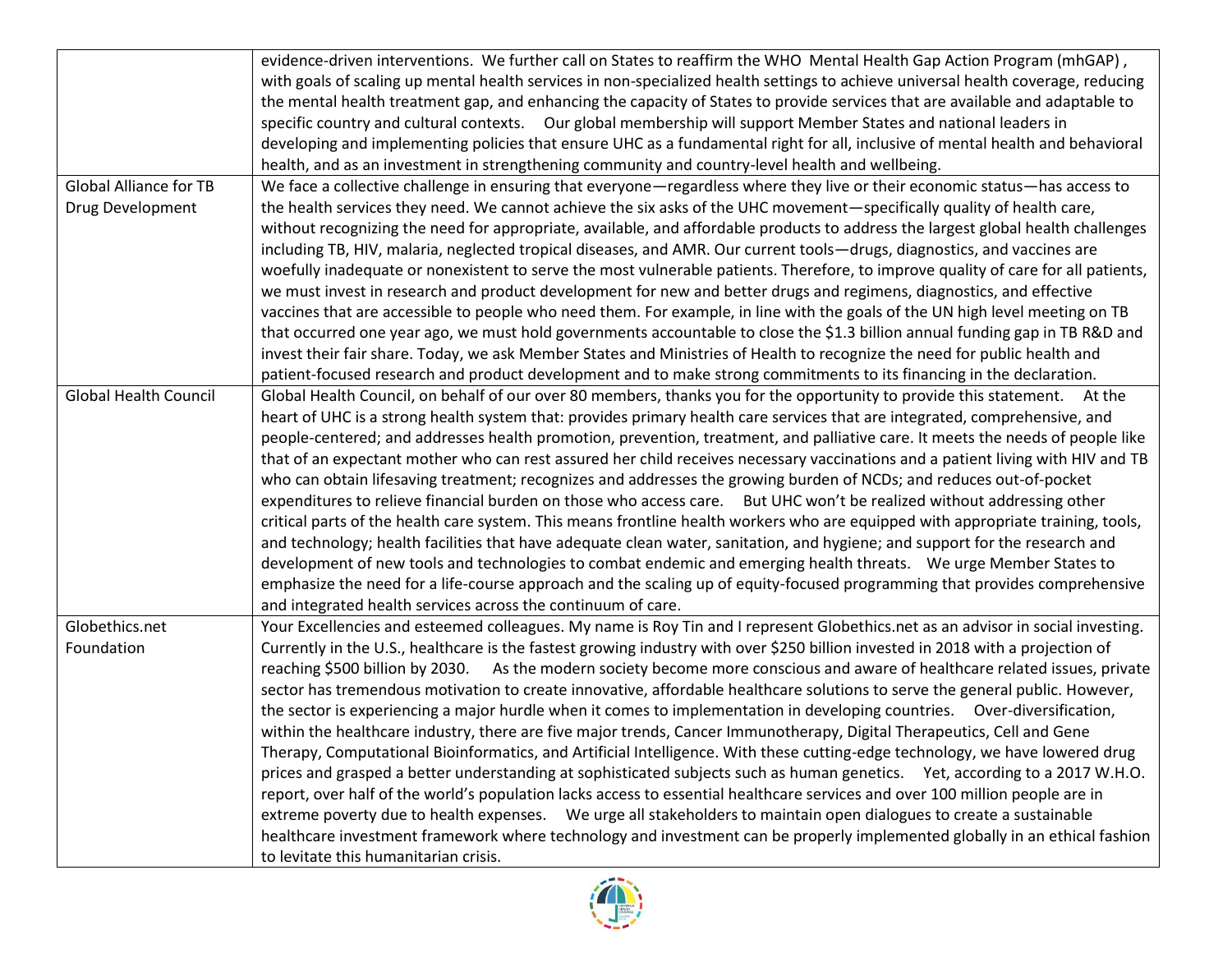| <b>Health Education</b>  | Primary Health Care should have a minimum quality assurance with feedback from recipients of care. Involvement of                                 |
|--------------------------|---------------------------------------------------------------------------------------------------------------------------------------------------|
| Leteracy Programme       | community members in their Primary Health Care is imperative"                                                                                     |
| <b>Health Education</b>  | "As Member of the Gavi CSO Constituency, we welcome the Statement made by Gavi, GF, GFF on UHC achieving inclusive                                |
| Leteracy Programme       | development and prosperity. The statement lays emphasis on reaching underserved, unreached populations and implies the                            |
|                          | participation of CSOs/NGOs and recognises the importance of engaging them as 'co-developers of health responses' in this                          |
|                          | demanding outreach for unreached populations. We agree and appreciate this Statement"                                                             |
| HelpAge International    | The High-Level meeting on UHC provides an important opportunity to recommit to the achievement of universal health                                |
|                          | coverage and drive action at the country level. All people have the right to the highest attainable standard of physical and                      |
|                          | mental health. Efforts towards UHC provide a pathway to ensure that right is met for all people, irrespective of age, gender,                     |
|                          | disability, or other status. As populations become older, their health and care needs are likely to become increasingly                           |
|                          | complex. To date, health systems have responded inadequately to the changing requirements of older people and many older                          |
|                          | people are faced with prohibitive costs for health care. Furthermore, current efforts to monitor progress on UHC exclude older                    |
|                          | people, especially those over the age of 70. For UHC to be achieved, older people must be included. Help Age and its                              |
|                          | supporting partners therefore call on UN Member States to: . Develop models of UHC that are holistic and person-centred.                          |
|                          | • Ensure essential health service packages include those most needed to address health challenges common in older age. •                          |
|                          | Close gaps in health insurance coverage and other support schemes to ensure access and affordability of service. • Remove                         |
|                          | upper age caps from data sources underpinning efforts to monitor UHC.                                                                             |
| Hope Ek A.S.H.A.         | Questions for the Hearing CONCEPT NOTE ON "DEMENTIA VILLAGE" AT NEW DELHI - INDIA By President of NGO "Hope Ek                                    |
|                          | A.S.H.A." Our NGO "Hope Ek A.S.H.A." is caring for Alzheimer disease patients and their caregivers for the last 18 years. We are                  |
|                          | holding hands of family caregivers who are taking care of their beloved Alzheimer patients. Our Mission is to build "DEMENTIA                     |
|                          | VILLAGE" to give comprehensive support services to people suffering with Dementia and their families who have immense                             |
|                          | stress as caregivers and are the bread winners of the family in many cases, in a safe and supportive environment. "DEMENTIA                       |
|                          | VILLAGE" will involve Healthy Old Aged willingly Senior Citizens as volunteers who have a knack of compassion. "DEMENTIA                          |
|                          | VILLAGE" IS THE NEED OF THE HOUR. Proposed Model with Activities For Patients Medical, Para Medical, Yoga,                                        |
|                          | Meditation, Recreation, Entertainments and Structured Activities. For Caregivers Caregiver meets, Social interactions,                            |
|                          |                                                                                                                                                   |
|                          | Seminars, Group discussion, Police / legal Aid and Hand on training especially who want to adopt their career as Professional                     |
|                          | caregivers in the field of "ELDER CARE" and "ALZHEIMER CARE". Impact on Society Ø Eradicate social stigma attached to the                         |
|                          | illness. $\emptyset$ Make elders more respectable and acceptable in the society. $\emptyset$ Involving willingly healthy elderly to give them     |
|                          | purposeful life. $\emptyset$ Help seniors to lead a quality and dignified old age. $\emptyset$ Relief to working families who may not have anyone |
|                          | to look after their dementia patients at home. "DEMENTIA VILLAGE" will cost \$3 Million which will include cost of land,                          |
|                          | building, capital expenses, operational expenses for three years. Appeal My Question is, if anyone or as a group, is willing to                   |
|                          | contribute / donate for "DEMENTIA VILLAGE" in my country India at Delhi for this pilot project. THIS WILL BE FIRST OF ITS                         |
|                          | KIND IN THE CAPITAL OF INDIA.                                                                                                                     |
| Humanity & Inclusion (HI | On behalf of the International Disability and Development Consortium (IDDC): There are approximately one billion persons                          |
| - Formerly Handicap      | with disabilities globally, with numbers rising due to ageing populations and increases in chronic and mental health conditions.                  |
| International)           | Ensuring access to health for persons with disabilities is essential to achieve SDG3. UNCRPD Article 25 requires that State                       |
|                          | Parties take all appropriate measures to ensure persons with disabilities access disability and gender-sensitive health services,                 |
|                          | including rehabilitation and provide free or affordable health services covering the same range and quality as those provided to                  |
|                          | others. In reality, persons with disabilities often encounter physical, communication, attitudinal and financial barriers, as well                |

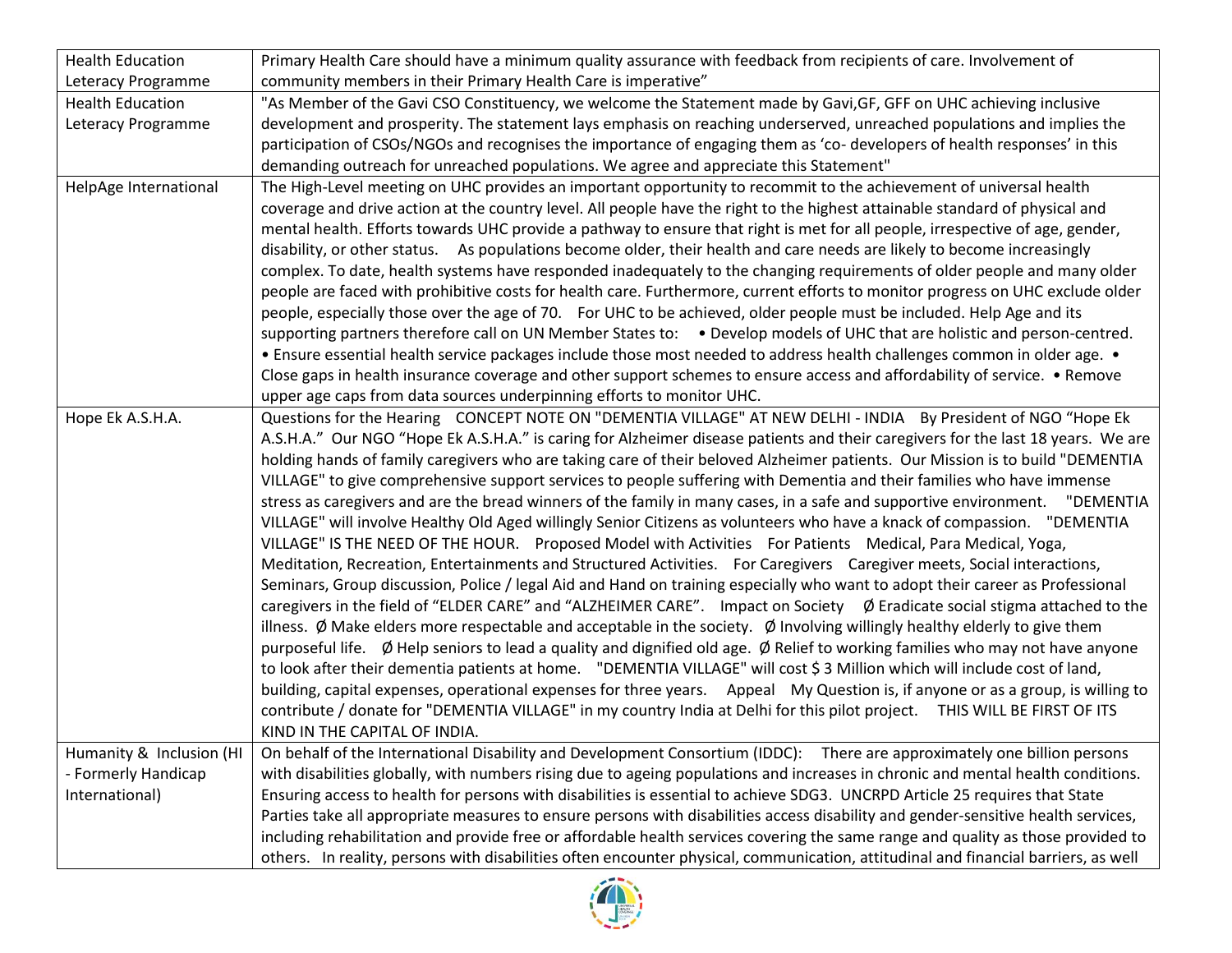|                                                                   | as lack of information in accessing health services. As countries work towards achieving UHC, the lack of gender, age and<br>disability disaggregated data is a major challenge for monitoring the equity gaps in health status and access to services. IDDC<br>recommends to: 1) Improve the availability and use of gender, age and disability disaggregated data on health status and access<br>to services; promote data dissemination to ensure appropriate planning and policies for equitable access to health. 2)Provide<br>and adapt health services for persons with disabilities ensuring accessible and affordable services and meaningful participation<br>of persons with disabilities.                                                                                                                                                                                                                                                                                                                                                                                                                                                                                                                                                                                                                 |
|-------------------------------------------------------------------|-----------------------------------------------------------------------------------------------------------------------------------------------------------------------------------------------------------------------------------------------------------------------------------------------------------------------------------------------------------------------------------------------------------------------------------------------------------------------------------------------------------------------------------------------------------------------------------------------------------------------------------------------------------------------------------------------------------------------------------------------------------------------------------------------------------------------------------------------------------------------------------------------------------------------------------------------------------------------------------------------------------------------------------------------------------------------------------------------------------------------------------------------------------------------------------------------------------------------------------------------------------------------------------------------------------------------|
| <b>INDIAN MEDICAL</b><br><b>ASSOCIATION</b>                       | Indian Medical Association works for synergies between private and public sector, provides inputs in health governance, helps<br>in service delivery particularly in fragile populations. Health service delivery should focus on deployment of highly skilled health<br>workers and recruitment of partially trained/untrained personnel to be discouraged. Effective financing mechanisms to allow<br>efficient procurement or reimbursement systems should incorporate direct public health funding instead of insurance based<br>systems. Supply side and demand side moral hazard which is the hallmark of insurance driven schemes should be regulated by<br>gate keeping. Governance arrangements and regulatory strategies should follow a consultative approach. The Universal<br>health care mechanisms should focus on comprehensive outpatient care and should not restrict its role in providing secondary<br>and tertiary inpatient care. There should be areas of convergence and consensus to overcome technical, managerial and<br>political barriers.                                                                                                                                                                                                                                               |
| <b>Indian Medical</b><br>Association                              | Universal Health coverage is the need of the day. It should be implemented in each and every country. Concerned<br>Governments should take the responsibilities. Patients should be benefitted directly and there should not be any involvement<br>of Insurance Companies. Whenever needed there might be a Public Private Partnership Module. Health Budget of every Nation<br>should be adequate to meet the need of the people of the country. Like Universal Guidelines of treatments of certain ailments,<br>cannot there be a Universal Health Policy for Universal Health Coverage, as only a Healthy Nation can progress and a Nation can<br>be healthy only if their citizens are healthy. Moreover is it not true that by increasing Budgetary Allocation in heath, if people of<br>the nation can be kept health, then in one hand it will decrease the expenditure on many other heads and on the other hand<br>the productivity of the nation will increase leading to more revenue generation?                                                                                                                                                                                                                                                                                                          |
| International Agency for<br>the Prevention of<br><b>Blindness</b> | Universal Health Coverage (UHC) means leaving no one behind. It means progression towards the human right to health for all,<br>that every person and every community has access to strong and effective health systems. The International Agency for the<br>Prevention of Blindness acknowledges that advancing UHC can deliver significant benefits for the estimated 2 billion people<br>around the world that have poor vision, the majority of whom do not have access to basic eye care services. Eye health is a<br>universal population health problem that requires a universal response from all Governments. A response that prevents vision<br>loss and restores sight; enabling children to gain an education, working age adults to get and keep a job and older persons to<br>remain connected to the economic and social fabric of their communities while also improving equity for women and girls. We<br>call on UN Member States to affirm and commit to the progressive expansion of coverage of quality health services and<br>financial protection to include eye health in national essential service packages: from health promotion to prevention, from<br>treatment to rehabilitation - and to monitor progress by gathering national data and reporting on appropriate tracer indicators. |
| <b>International Association</b><br>for Dental Research           | The Mission of the International Association for Dental Research (IADR) is to advance research and increase knowledge for the<br>improvement of oral health worldwide. The IADR is one of just two oral health-related NGO's in official relations with the<br>World Health Organization. Oral diseases, including dental caries, periodontal diseases and oropharyngeal cancer are the<br>most common diseases in the world with the 2016 Global Burden of Disease Study estimating that untreated oral diseases<br>affect half the world's population. Oral health is essential to a person's overall health and well-being and there are strong<br>associations between oral health and general health. Yet, oral health coverage is often divorced from the rest of the health                                                                                                                                                                                                                                                                                                                                                                                                                                                                                                                                    |

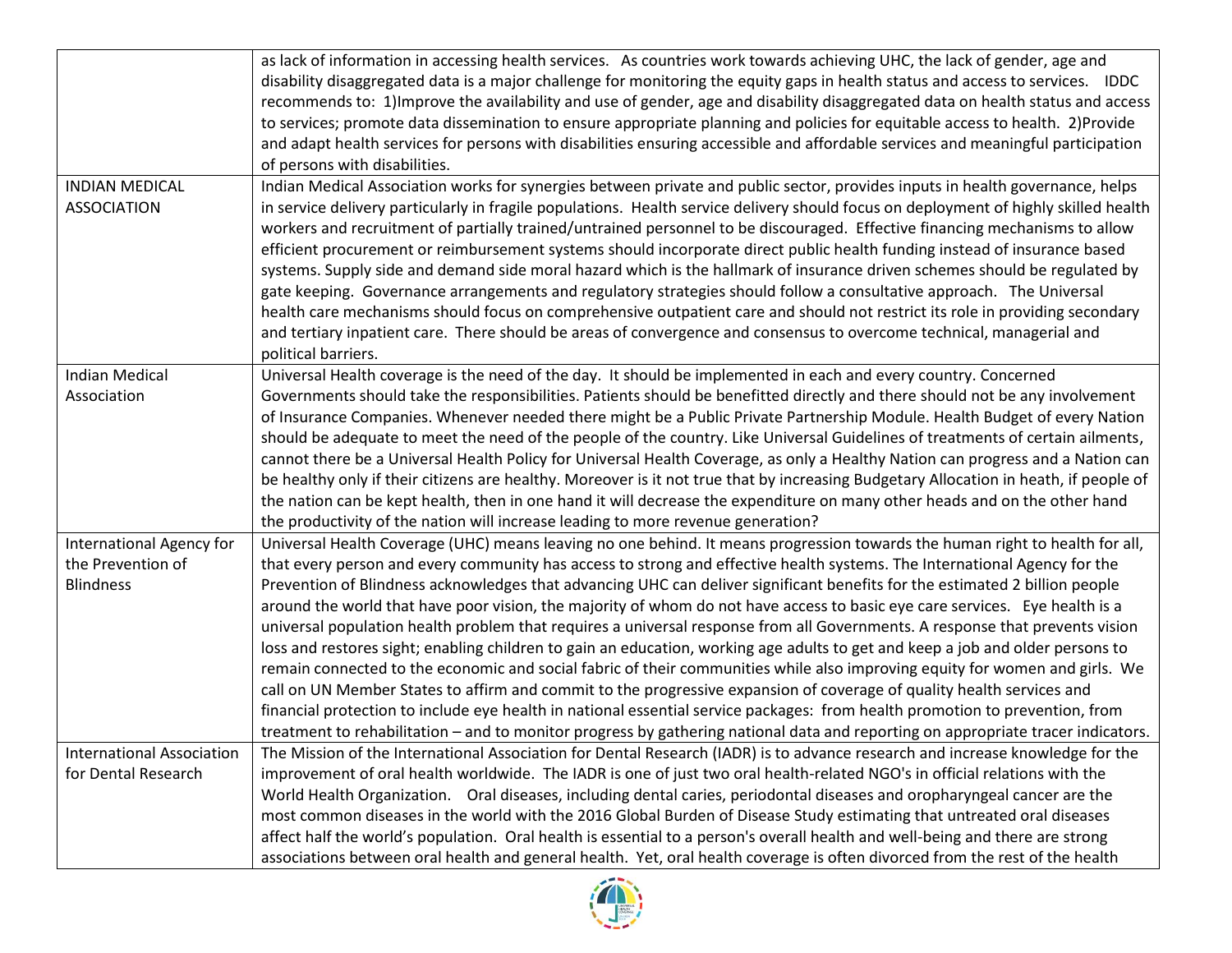|                                  | care delivery systems in many countries. Health systems without oral health fail on the health system performance dimensions       |
|----------------------------------|------------------------------------------------------------------------------------------------------------------------------------|
|                                  | of equity, quality, responsiveness, efficiency and resilience. Health system strengthening for UHC must be inclusive of oral       |
|                                  | health care services and financing mechanisms that prevent and treat oral diseases must be in place.<br>Further, IADR agrees       |
|                                  | with the WHO/World Bank UHC 2030 Joint Vision for Healthy Lives that data, implementation research, R&D for priority health        |
|                                  | needs and strong technology transfer mechanisms are important for enabling progress towards UHC.                                   |
| <b>International Association</b> | My name is Dr. Ebtesam Ahmed. I am a Clinical Professor at St. John's University College of Pharmacy, where I teach pain           |
|                                  |                                                                                                                                    |
| for Hospice and Palliative       | management, palliative care, ethics, and end of life care. I also serve on the IAHPC. IAHPC thanks the Chair and requests          |
| Care                             | member states to ensure that "palliative care" is included in the spectrum of UHC as an essential service that fulfills the human  |
|                                  | rights to health and to be free from cruel and inhuman treatment. We request governments to ensure that essential palliative       |
|                                  | care medicines on the WHO Model List be made available as they provide substantial therapeutic benefits for many patients.         |
|                                  | Morphine, an essential medicine for pain management costs almost nothing, and in some countries as little as three cents a         |
|                                  | dose, yet policy and other barriers to manufacture, distribution, and prescription prevent it from reaching millions of people     |
|                                  | around the world, leaving them to live and far too often die in agony. This is not a natural disaster like an earthquake, it is a  |
|                                  | result of deliberate, often well-intentioned, but short-sighted and unbalanced drug policies that neglect to prioritize the        |
|                                  | wellbeing of patients. Governments that integrate palliative care into their healthcare systems are more likely to achieve the     |
|                                  | goals and targets of Agenda 2030. They can reduce extreme poverty, promote gender equality, support education and decent           |
|                                  | employment, and improve access to essential medicines.                                                                             |
| International Children's         | Palliative care is an essential component of Universal Health Coverage and must be considered in the role out and development      |
| <b>Palliative Care Network</b>   | of UHC globally. UHC aims to deliver on the right to health as well as the broader human rights agenda. Children with life-        |
|                                  | limiting and life-threatening conditions have the right to high quality palliative care and pain control, yet of the more than 21  |
|                                  | million children globally needing palliative care, it is estimated that only about 5% have access to such care; and where          |
|                                  | palliative care is available it is often not integrated into primary health care. Take for example, Dheo, a young boy with         |
|                                  | progressive HIV-related cancer in Indonesia. He is struggling with terrible symptoms, particularly that of breathlessness and      |
|                                  | pain. He is one of the lucky ones as the team from Rachel House Children's Hospice are able to support and care for him at         |
|                                  | home, getting advice on his care from experts from around the world so his symptoms can be properly attended to. However,          |
|                                  | for every boy like Dheo who is receiving palliative care there are thoUnited Statesnds of others who are notwho are suffering      |
|                                  | needlessly. Even though they have a right to universal health coverage, and access to pain and symptom management they are         |
|                                  | not receiving it - they are being left behind. The rights of children must be taken into account, we must relieve the unnecessary  |
|                                  | suffering of the 20 million children globally without access to proper pain and symptom management. Care must be provide           |
|                                  | across the continuum of care, including as part of primary health care for children. The time to act is now, thus the call for UHC |
|                                  | must consider their needs, ensuring that all children have access to appropriate, essential care and medicines, through a          |
|                                  | publicly financed UHC package.                                                                                                     |
| International Council of         | Thank you for the opportunity to speak on behalf of the International Council of Nurses (ICN) and the over 20 million nurses       |
| <b>Nurses</b>                    | worldwide. Making up approximately half of the health workforce, nurses are intrinsically linked to the ability of countries to    |
|                                  | achieve UHC and the SDGs. ICN strongly believes that strengthening Primary Health Care (PHC) is the most effective approach        |
|                                  | to ensuring UHC and as such, calls for health systems to integrate quality, people-centered PHC. As a partner of the UHC2030       |
|                                  | global Movement, ICN strongly supports the Key Asks put forth. Nurses play a significant role in this action agenda - examples     |
|                                  |                                                                                                                                    |
|                                  | include addressing health needs of vulnerable populations, improving health literacy, and empowering communities through a         |
|                                  | PHC approach. ICN particularly wishes to highlight that upholding quality of care through progress towards UHC is essential        |

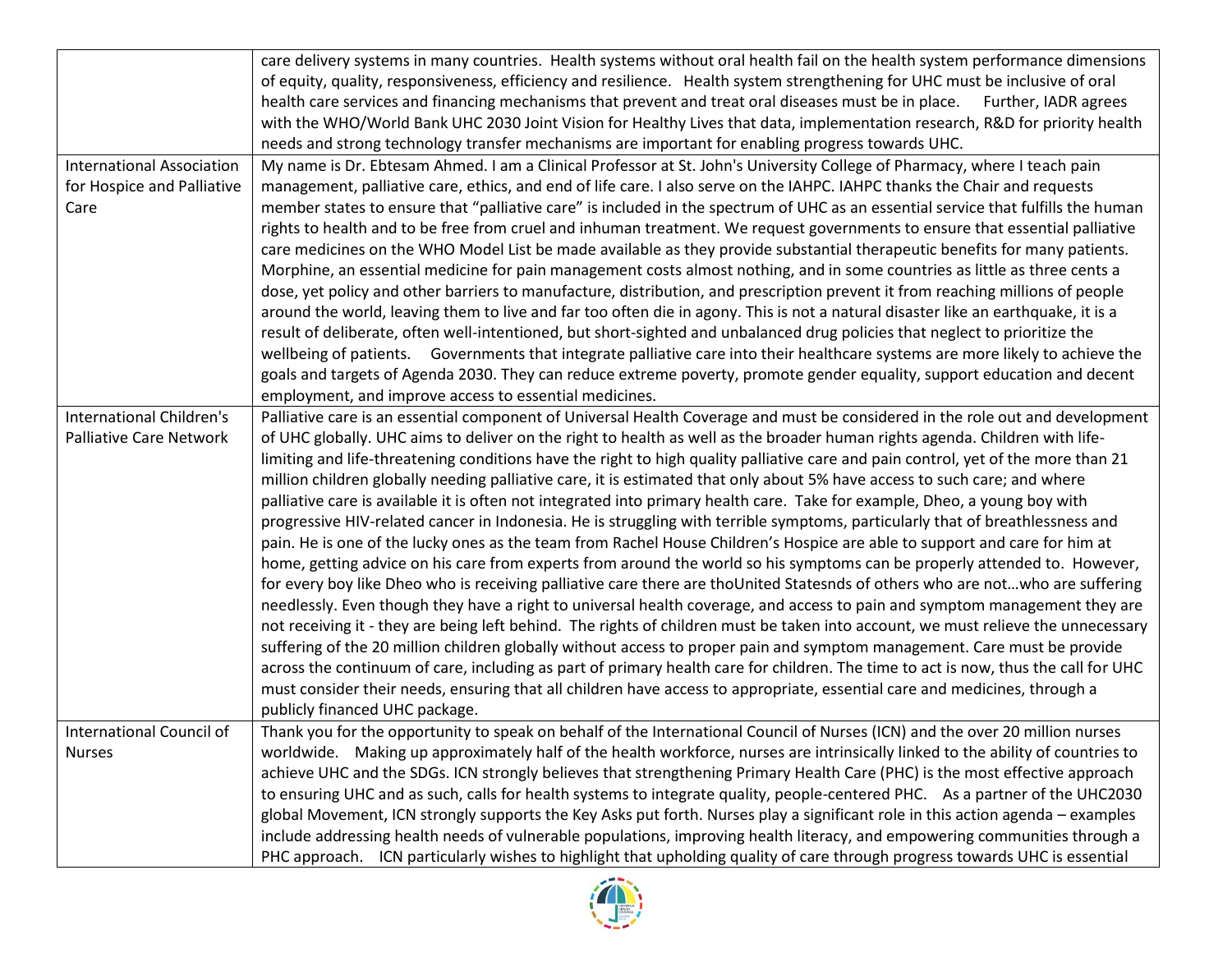|                                 | and requires investment in a competent health workforce with a focus on nurses and midwives. This includes quality education,         |
|---------------------------------|---------------------------------------------------------------------------------------------------------------------------------------|
|                                 | recruitment and retention strategies and assurance of decent work and fair pay. ICN firmly believes that health is the                |
|                                 | foundation for prosperous people, communities and economies. Ensuring health and wellbeing through UHC requires political             |
|                                 | action beyond that of the health sector. Together with all partners of the UHC Movement, we call on Leaders to legislate, invest      |
|                                 | and collaborate with all of society to make UHC a reality.                                                                            |
| International Council of        | UN Interactive Multi-stakeholder Hearing on Universal Health Coverage - 29 April 2019 Statement of the International                  |
| Women (ICW-CIF)                 | Council of Women (ICW-CIF) The action agenda for universal health coverage (UHC) must include responsive and inclusive                |
|                                 | health systems that are accessible to all and incorporate the right to health for all including vulnerable populations across the     |
|                                 | life course, such as women and children, and those with mental and neurological conditions. Health systems need to be                 |
|                                 | established that promote equity, reduce stigma, and remove barriers based on discrimination. Data collection should focus on          |
|                                 | including age, sex, geographical location, and income level for all health conditions.  Disease prevention, services, and             |
|                                 | research should include parity between physical and mental and neurological disorders in order to address the needs of the            |
|                                 | whole person. Nationally appropriate targets need to be developed for investments in health that are consistent with the costs        |
|                                 | of the burden of communicable and non-communicable diseases which are adjusted periodically to reflect growing demands.               |
|                                 | For example, depression and mental and neurological diseases are projected to be the number one burden of disease, globally,          |
|                                 | by 2030 according to WHO, yet receive less than one percent investment of total health funding in low and middle income               |
|                                 | countries, with significant disparities in higher income countries. Promoting equity in access to healthcare increases the            |
|                                 | productivity, resilience, global economic and psychosocial well-being for countries.<br>Note: The International Council of            |
|                                 | Women is the oldest women's rights organization globally, established in 1888 with National Councils (country level                   |
|                                 | organizations) in 64 countries.<br>The statement to be delivered by Dr. Elizabeth Carll - Main Representative to UN, NY               |
| <b>International Dental</b>     | UHC cannot be achieved unless primary healthcare integrates oral health. Poor oral health is a silent epidemic affecting billions     |
| Federation                      | of people worldwide. More than half of the world's population (3.5 billion) suffer from untreated oral diseases, which can result     |
|                                 | in pain, infection, tooth loss and loss of productivity. Oral health is essential to general health and well-being at every stage of  |
|                                 | life, yet essential oral health services remain out of reach for millions of people. The integration of essential oral health         |
|                                 | services into UHC will help improve oral health outcomes and reduce inequities in access to care. We request that the outcome         |
|                                 | document for the UHC high-level meeting: • acknowledges that every person everywhere should have access to essential oral             |
|                                 | health services; • recommends that countries provide at a minimum WHO's Basic Package of Oral Care, which includes access             |
|                                 | to emergency care and pain relief, affordable fluoride toothpaste and tooth decay management; • encourages countries to               |
|                                 | add essential oral health services to their national essential package of health services; and • commits to produce data              |
|                                 | collection and surveillance systems with time-bound commitments for SDG 3.8.1 (coverage of essential health services) and go          |
|                                 | beyond the list of tracer topics to include oral health.                                                                              |
| <b>International Federation</b> | The International Federation of Psoriasis Associations welcomes the upcoming High-level meeting on Universal Health Coverage          |
| of Psoriasis Associations       | and hopes that it will be a milestone towards achieving the Sustainable Development Goals. The achievement of Universal               |
|                                 | Health Coverage is the primary way to reduce the burden of disease for those suffering from chronic incurable non-                    |
|                                 | communicable diseases, such as psoriasis and psoriatic arthritis. As it's the case for other life-long conditions, psoriasis and      |
|                                 | psoriatic arthritis do not occur in isolation but are associated to an increased risk of developing other life-threatening            |
|                                 | conditions. According to the WHO Global Report on Psoriasis, there is a lack of knowledge about psoriasis and its related co-         |
|                                 | morbidities that occurs especially at a primary healthcare level, and it's causing needless suffering for those living with psoriasis |
|                                 | as a result of mismanagement and delayed diagnosis. Therefore, we strongly support the efforts to strengthen primary                  |

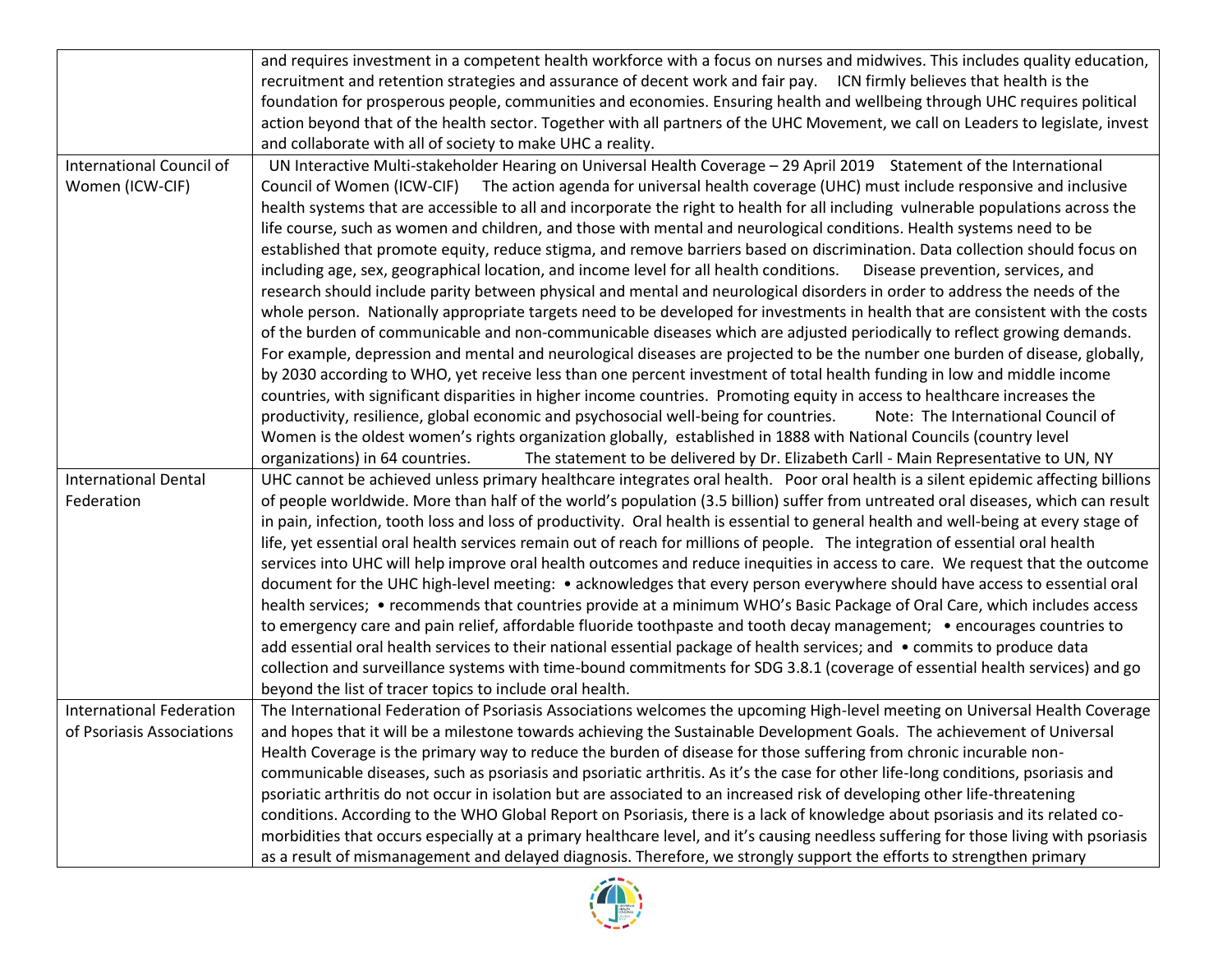| healthcare and we encourage the involvement of multiple stakeholders, including patient associations, and of innovative<br>healthcare solutions, such as telemedicine, in the process of training a competent health workforce that has people in focus.<br>"1. Thailand had convened multi-stakeholder public hearing on UHC in April, 9th 2019. These are recommendations for<br><b>International Health</b><br>Policy Program (IHPP),<br>inclusion to the political declaration at the UNGA HLM UHC. A. Well-being is a fundamental human right. Advancing UHC will<br>enrich human right. B. Government is legitimate to spend more on health of the people using sustainable domestic resources.<br>Ministry of Public Health,<br><b>THAILAND</b><br>C. Extensive geographical coverage of primary health care is the cornerstone of UHC, as the case of Thailand and others. D.<br>Primary health care needs adequate number of committed and qualified health personnel; E. Free trade agreements shall not |
|--------------------------------------------------------------------------------------------------------------------------------------------------------------------------------------------------------------------------------------------------------------------------------------------------------------------------------------------------------------------------------------------------------------------------------------------------------------------------------------------------------------------------------------------------------------------------------------------------------------------------------------------------------------------------------------------------------------------------------------------------------------------------------------------------------------------------------------------------------------------------------------------------------------------------------------------------------------------------------------------------------------------|
|                                                                                                                                                                                                                                                                                                                                                                                                                                                                                                                                                                                                                                                                                                                                                                                                                                                                                                                                                                                                                    |
|                                                                                                                                                                                                                                                                                                                                                                                                                                                                                                                                                                                                                                                                                                                                                                                                                                                                                                                                                                                                                    |
|                                                                                                                                                                                                                                                                                                                                                                                                                                                                                                                                                                                                                                                                                                                                                                                                                                                                                                                                                                                                                    |
|                                                                                                                                                                                                                                                                                                                                                                                                                                                                                                                                                                                                                                                                                                                                                                                                                                                                                                                                                                                                                    |
|                                                                                                                                                                                                                                                                                                                                                                                                                                                                                                                                                                                                                                                                                                                                                                                                                                                                                                                                                                                                                    |
|                                                                                                                                                                                                                                                                                                                                                                                                                                                                                                                                                                                                                                                                                                                                                                                                                                                                                                                                                                                                                    |
|                                                                                                                                                                                                                                                                                                                                                                                                                                                                                                                                                                                                                                                                                                                                                                                                                                                                                                                                                                                                                    |
| hamper access to medical products F. Engagement all key stakeholders are crucial to ensure UHC is accountable and responsive                                                                                                                                                                                                                                                                                                                                                                                                                                                                                                                                                                                                                                                                                                                                                                                                                                                                                       |
| to people. G. UHC still need more effort to deal with many challenges such as vulnerable groups, NCDs, aging society.                                                                                                                                                                                                                                                                                                                                                                                                                                                                                                                                                                                                                                                                                                                                                                                                                                                                                              |
| 2. In addition, we will submit the other three inputs from ASEAN Health Ministers, HTAsiaLink and policy brief on UHC of the                                                                                                                                                                                                                                                                                                                                                                                                                                                                                                                                                                                                                                                                                                                                                                                                                                                                                       |
| Think Tank 20 for G20 as inputs for inclusion into the political declaration of UHC HLM. Thank you chair. "                                                                                                                                                                                                                                                                                                                                                                                                                                                                                                                                                                                                                                                                                                                                                                                                                                                                                                        |
| <b>International Labour</b><br>Universal health coverage is an economic and social necessity, essential for decent work, social justice and sustainable                                                                                                                                                                                                                                                                                                                                                                                                                                                                                                                                                                                                                                                                                                                                                                                                                                                            |
| development. Despite significant advances in extending health coverage, it is unacceptable that more than half of the world's<br>Organization                                                                                                                                                                                                                                                                                                                                                                                                                                                                                                                                                                                                                                                                                                                                                                                                                                                                      |
| population still lacks effective access to essential health care, and that millions of people are being pushed into extreme                                                                                                                                                                                                                                                                                                                                                                                                                                                                                                                                                                                                                                                                                                                                                                                                                                                                                        |
| poverty each year because of their out-of-pocket expenses on health. The world can break this vicious cycle by stepping up                                                                                                                                                                                                                                                                                                                                                                                                                                                                                                                                                                                                                                                                                                                                                                                                                                                                                         |
| efforts to reach universal health coverage (SDG 3.8) and build universal social protection systems, including floors (SDG 1.3).                                                                                                                                                                                                                                                                                                                                                                                                                                                                                                                                                                                                                                                                                                                                                                                                                                                                                    |
| Both measures together are essential to realize the human rights to health and social security, prevent poverty and reduce                                                                                                                                                                                                                                                                                                                                                                                                                                                                                                                                                                                                                                                                                                                                                                                                                                                                                         |
| inequalities. Governments need to ensure universal protection, financed through a combination of taxes and contributions, in a                                                                                                                                                                                                                                                                                                                                                                                                                                                                                                                                                                                                                                                                                                                                                                                                                                                                                     |
| way which reflects the principles of risk sharing, equity and solidarity in a fiscally, economically and socially sustainable way.                                                                                                                                                                                                                                                                                                                                                                                                                                                                                                                                                                                                                                                                                                                                                                                                                                                                                 |
| Sustained commitment is required to leave no one behind. The global partnerships to promote universal health coverage                                                                                                                                                                                                                                                                                                                                                                                                                                                                                                                                                                                                                                                                                                                                                                                                                                                                                              |
| (UHC2030) and universal social protection (USP2030) are important platforms to mobilize jointly political support and                                                                                                                                                                                                                                                                                                                                                                                                                                                                                                                                                                                                                                                                                                                                                                                                                                                                                              |
| accelerate the achievement of Agenda 2030, as a centrepiece of a human-centred agenda for the future.                                                                                                                                                                                                                                                                                                                                                                                                                                                                                                                                                                                                                                                                                                                                                                                                                                                                                                              |
| <b>International Network of</b><br>Universal Health Coverage presents both a significant opportunity and risk for the global health landscape. Lessons from the                                                                                                                                                                                                                                                                                                                                                                                                                                                                                                                                                                                                                                                                                                                                                                                                                                                    |
| People who use Drugs<br>past demand we take the opportunity to embrace health equity for all and change the politics of privilege. People who use                                                                                                                                                                                                                                                                                                                                                                                                                                                                                                                                                                                                                                                                                                                                                                                                                                                                  |
| drugs cannot continue to be rendered invisible and allowed to languish on the very margins of society. To achieve health equity                                                                                                                                                                                                                                                                                                                                                                                                                                                                                                                                                                                                                                                                                                                                                                                                                                                                                    |
| for all, UHC must be anchored in principles of human rights, gender equality and meaningful participation and involvement.                                                                                                                                                                                                                                                                                                                                                                                                                                                                                                                                                                                                                                                                                                                                                                                                                                                                                         |
| Unless this is done people who use drugs, as a key population, are the people most likely to be excluded in the UHC narrative                                                                                                                                                                                                                                                                                                                                                                                                                                                                                                                                                                                                                                                                                                                                                                                                                                                                                      |
| and agenda. Less than 1% of people who use drugs live in countries with high coverage of life-saving harm reduction services.                                                                                                                                                                                                                                                                                                                                                                                                                                                                                                                                                                                                                                                                                                                                                                                                                                                                                      |
| Governments criminalise us, health professionals stigmatise and discriminate against us, wider society shuns us. For women                                                                                                                                                                                                                                                                                                                                                                                                                                                                                                                                                                                                                                                                                                                                                                                                                                                                                         |
| who use drugs, these outcomes of criminalisation and social exclusion are compounded by gender inequality. So how do we                                                                                                                                                                                                                                                                                                                                                                                                                                                                                                                                                                                                                                                                                                                                                                                                                                                                                            |
| anchor UHC in principles of human rights? Health coverage can only be truly universal if grounded in notions of progressive                                                                                                                                                                                                                                                                                                                                                                                                                                                                                                                                                                                                                                                                                                                                                                                                                                                                                        |
| universalism: those most excluded from mainstream health services must be prioritised and placed front and centre. From the                                                                                                                                                                                                                                                                                                                                                                                                                                                                                                                                                                                                                                                                                                                                                                                                                                                                                        |
| very outset, UHC packages should include harm reduction interventions, including overdose prevention. We must also learn                                                                                                                                                                                                                                                                                                                                                                                                                                                                                                                                                                                                                                                                                                                                                                                                                                                                                           |
| from the HIV movement, which successfully shifted power dynamics in policies and practice. In the lead up to the HLM UHC in                                                                                                                                                                                                                                                                                                                                                                                                                                                                                                                                                                                                                                                                                                                                                                                                                                                                                        |
| September, the global community faces a political choice: Whether people who use drugs get the UHC we need, whether                                                                                                                                                                                                                                                                                                                                                                                                                                                                                                                                                                                                                                                                                                                                                                                                                                                                                                |
| human rights are protected, whether access to health remains a privilege for a few, rather than right for all, is a political choice.                                                                                                                                                                                                                                                                                                                                                                                                                                                                                                                                                                                                                                                                                                                                                                                                                                                                              |
| We must learn the lessons of the past in making the most of the opportunity presented by UHC, and commit to alchemizing                                                                                                                                                                                                                                                                                                                                                                                                                                                                                                                                                                                                                                                                                                                                                                                                                                                                                            |
| rhetorical aspiration into reality.                                                                                                                                                                                                                                                                                                                                                                                                                                                                                                                                                                                                                                                                                                                                                                                                                                                                                                                                                                                |
| Universal Health Coverage (or UHC) will not be truly universal, nor SDG Target 3.8 achieved unless health services coverage and<br>INTERNATIONAL                                                                                                                                                                                                                                                                                                                                                                                                                                                                                                                                                                                                                                                                                                                                                                                                                                                                   |

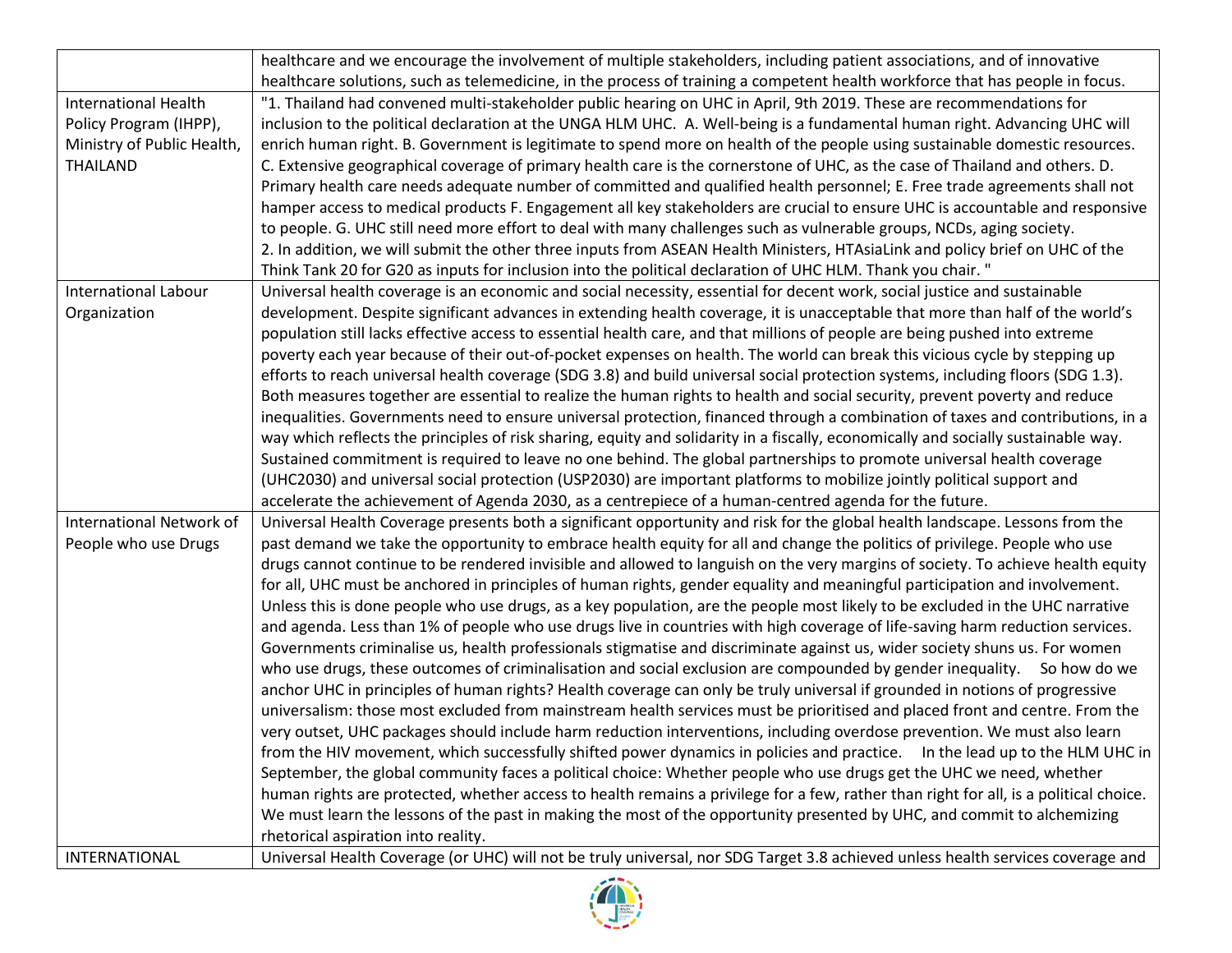| <b>ORGANIZATION FOR</b>    | financial protection measures in all countries progressively include migrants, especially those marginalized or in situations of                                                                                                                   |
|----------------------------|----------------------------------------------------------------------------------------------------------------------------------------------------------------------------------------------------------------------------------------------------|
| <b>MIGRATION</b>           | vulnerability. The 2018 Declaration of Astana and this High-Level Meeting on UHC set the stage for ambitious multisectoral                                                                                                                         |
|                            | national policies and people-centered health systems that can respond to changing demographics and disease patterns, both                                                                                                                          |
|                            | influenced by population mobility. These milestones should be considered also in connection with SDG target 10.7 on                                                                                                                                |
|                            | facilitating orderly, safe, regular and responsible migration, as well as the Global Compact for Safe, Orderly and Regular                                                                                                                         |
|                            | Migration (GCM) for national migration policies to duly consider all aspects of well-managed migration, including health.                                                                                                                          |
|                            | Universal Health Coverage (or UHC) will not be truly universal, nor SDG Target 3.8 achieved, unless health services coverage and                                                                                                                   |
|                            | financial protection measures in all countries progressively include migrants, especially those marginalized or in situations of                                                                                                                   |
|                            | vulnerability. The 2018 Declaration of Astana and this High-Level Meeting on UHC set the stage for ambitious multisectoral                                                                                                                         |
|                            | national policies and people-centered health systems that can respond to changing demographics and disease patterns, both                                                                                                                          |
|                            | influenced by population mobility. These milestones should be considered also in connection with the SDG target 10.7 on                                                                                                                            |
|                            | facilitating orderly, safe, regular and responsible migration, as well as the Global Compact for Safe, Orderly and Regular                                                                                                                         |
|                            | Migration (GCM), for national migration policies to duly consider all aspects of well-managed migration, including health. The                                                                                                                     |
|                            | concept of progressive universalism will be critical to Leave No One Behind on the path towards Universal Health Coverage, to                                                                                                                      |
|                            | build health systems that promote equity, reduce stigma and remove barriers based on multiple types of discrimination.                                                                                                                             |
|                            | Improving health outcomes for migrants can be achieved by emphasizing whole-of-society and whole-of-government actions                                                                                                                             |
|                            | for promoting the health of migrants, and involvement of migrants, including health workers, as co-developers of health                                                                                                                            |
|                            | services. IOM hopes that promoting the health of migrants can be an integral part of the action-oriented political declaration                                                                                                                     |
|                            | approved at this High-Level Meeting.                                                                                                                                                                                                               |
| International Society of   | Honorable chair, distinguished delegates, We welcome today's efforts to ensure UHC is truly advanced in all health systems.                                                                                                                        |
| Nephrology                 | From the kidney health community perspective, this is a fundamental step to ensure that inequality is minimized across all                                                                                                                         |
|                            | sectors, strong health systems are implemented and equity is maximized through integrated care.  Approximately 850 million                                                                                                                         |
|                            | people worldwide live with some form of kidney disease. Delivery of dialysis and transplantation consumes a disproportionate                                                                                                                       |
|                            | 2-3% of the annual health-care budget in high-income countries, and induces catastrophic expenditure in over 90% of patients                                                                                                                       |
|                            | in lower income settings. Over 2 million people die every year because of lack of access to treatment. Kidney disease is also                                                                                                                      |
|                            | intricately linked to increased morbidity and mortality from other diseases including cardiovascular disease, diabetes and                                                                                                                         |
|                            | hypertension; infections such as HIV, malaria, TB and hepatitis; and climate change. We thus call on member states and all<br>stakeholders to strive to implement the following key policies to advance UHC: 1. Advance financial protection (e.g. |
|                            | development of innovative public and/or private funding and increased efforts towards affordable and equitable treatment) 2.                                                                                                                       |
|                            | Develop and strengthen comprehensive and integrated healthcare services (e.g. continuum of care that spans from health                                                                                                                             |
|                            | promotion and prevention to screening, diagnosis, treatment, rehabilitation and palliative care as well as implementation of                                                                                                                       |
|                            | management programmes which address co-morbidities) 3. Improved focus on early prevention (e.g. Population-based                                                                                                                                   |
|                            | approaches and implementation of WHO Best Buys: including screening of at-risk populations, universal access to essential                                                                                                                          |
|                            | diagnostics, increased use of generics, availability of affordable basic technologies & essential medicines and task shifting from                                                                                                                 |
|                            | doctors to front-line healthcare workers.) 4. Implement whole of government, whole of society, health in every policy (e.g.                                                                                                                        |
|                            | Multisectoral actions involving the elaboration of high-level policies across the environmental, agriculture, finance, trade,                                                                                                                      |
|                            | transport, urban planning, education, and sport departments) Thank you                                                                                                                                                                             |
| <b>International Union</b> | At last year's UN High Level Meeting on Tuberculosis, member states endorsed a political declaration on ending global                                                                                                                              |
| Against Tuberculosis and   | tuberculosis, which committed to specific targets for expanding TB diagnosis, treatment and prevention, including new                                                                                                                              |

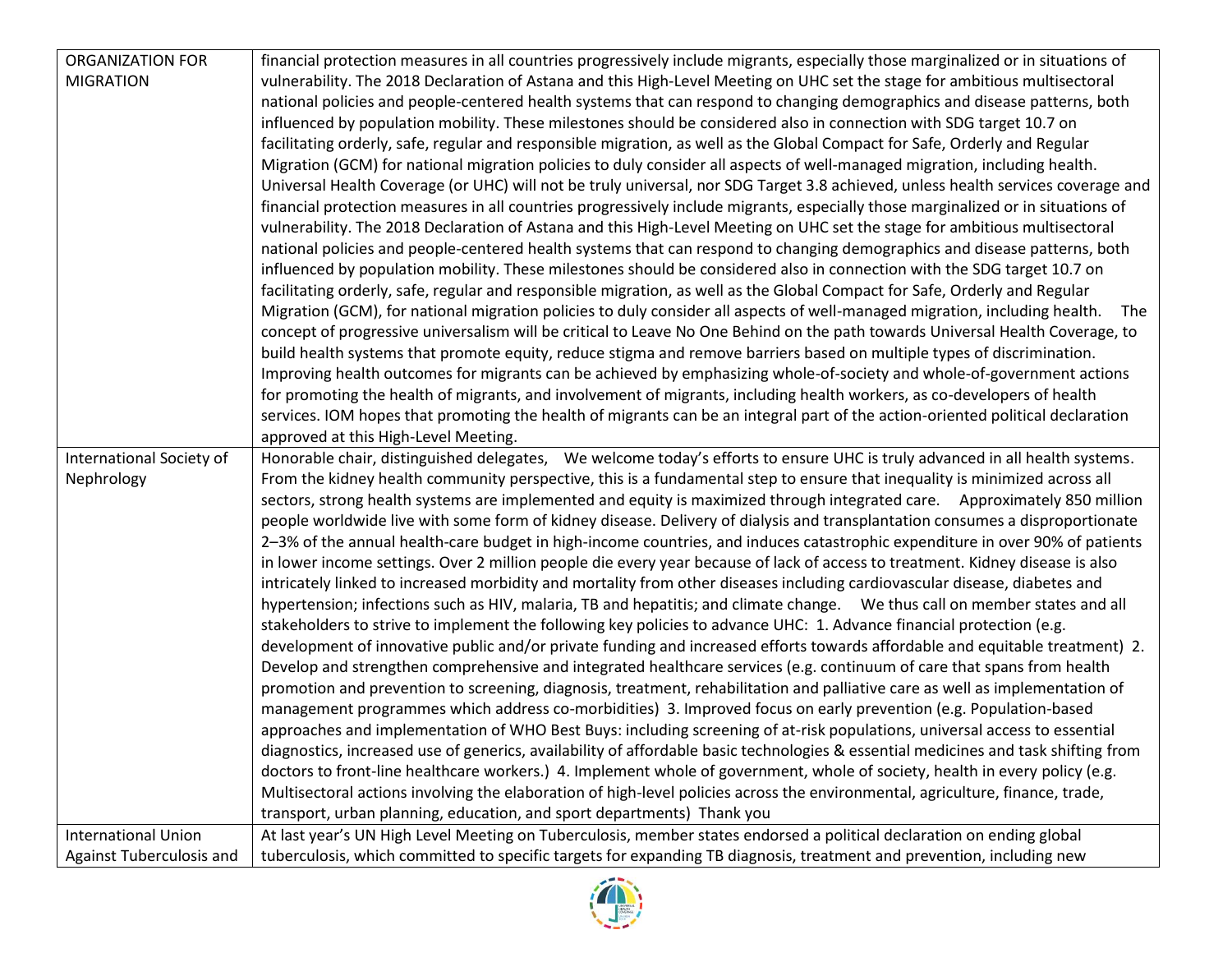| Lung Disease                 | commitments for reaching children who have been widely neglected in the TB response.  With 36 percent of people with                  |
|------------------------------|---------------------------------------------------------------------------------------------------------------------------------------|
|                              | tuberculosis going undiagnosed, or 90 percent of the children who died from TB last year were untreated, there is no doubt            |
|                              | that the goal of UHC goes hand-in-hand with the Sustainable Development Goal to end the global TB epidemic by 2030. We                |
|                              | highlight the importance of ensuring the 2019 political declaration on UHC synergizes with previous political declarations on TB      |
|                              | and other disease areas. We would like to see the UHC declaration endorse the need to scale up care for TB and other "SDG             |
|                              | diseases" through primary healthcare—including training the health workforce to deliver care. However, we would like to see a         |
|                              | commitment that national health systems will preserve the specialized functions and funding needed to conduct TB                      |
|                              | surveillance, program monitoring and supervision. Maintaining these specialized functions is critical for quality of care and for     |
|                              | monitoring progress against TB and other epidemics toward reaching the SDGs.                                                          |
| <b>International Women's</b> | Ensuring the highest attainable standard of physical and mental health for every person - and leaving no one behind - depends         |
| <b>Health Coalition</b>      | upon ensuring the sexual and reproductive health and rights of every person, in particular, women, girls and adolescents. States      |
|                              | have an obligation to respect, protect and fulfill those rights. Achieving universal health coverage depends upon it. To do this,     |
|                              | governments must guarantee access to a core set of sexual and reproductive health services to meet both individual and public         |
|                              | health goals and fulfill human rights standards. As was agreed at the ICPD 25 years ago, these services must include                  |
|                              | contraception; safe abortion and post-abortion care; antenatal, delivery and postnatal care; prevention and treatment of              |
|                              | infertility, reproductive tract infections, sexually transmissible infections, including HIV, and reproductive cancers; vaccines; and |
|                              | services to address gender-based violence. These services are cost-effective and should be integrated to primary care service         |
|                              | and UHC benefits packages. Contraception and abortion are often overlooked, but are essential to achieve women's rights to            |
|                              | health, as evidenced by the data, and need to be covered as urgently as comprehensive maternity care.  UHC policies and               |
|                              | program can and must also drive progress to break down persistent gender-related barriers to care that are interconnected             |
|                              | with social norms and patriarchal culture, and which are also violations of womens' and girls' human rights.  We have an              |
|                              | opportunity now to ensure that UHC policies and programs not only aspire to support healthy lives, but are also transformative        |
|                              | - if we put human rights at their center. Let's take this unique opportunity.                                                         |
| International Women's        | UHC should be driven by the people it serves. Too often women and adolescent girls are left out of decision-making during the         |
| <b>Health Coalition</b>      | design, implementation and monitoring of policies and programs. Women are 51% of the population and must have equal voice             |
|                              | in UHC. But the category of women is not monolithic; intersecting identities in terms of race, ethnicity, age, ability, migrant       |
|                              | status, gender identity or expression, indigeneity, class or caste play an important role in access, influence and health results.    |
|                              | The most marginalized are often left out of discussions and planning, resulting in health systems and services designed to fail.      |
|                              | For UHC to be transformative in shaping equitable, inclusive and effect health systems, services and outcomes, it must be             |
|                              | developed with the principle of participatory planning and include women in all their diversity through meaningful, not               |
|                              | tokenistic, participation. As a step toward overcoming pervasive social and cultural norms that entrench unequal power                |
|                              | dynamics and maintain institutional discrimination, gender-based violence and resource inequities, governments should:                |
|                              | *provide formal opportunities to input; *engage at community and household levels, including in local languages; *reach out           |
|                              | to health workers in the formal and informal, paid and unpaid sectors; *undertake gender budgeting; and *elicit the                   |
|                              | expertise and experience of women and girls on their own health priorities. UHC policies and programs must engage in                  |
|                              | creating leadership pathways for women, adolescents and marginalized peoples in design and deliver, from community and                |
|                              | municipality to national and international levels.                                                                                    |
| <b>IOGT</b> International    | In the era of the SDGs, we are calling for a paradigm shift to achieve health and well-being for all. It starts with a pivot to       |
|                              | prevention of health risk factors, such as tobacco and alcohol, as well as a systematic strategy to curb health determinants, such    |
|                              |                                                                                                                                       |

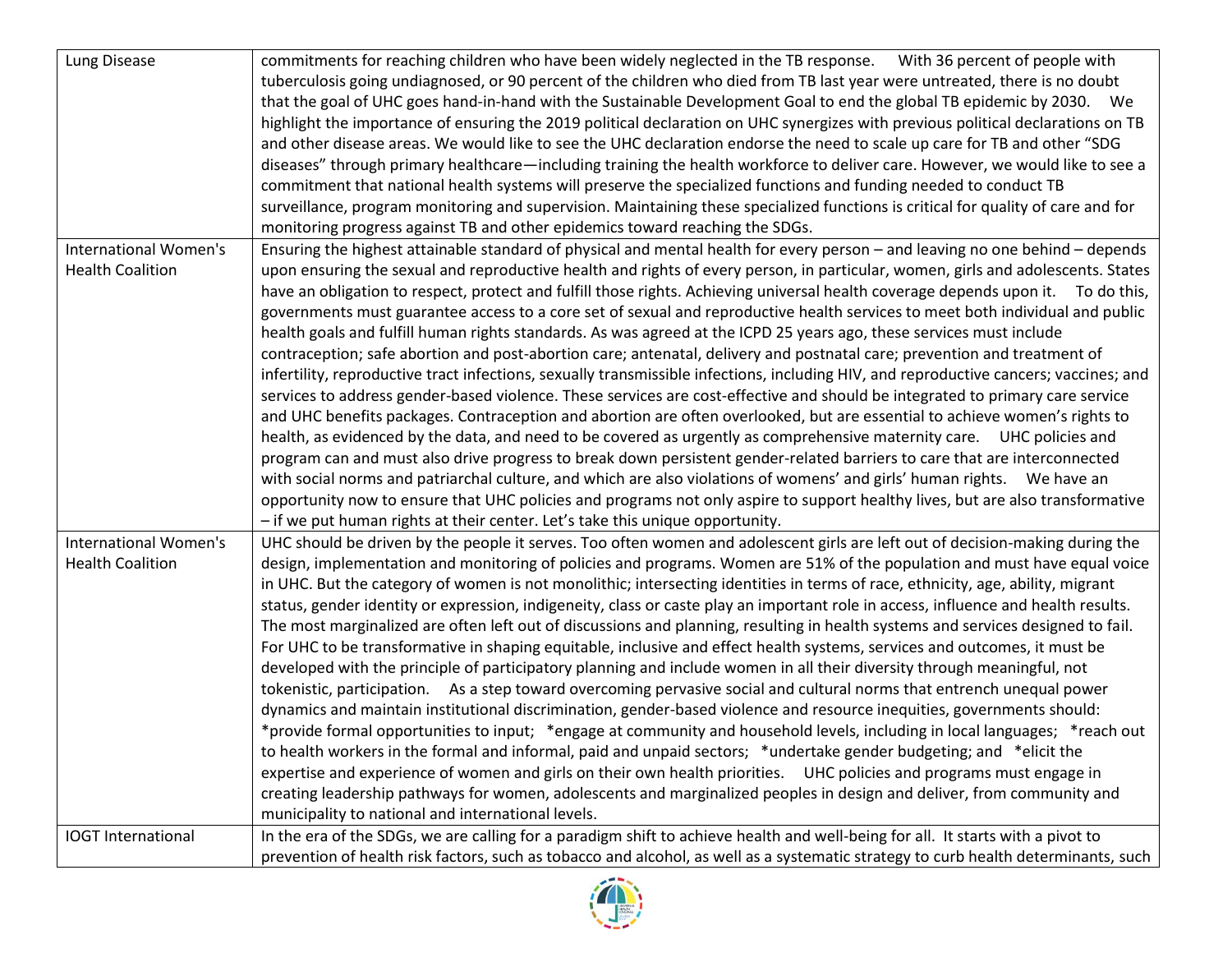|                                 | as health harmful industries. Preventing health problems from occurring or expanding represents by far the best approach to<br>reaching health for all - especially considering the ever-increasing burden of health risk factors fueling both infectious diseases<br>and the NCDs epidemic. Secondly, shift to understanding health spending as investments, not expenditures. Consider the<br>potential of addressing alcohol harm: Alcohol adversely affects 13 of 17 SDGs. Alcohol use is the number one risk factor for<br>death in the age group 15 to 49 years – typically the most productive years of our lives. This can be modified and prevented. A<br>\$1 investment in the alcohol policy best buy measures generates a return of \$9 dollars. Committing to such actions means<br>investing in human capital and potential, in community resilience and thriving economies. And thirdly, domestic resource<br>mobilization through health promotion taxation holds largely untapped potential. Already in 2010, the World Health Report<br>said: "Raising taxes on alcohol to 40% of the retail price could have an even bigger impact [than a 50% increase in tobacco                                                                                                                                                                                                                                                                                                                                    |
|---------------------------------|--------------------------------------------------------------------------------------------------------------------------------------------------------------------------------------------------------------------------------------------------------------------------------------------------------------------------------------------------------------------------------------------------------------------------------------------------------------------------------------------------------------------------------------------------------------------------------------------------------------------------------------------------------------------------------------------------------------------------------------------------------------------------------------------------------------------------------------------------------------------------------------------------------------------------------------------------------------------------------------------------------------------------------------------------------------------------------------------------------------------------------------------------------------------------------------------------------------------------------------------------------------------------------------------------------------------------------------------------------------------------------------------------------------------------------------------------------------------------------------------------------------------------|
|                                 | taxation]. "Estimates for 12 low-income countries show that consumption levels would fall by more than 10%, while tax<br>revenues would more than triple to a level amounting to 38% of total health spending in those countries. " Alcohol taxation,<br>like other health promotion taxes, is pro-poor, pro-sustainable development and pro-Universal Health Coverage. These three<br>elements of the paradigm shift we are calling for illustrate the potential of addressing health risk factors for building multi-                                                                                                                                                                                                                                                                                                                                                                                                                                                                                                                                                                                                                                                                                                                                                                                                                                                                                                                                                                                                  |
|                                 | stakeholder, cross-sectorial actions, mobilize resources and generate returns on investments to reach health for all and leave<br>no one behind.                                                                                                                                                                                                                                                                                                                                                                                                                                                                                                                                                                                                                                                                                                                                                                                                                                                                                                                                                                                                                                                                                                                                                                                                                                                                                                                                                                         |
| Ipas                            | Sexual and reproductive health and rights (SRHR) are at the core of the right to health and of sustainable development and are<br>a necessary precondition for gender equality and non-discrimination. The recognition of SRHR as a key and priority component<br>of UHC will play a strong role in ensuring progress for both. UHC is grounded in the principle of leaving no one behind, but to<br>achieve this it is critical that the specific needs of girls and women, especially their sexual and reproductive health and rights,<br>are fully addressed and included within an essential package of UHC interventions. Gender-responsive UHC encompasses<br>SRHR for all and understands SRH is a part of girls' and women's healthy life course. Long-term, sustainable and equitable<br>access to SRH can only be achieved when access to a full range of SRHR interventions, including safe abortion care, are provided<br>in a comprehensive, respectful, and integrated way. Safe abortion care is an essential health care service, with approximately<br>56 million induced abortions occurring each year globally.  Investing in SRHR is both inexpensive and cost effective: The<br>estimated costs of providing a package of high-priority SRHR interventions are modest and affordable at only \$8.56 per person<br>per year. Achieving UHC is only possible if all women and girls have access to information and services and the self-efficacy to<br>make their own decisions regarding their SRH. |
| <b>ISDEN</b>                    | ALL PEOPLE HAVE RIGHTS. Governments have a duty to guarantee this right to health coverage, especially to the most<br>vulnerable populations. The social organizations of Peru are working for many years on that.                                                                                                                                                                                                                                                                                                                                                                                                                                                                                                                                                                                                                                                                                                                                                                                                                                                                                                                                                                                                                                                                                                                                                                                                                                                                                                       |
| <b>ISPOR - The Professional</b> | Universal health coverage (UHC), defined as healthcare for all, it comprises two dimensions, the service coverage and the                                                                                                                                                                                                                                                                                                                                                                                                                                                                                                                                                                                                                                                                                                                                                                                                                                                                                                                                                                                                                                                                                                                                                                                                                                                                                                                                                                                                |
| Society for Health              | financial protection that avoids catastrophic and impoverishing health expenditures. In places with ostensibly universal                                                                                                                                                                                                                                                                                                                                                                                                                                                                                                                                                                                                                                                                                                                                                                                                                                                                                                                                                                                                                                                                                                                                                                                                                                                                                                                                                                                                 |
| Economics and                   | healthcare systems as many low- and middle-income countries, financial restrictions can bar access to such services, leading the                                                                                                                                                                                                                                                                                                                                                                                                                                                                                                                                                                                                                                                                                                                                                                                                                                                                                                                                                                                                                                                                                                                                                                                                                                                                                                                                                                                         |
| <b>Outcomes Research</b>        | increase in out of pocket expenditure to seek healthcare and the impoverishment of the population. "Well-functioning health                                                                                                                                                                                                                                                                                                                                                                                                                                                                                                                                                                                                                                                                                                                                                                                                                                                                                                                                                                                                                                                                                                                                                                                                                                                                                                                                                                                              |
|                                 | systems improve population health, provide social protection, respond to legitimate expectations of citizens and contribute to                                                                                                                                                                                                                                                                                                                                                                                                                                                                                                                                                                                                                                                                                                                                                                                                                                                                                                                                                                                                                                                                                                                                                                                                                                                                                                                                                                                           |
|                                 | economic growth". Joint action is needed to guarantee access to quality and effective healthcare while preventing catastrophic                                                                                                                                                                                                                                                                                                                                                                                                                                                                                                                                                                                                                                                                                                                                                                                                                                                                                                                                                                                                                                                                                                                                                                                                                                                                                                                                                                                           |
|                                 | expenditure. ISPOR - The professional society for health economics and outcomes research, acknowledges the concern that                                                                                                                                                                                                                                                                                                                                                                                                                                                                                                                                                                                                                                                                                                                                                                                                                                                                                                                                                                                                                                                                                                                                                                                                                                                                                                                                                                                                  |
|                                 | healthcare cannot be universal without access equity and supports the WHO in their goal to ensure healthy lives and promote<br>well-being for all at all ages through 1 billion people benefiting from Universal Health Coverage.                                                                                                                                                                                                                                                                                                                                                                                                                                                                                                                                                                                                                                                                                                                                                                                                                                                                                                                                                                                                                                                                                                                                                                                                                                                                                        |
| Jhpiego                         | "Jhpiego is committed to strengthening client-centered, equitable, effective primary healthcare as a critical pathway to UHC.                                                                                                                                                                                                                                                                                                                                                                                                                                                                                                                                                                                                                                                                                                                                                                                                                                                                                                                                                                                                                                                                                                                                                                                                                                                                                                                                                                                            |

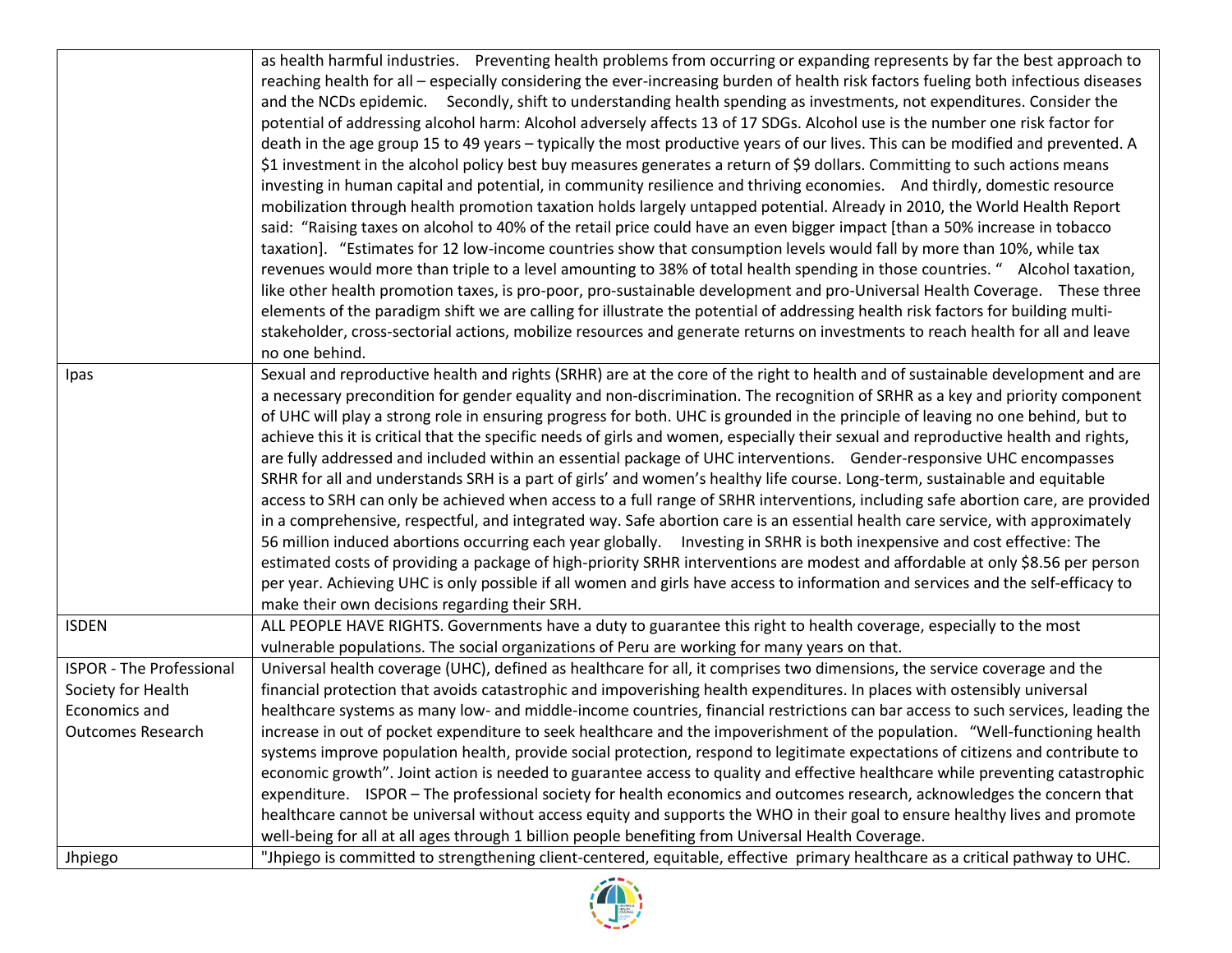| #healthforall"           |                                                                                                                                    |
|--------------------------|------------------------------------------------------------------------------------------------------------------------------------|
| Joint statement from the | Health is a determinant, outcome and indicator of sustainable development. Access to healthcare and a standard of living           |
| UN System (UNICEF, ILO,  | adequate for health and well-being are included in the Universal Declaration on Human Rights. A large majority of health           |
| IOM, UNAIDS, UNFPA,      | contacts and influences occur at community level. Primary health care is thus a foundation of UHC, and should be explicitly        |
| UNDP)                    | included in country approaches to SDG3.8. Moreover, the Declaration on, and definition of PHC disseminated in Astana               |
|                          | reflected two key concepts. First is progressive universalism, which prioritizes the most vulnerable and at risk communities,      |
|                          | including migrating, unstable or newly settled populations, and promotes the achievement of UHC with equity - that is, LNOB.       |
|                          | Second is the engagement of communities in inclusive people-centered health systems, and in protecting health and well-being       |
|                          | from non-health-sector and environmental influences. Community participation and inclusive health governance are imperative        |
|                          | to assure service access, particularly for girls and women, to prevent stigma and discrimination and to ensure service quality     |
|                          | and accountability. Civil society and community groups represent local interests and the under-served, and should be involved      |
|                          | in independent monitoring of health. Last week the Lancet published new analysis of global health financing, confirming large      |
|                          | resource gaps and inequities in the health sector. In order to LNOB, these gaps must be addressed urgently, both through           |
|                          | domestic financing solutions that reflect equity, risk sharing and solidarity, and through international development assistance    |
|                          | and agreements targeting the achievement of UHC. Use of scarce health resources must be efficient, effective and ethical.          |
|                          | Social protection schemes are also needed to prevent poverty, reduce inequality and address key health determinants. Finally,      |
|                          | in the spirit of the SDGs and as also included in the Astana Declaration on PHC, the UN System notes that achieving UHC with       |
|                          | equity must involve coherent multisectoral responses to address social, structural and legal influences on well-being. In this     |
|                          | regard we welcome the six Key Asks developed by UHC2030, which call on political leaders to prioritize PHC, to invest broadly in   |
|                          | protecting health, and to collaborate with all sectors and the whole of society to achieve UHC                                     |
| Kazakhstan First DPR     | "Mr. Chairman, Today's dialogue is very timely as we prepare for the UN General Assembly High-Level Meeting in September           |
|                          | this year. We often describe Universal Health Care as the overall coverage of basic services that protect people from diseases.    |
|                          | At the same time, Primary Health Care serves as the foundation or key to healthy living. Committed to this concept, Kazakhstan     |
|                          | last year held a landmark Global Conference on Primary Health Care (PHC), with the aim of bringing the international               |
|                          | community to strengthen primary health care to achieve universal health coverage, which in turn, will promote Sustainable          |
|                          | Development Goals. As many know, the Conference adopted what is commonly known as the 2018 Astana Declaration with its             |
|                          | new whole-of-society approach. It was adopted by more than 2,100 distinguished experts, including foreign delegates from 146       |
|                          | Member States of WHO, many being at the level of Health Ministers, vice-ministers, and heads of international organizations.       |
|                          | Thus, obviously, this Declaration carries enormous significance as a guidepost for the future. Without any doubt, this             |
|                          | Declaration of Astana is most timely, and comes at a time of great momentum of calls for massive investment in primary health      |
|                          | care as a response to achieving universal health coverage. What is unique about the Declaration is that it advocates for a strong  |
|                          | comprehensive health system to close the gap for several billions around the world, rather than focus on single disease            |
|                          | interventions. Mr. Chairman, We need to gain momentum for the High-Level Event in September, and obviously 2030.                   |
|                          | Kazakhstan believes that goals will remain as mere aspirations unless they have deadlines. However, we do have the deadlines       |
|                          | but the challenge is to make our The further dissemination of the Declaration of Astana will be crucial for what we want to        |
|                          | achieve. Kazakhstan is ready to be an active catalyst in achieving our multilateral goal of providing primary health care for all, |
|                          | which is the fundamental right of all human beings. Thank you"                                                                     |
| Kenya Hospices and       | Two weeks ago I met Joseph in Uganda. He has rectal cancer. Because he couldn't access a colostomy bag from his local health       |
| <b>Palliative Care</b>   | center, he was taping a plastic bag to himself. This did not always work causing him extreme anxiety and embarrassment.            |

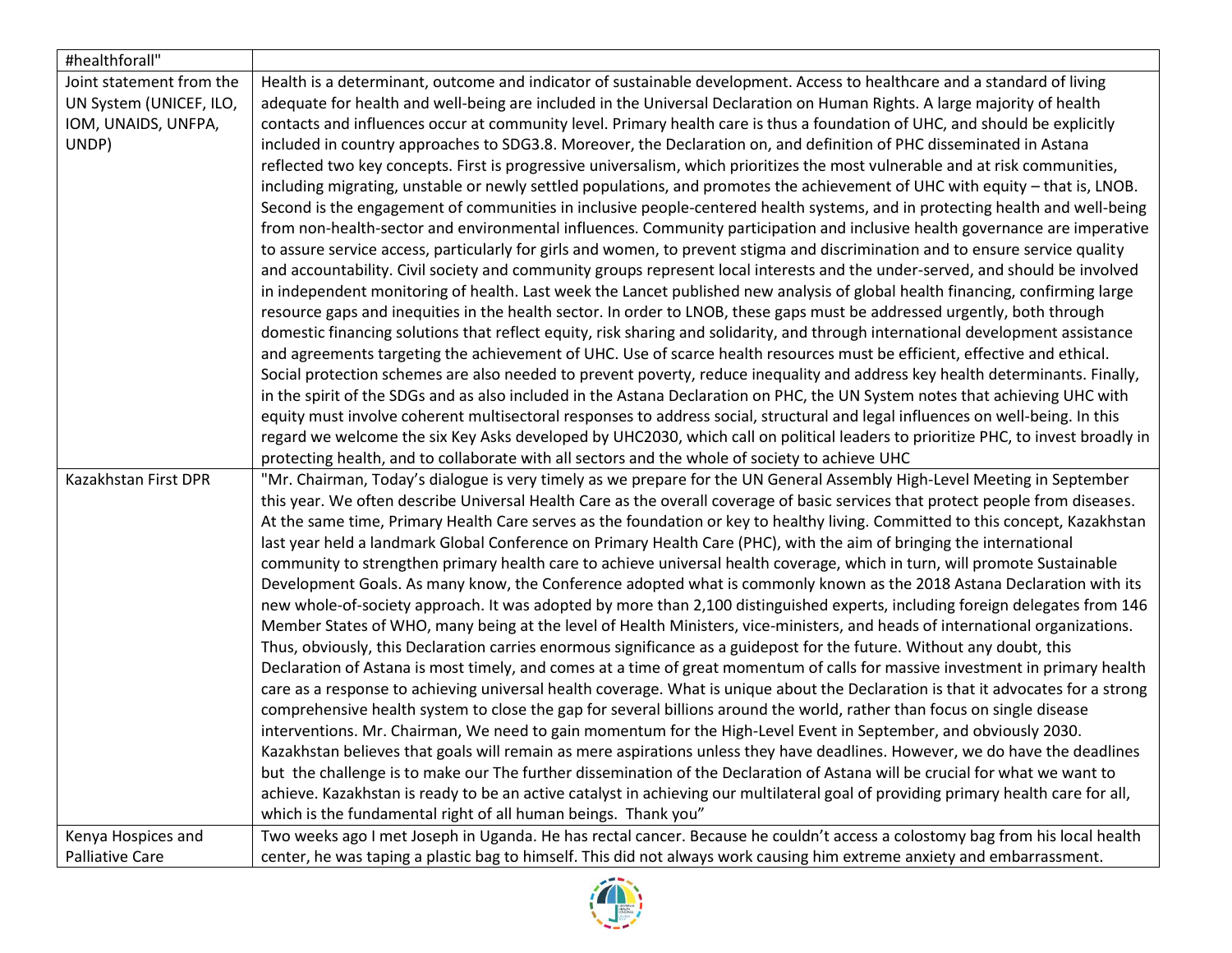| <b>Association (KEHPCA)</b> | Thankfully, palliative care workers at Hospice Africa Uganda have now provided what he needs so can live his life with dignity.       |
|-----------------------------|---------------------------------------------------------------------------------------------------------------------------------------|
|                             | But most people like Joseph do not get the care they need. Palliative care is a crucial part of a strong primary health care system   |
|                             | for people throughout their lives. It is cost effective and supports people with the highest health needs. As a Kenyan palliative     |
|                             | care nurse and advocate, I am pleased to bring 3 asks to this hearing: 1. Commit to increase public health financing and              |
|                             | financial protection for strong health systems throughout our lives - promotion, prevention, treatment, rehabilitation and            |
|                             | palliative care. 2. Uphold quality of care by measuring progress on UHC through the achievement of equitable and effective            |
|                             | coverage including palliative care 3. Commit to ensure that an essential package of palliative care is included within all            |
|                             | national UHC packages by 2030  Do not leave people like Joseph behind.                                                                |
| <b>KMET</b>                 | Member States must ensure that universal health coverage adopts a gender-responsive, right-based approach that specifically           |
|                             | considers the rights of adolescents and young people, in order to guarantee that no one is left behind. Young people,                 |
|                             | especially young women and girls, face specific structural barriers to accessing health services that member states must              |
|                             | address, including, but not limited to: restrictive laws, lack of information about their own health; limited accessibility to health |
|                             | services; limited bodily autonomy; and stigmatization of certain essential services. These barriers lead to higher rates of           |
|                             | adolescent pregnancy, child and early marriage, and maternal mortality, particularly for the most marginalized young people.          |
|                             | Member states must ensure that sexual and reproductive health services and information, including for young people, are an            |
|                             | essential component of UHC in terms of financing for health commodities, training health workers, de-stigmatizing SRH, and            |
|                             | ensuring quality and accessibility. Allocating sufficient funding and centralizing young people's SRHR and gender equality in         |
|                             | UHC would greatly contribute to ensuring young people all over the world are empowered and can realise their rights and               |
|                             | attain their full potential.                                                                                                          |
| Liverpool School of         | Recognise and integrate community health systems into the formal health system according to the principles of equity and              |
| <b>Tropical Medicine</b>    | participation in the Primary healthcare agenda. Involve the private for-profit healthcare providers in a way so that the              |
|                             | disadvantaged segments of the population are not left out. Promote coverage of all population groups and strengthen the               |
|                             | epidemiological and health information system to identify existing and emerging diseases and health conditions for making             |
|                             | essential healthcare available.  Take special measures with designated task force for securing healthcare for people in               |
|                             | disadvantaged socioeconomic and demographic conditions in urban and remote rural locations, with full participation of these          |
|                             | populations in decision-making and mechanisms to increase accountability for service provision. Customize the process for             |
|                             | generating healthcare fund considering economic and employment status of populations. Emphasize pre-payment mechanisms                |
|                             | and affordable user-charge and integrate all funds under a common social health insurance scheme. Re-design several sectors           |
|                             | to promote health and prevent ill-health to reduce disease burden, need for curative healthcare and financial burden.                 |
|                             | International and national policies and measures should be installed and supported to protect women from sexual harassment            |
|                             | and violence, and to guarantee access to reproductive health services throughout the life course for both women and men.              |
| Management Science for      | Building resilient, responsive and equitable health systems is essential to leaving no one behind on the road to UHC. One of the      |
| Health                      | greatest challenges is to ensure inclusion of people affected by fragility rooted in economic and political crises, natural           |
|                             | disasters, disease outbreaks, or armed conflicts. Over 1.6 billion people live in fragile settings, comprising 85% of the world's     |
|                             | poorest and most vulnerable populations, including the forcibly displaced. Fragility can also affect populations in high income       |
|                             | countries. Governments of affected countries must exercise effective leadership in building institutional capacity, delivering        |
|                             | equitable basic services to all, through effective and protected health workforce, ensuring inclusive social accountability           |
|                             | mechanisms, and increasing public financing for health. More flexible external funding and better use of existing domestic            |
|                             | resources are essential to sustain progress as countries transition out of fragility towards a better future. Civil society           |
|                             |                                                                                                                                       |

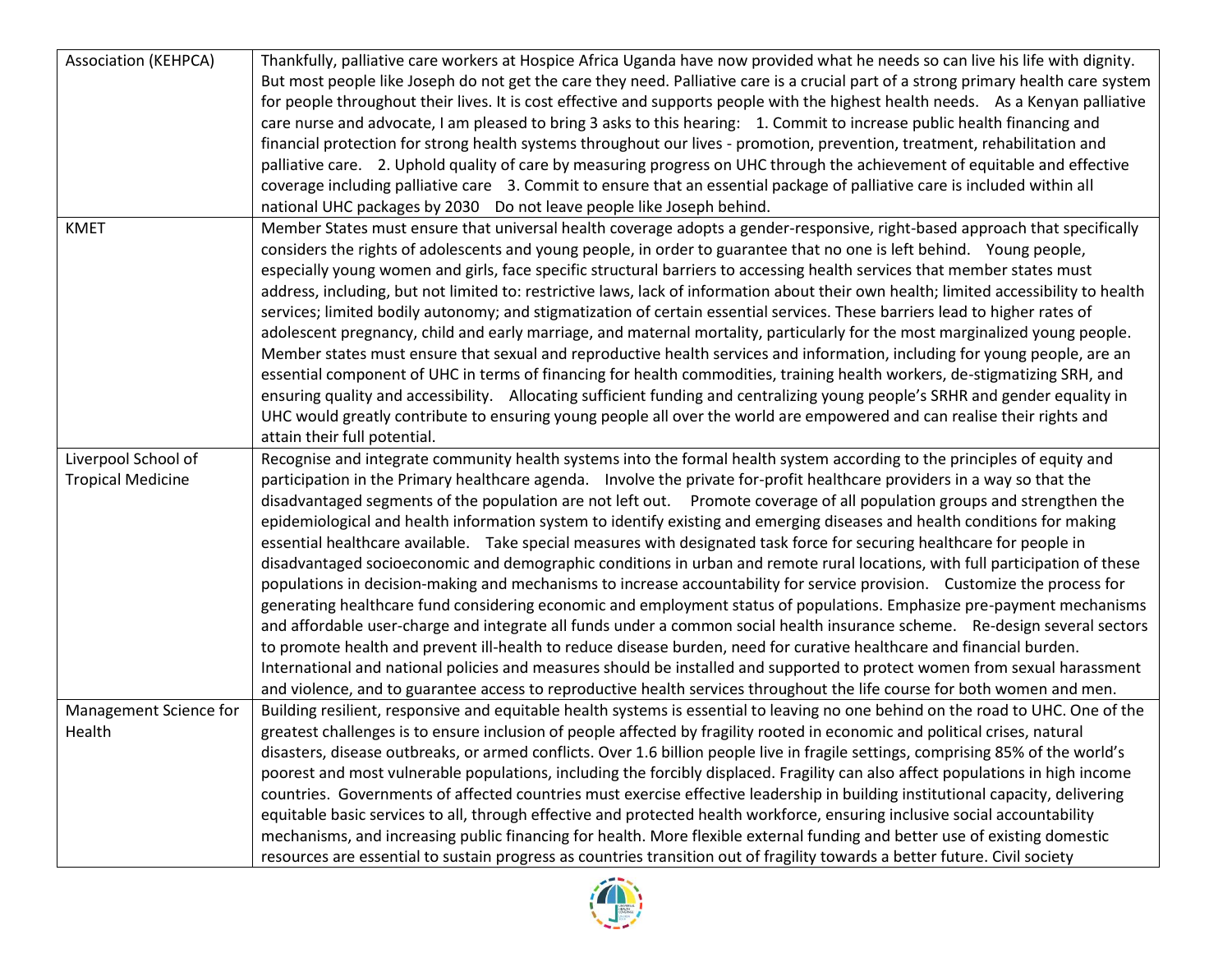|                             | organisations must be fully supported for reducing inequities and including vulnerable populations. A well-regulated private         |
|-----------------------------|--------------------------------------------------------------------------------------------------------------------------------------|
|                             | sector can play important roles in the process, investing capital to expand service capacity, adapting new technologies, and         |
|                             | participating in market-based solutions. Working together, governments, development partners, civil society, communities and         |
|                             | the private sector can travel the last mile to achieving truly universal health coverage.                                            |
| <b>Management Sciences</b>  | The Joint Learning Network for Universal Health Coverage (JLN) facilitates knowledge sharing and knowledge co-production             |
| for Health                  | among leaders, policymakers and implementers from different countries to help them build stronger, more equitable and more           |
|                             | efficient health systems that bring us closer to our shared goal of achieving universal health coverage. Mobilizing more             |
|                             | resource for health and using them equitably and efficiently, including for primary health care, is more than just a matter of       |
|                             | knowing what to do, it is also a matter of knowing how to do it. Facilitating exchange on topics of mutual importance among          |
|                             | the people charged with leading, planning and implementing health care reforms allows this know-how to spread, to be used            |
|                             | by others, refined, and shared again. This sharing helps people lead change and do their jobs more effectively. We therefore         |
|                             | call upon the UN High-level Meeting to recognize the importance of investments in joint learning and capacity building of            |
|                             | practitioners to achieve UHC. We furthermore encourage governments in both the global North and South to support and                 |
|                             | encourage their staff and leadership - in health ministries, finance ministries, national health insurers, and other UHC-related     |
|                             | agencies - to engage in global peer-to-peer learning that will yield real time benefits and create and maintain the practical skills |
|                             | and knowledge needed to successfully implement the UHC agenda.                                                                       |
| "Mandela Erhiopia           | As a Medical Doctor in Ethiopia, i have had a patient my age (27) who had lost 8 pregnancies and                                     |
| <b>Doctors Amref Youth</b>  | passed away on the 9th. She came too late. I always feel like it's the structural violence that killed her, among the many factors   |
| <b>Advisory Parilament"</b> | a husband who wouldn't let her go to a hospital and her not having an                                                                |
|                             | income generating job to do so herself. It's for women like her that i advocate for UHC with gender lens at the center. I had        |
|                             | made a promise to myself that her voice would reach decision making tables.                                                          |
| <b>MCCL Global Outreach</b> | The World Health Organization recently passed a resolution stating, "To promote physical and mental health and well-being            |
|                             | and to extend life expectancy for all, we must achieve universal health coverage and access to quality health care. No one must      |
|                             | be left behind." (EB138.R5) It is imperative that when we say "leave no one behind" that we show we truly mean it by our             |
|                             | actions. All human beings from conception until natural death should have access to health care—with extra protection for            |
|                             | those who are most vulnerable. A wealth of research has demonstrated the importance of the first 1,000 days of life-the              |
|                             | period from conception to the second birthday. Mothers and babies especially need quality health care through pregnancy and          |
|                             | delivery. Far too many women and babies are still dying from lack of health care.  People are also vulnerable as they approach       |
|                             | the end of life. They must have access to the health care resources they need, including life affirming hospice and palliative care  |
|                             | and community support to live out their days without abandonment or pressure to die. No one should be left behind. Every             |
|                             | human being deserves care-during every stage of their life course. Thank you.                                                        |
| <b>Medical IMPACT</b>       | Your Excellencies, Ladies, and Gentleman Great efforts have been made worldwide to increase vaccination of preventable               |
|                             | diseases, women's health, sexual & reproductive health and equality as well as access to healthcare in order to achieve              |
|                             | Universal Health Coverage, however, it is still not enough This meeting should mark a turning point to boost political support       |
|                             | and multi-stakeholder engagement as we celebrate the first UNHLM on UHC. But, will the promises made in the political                |
|                             | declaration turn into actions? The patients who completely lack access to health, the pregnant woman who has to walk miles           |
|                             | and miles to receive medical attention, the patients who suffer intense discrimination and stigma from having tuberculosis, the      |
|                             | patients who suffer or die from malaria because our efforts, although good, have not been enough. Therefore, this meeting is         |
|                             | not only about urging heads of state to take action, about a political declaration, it is about them, we have to take action         |

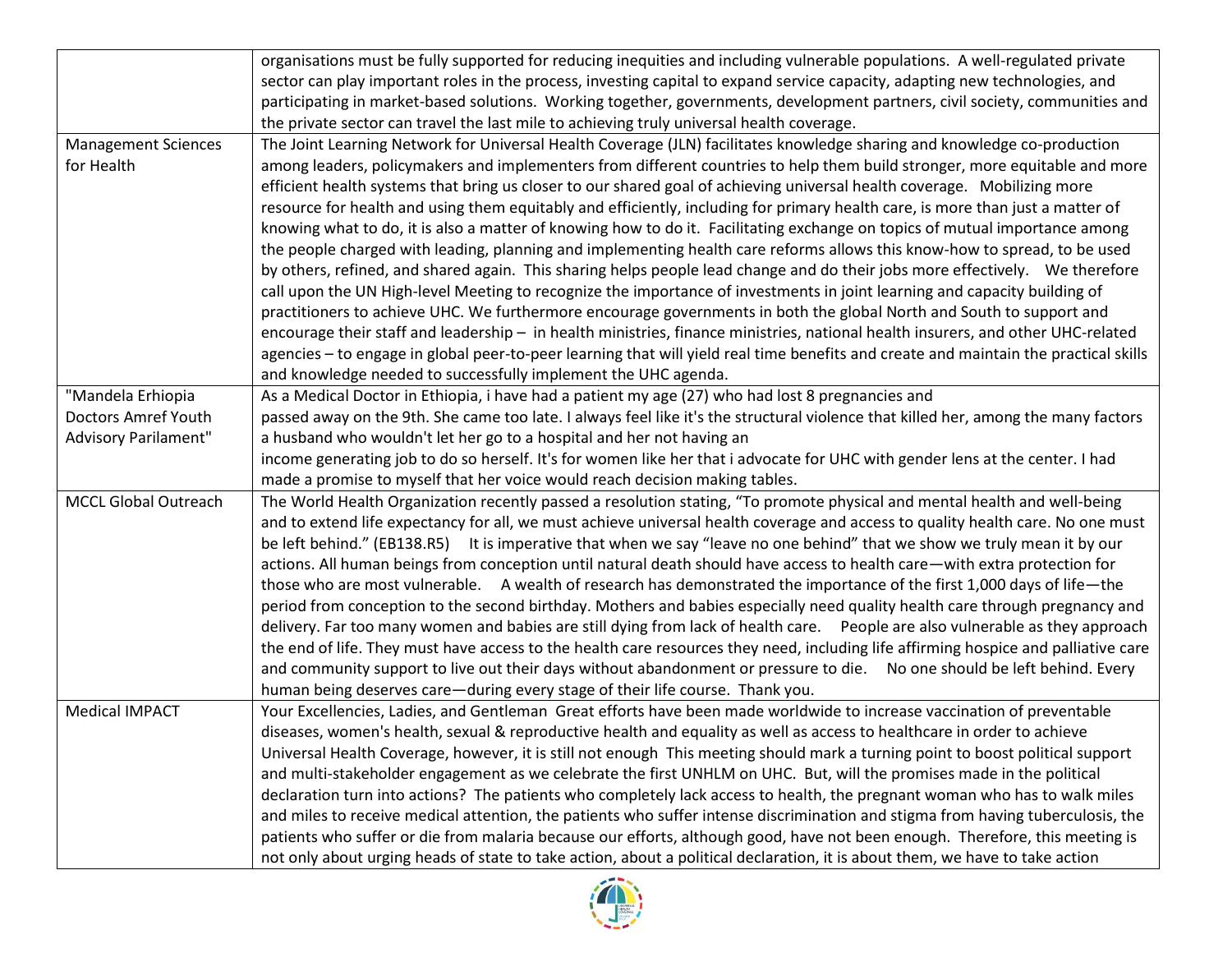|                           | altogether through multi-stakeholder, person-centered approaches that have human dignity on the top of the page, diseases         |
|---------------------------|-----------------------------------------------------------------------------------------------------------------------------------|
|                           | respect no borders, we must seek for intergovernmental & inter-sectorial collaboration, we must include a strong or               |
|                           | independent accountability mechanism to ensure progress to translate ambition into action. Let us take action together to end     |
|                           | the suffering Let us make sure that every government finds the will and resources to honor the promise Let us achieve             |
|                           | Universal Health Coverage once in for all. Thank you                                                                              |
| Medicus Mundi             | We support the UHC2030 "Key Asks": Indeed, if properly designed and well implemented, UHC is the key contribution of the          |
| International             | health system to achieving universal access to health. We support the attention given to regulation and legislation and to        |
|                           | political leadership beyond health, but draw your attention to two blind spots: 1. The "multi-stakeholder" paradigm in the        |
|                           | discourse on UHC tends to neglect/disguise the adverse impact of financialization, privatisation, commodification and             |
|                           | commercialisation of health services on universal access to health care. We insist on the responsibility and leadership of        |
|                           | governments as main duty bearers that goes beyond regulation and stewardship. We call for strong public systems for both          |
|                           | health care financing and delivery. 2. Many members of Medicus Mundi International are active in the field of development         |
|                           | cooperation. We call for development cooperation that supports and accelerates national health policies, priorities and           |
|                           | systems. However, the aid agenda is often not aligned with national public health policies but captured by the political and      |
|                           | economic interests behind development finance, including the commercialisation of health care services and the securitisation     |
|                           | of health as a global risk for richer countries. A critical reflection on policies, structures and practices of development       |
|                           | cooperation is much needed.                                                                                                       |
| <b>Migrant Clinicians</b> | Universal Health Care is a critical issue for the 10,000+ constituents I represent as the Chief Medical Officer for the Migrant   |
| Network                   | Clinicians Network. My colleagues and I work daily to meet the medical needs of many of the most vulnerable members of the        |
|                           | communities where we live. The inability to access basic primary care for manageable health conditions such as diabetes and       |
|                           | hypertension makes each day a struggle to survive when simple testing and treatment can eliminate unnecessary morbidity,          |
|                           | such as the loss of limbs, or premature mortality. Universal health care would also make my work as hospital physician more       |
|                           | successful. Due to fear that the cost of a health care visit, patients defer care for many days, months, and even years. When the |
|                           | situation has become so dire that they must seek care it is frequently at an emergency room where care is units of magnitude      |
|                           | more costly, and by nature only focus on the acute care need before them. We can dedicate ourselves to universal health care      |
|                           | for any of three reasons: enlightened self- interest so that we are surrounded by other healthy individuals; cost savings - by    |
|                           | dealing with health concerns early in the more easily managed moment; or humanitarian concern – each of us deserves to live       |
|                           | the healthiest life possible. Whatever the motivation, the time is now. Laszlo Madaras, MD, MPH, SFHM Chief Medical               |
|                           | Officer, Migrant Clinicians Network WellSpan Summit Hospitalist Medical Director of Educational Affairs, WellSpan Summit          |
|                           | Health Campus Pennsylvania Dept of Health Tuberculosis Control Clinical Assistant Professor of Medicine, Penn State College       |
|                           | of Medicine                                                                                                                       |
| <b>MOTUS HEALTH</b>       | Comprehensive inclusive healthcare may be seen as an utopian ideology by most people especially those from low and middle         |
| <b>INITIATIVE</b>         | income countries, albeit an achievable goal through sustained and properly structured collaborative action. Sustainable           |
|                           | framework required to drive actions in accordance with progressive universalism shall be developed in strategic alignment to      |
|                           | equitable standardisations for upholding key primary healthcare principles. This shall facilitate the birthing of an inclusive    |
|                           | healthcare system wherein developmental health targets will be synchronously achieved by the poor and rich alike, while           |
|                           | established development metrics shall aid in measurement, evaluation and optimization of health system performance                |
|                           | assurance. Going forward, we shall introduce hyper-responsive innovative designs of solution-oriented health service delivery     |
|                           | models which shall accelerate the most widescale engagement of International Development Organisations, thereby generating        |

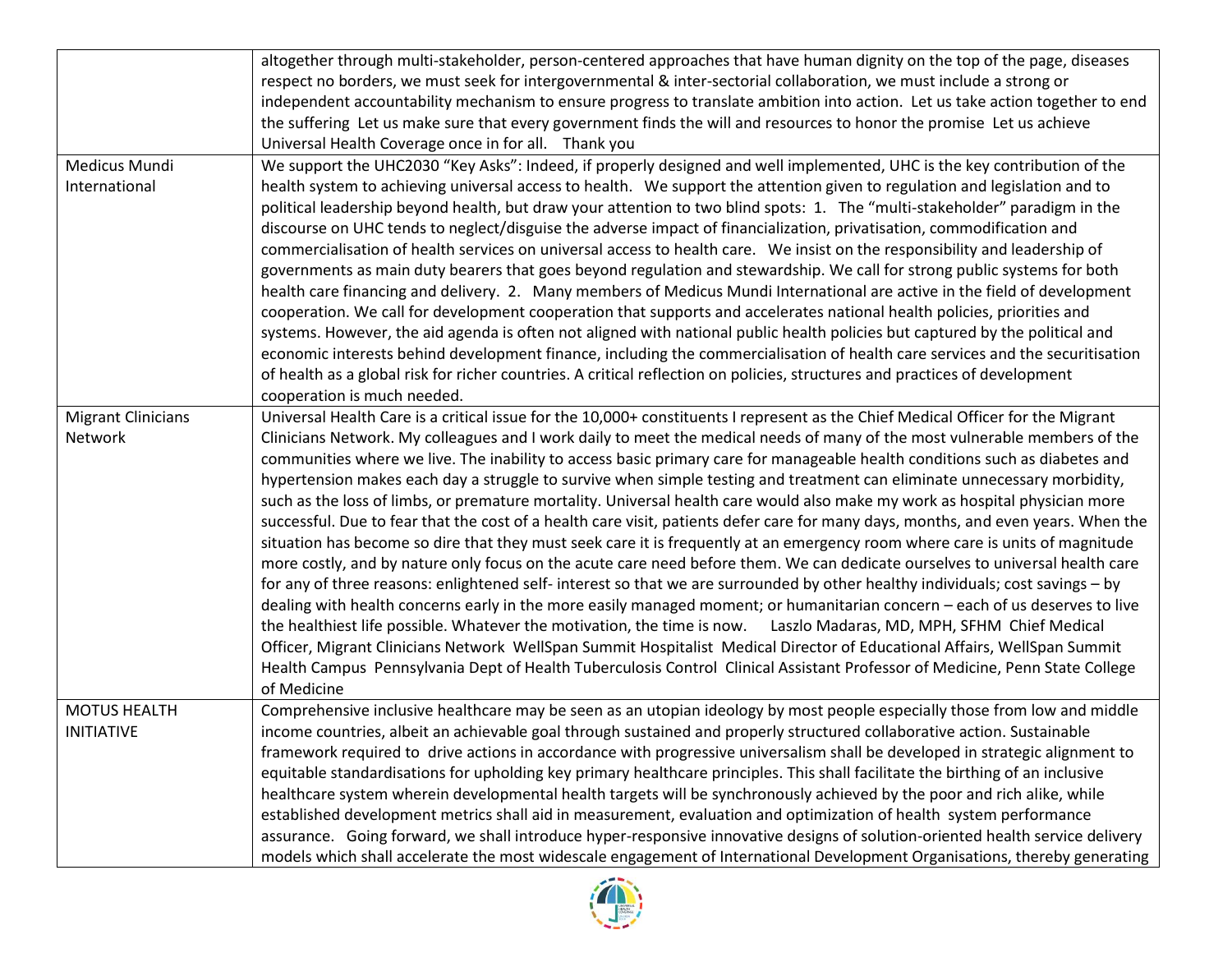|                        | fitting operational leverage enhancing their alliances and synergistic dynamics with Non-Governmental Organisations. This shall  |
|------------------------|----------------------------------------------------------------------------------------------------------------------------------|
|                        | help in channelling valuable resources to required places where structured concerted actions will be effectively executed in     |
|                        | order to adequately fill healthcare needs gaps of un-served, underserved and vulnerable people in fragile settings. Certainly    |
|                        | Universal Health. Coverage is a necessity not only due to human rights but also inspired by helpful care of elephants for        |
|                        | vulnerable entities.                                                                                                             |
| MPact Gay Men's Health | Ensuring Universal Health Coverage (UHC) for People Living with HIV (PLHIV), Lesbian, Gay, Bisexual, Transgender and Intersex    |
| and Rights             | (LGBTI) People, People Who Use Drugs (PWUD), and Sex Workers The 2030 Agenda reminds us that the only way to ensure              |
|                        | that no one is left behind is to begin by reaching those most marginalized first. Across the world, PLHIV, LGBTI people,         |
|                        | PWUDs, and sex workers are criminalized and experience violence, stigma, and discrimination. These experiences are often         |
|                        | compounded by other factors related to one's health status, age, race, ethnicity, religion, sexual orientation, gender identity, |
|                        | socioeconomic status, and migration status. Addressing inequities is a prerequisite to achieving UHC. For UHC to be effective,   |
|                        | Member States must respect, protect and promote all people's human rights, including the right to health, and not merely         |
|                        |                                                                                                                                  |
|                        | focus on strengthening health systems. Additionally, full realization of UHC requires Member States to: 1. Repeal laws that      |
|                        | criminalize HIV non-disclosure, exposure, and transmission, consensual same-sex behavior, gender expression, drug use and        |
|                        | possession, and sex work. 2. Ensure health insurance plans include clauses to protect marginalized and vulnerable populations    |
|                        | from discriminatory practices in health care delivery. 3. Ban coercive medical procedures, including forced anal exams,          |
|                        | conversion therapies, corrective rape, female and intersex genital mutilation, compulsory drug rehabilitation, and forced        |
|                        | sterilization of women and trans people. 4. Ensure public institutions are responsive to the needs of our communities through    |
|                        | training and sensitization of government officials, law enforcement, and health professionals. 5. Tailor health programs to our  |
|                        | specific needs by ensuring access to affordable: HIV and TB treatments; comprehensive sexual and reproductive health services;   |
|                        | mental health services; opioid substitution therapy and evidence-based drug dependence treatment; and hormone therapy. 6.        |
|                        | Address HIV incidence for those at highest risk with prevention programming inclusive of: condoms, lubricants, and pre-          |
|                        | exposure prophylaxis; STI testing and treatment; and harm reduction. 7. Protect the confidentiality and privacy of client data,  |
|                        | including information about sexual practices and sexual orientation, sex work, gender identity and expression, and drug use; 8.  |
|                        | Engage and consult our communities as key partners in the development, implementation and monitoring of UHC plans; 9.            |
|                        | Utilize all UN reporting mechanisms, including the Voluntary National Review of the SDGs, Universal Periodic Review, and         |
|                        | Global AIDS Monitoring, to document progress towards and challenges in achieving UHC; and 10. Make resources for UHC             |
|                        | easily available to communities, so that we may realize our roles as active and equal partners in health.                        |
| <b>NCD Alliance</b>    | The NCD Alliance and the Union for International Cancer Control urge Member States to ensure the outcome of the HLM on           |
|                        | UHC adopts a lifecourse approach to health that spans the continuum of care, strengthens health systems and helps reduce         |
|                        | inequities and catastrophic financial expenditure on health.  We urge Member States to: - Prioritise prevention as essential     |
|                        | for UHC, as it is crucial for improving health outcomes and more cost effective than focusing solely on treatment and care. -    |
|                        | Ensure primary health care is the foundation of UHC, supported by strong referral networks to specialised care, as it offers the |
|                        | greatest potential to detect high-risk individuals and improve health. - Save lives by improving equitable access to quality,    |
|                        | affordable essential medicines and products. - Increase sustainable financing for health and improve efficiency in investments,  |
|                        | by increasing domestic investment and allocating more public financing for health, and aligning investments with the burden of   |
|                        | disease. - Enable meaningful community engagement and empowerment in UHC design, development and accountability. The             |
|                        | lived experiences of people who interact with the health system, and especially of those people living with multiple conditions, |
|                        | must shape UHC systems to meet the needs of people and populations.                                                              |

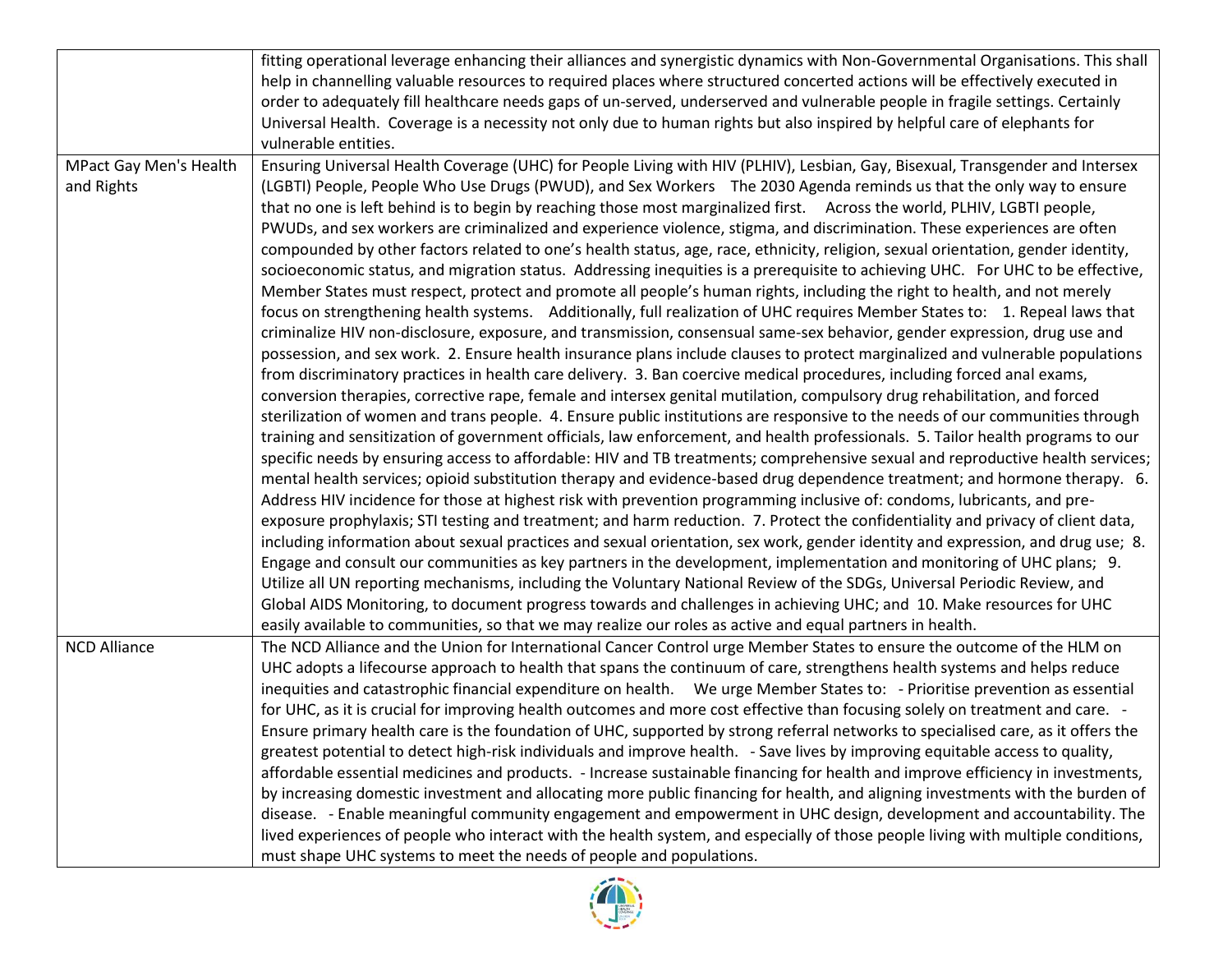| NGO Committee on           | In 2013, the World Health Organization launched a comprehensive Mental Health Action Plan that recognized a long-neglected            |
|----------------------------|---------------------------------------------------------------------------------------------------------------------------------------|
| <b>Mental Health</b>       | problem. It called for an end to discrimination, stigma and lack of services for mental health. A landmark achievement it             |
|                            | highlighted prevention, a life long approach, and integrated universal health coverage.  The NGO Committee on Mental                  |
|                            | Health, a global coalition of academia, private and civil society in consultative status with the UN, supports inclusive health care  |
|                            | coverage that incorporates mental health care coverage. There can be no health without mental health for vulnerable people            |
|                            | who struggle daily to function. High levels of global conflict, violence and migration are producing traumatized populations.         |
|                            | Chronic diseases such as cancer and heart disease as well as the invisible disabilities of anxiety, depression and stress disorders   |
|                            | have been linked to exposure to violence. Children exposed to adverse psychosocial experiences are known to have enduring,            |
|                            | emotional, immune and metabolic abnormalities. The benefit of culturally sensitive, trauma informed, ethical treatment can            |
|                            | serve to enhance social justice, sustainable employment and equitable economic growth. SDG targets 3.4 and 3.5 address                |
|                            | mental health and substance abuse. Primary care, integrated with mental health expertise, will ensure that universal healthcare       |
|                            | will leave no one behind.                                                                                                             |
| Nigerian Women Agro        | Based on our theme, leave no one behind and judging from the UHC focus on leaving no one behind and looking at the                    |
| <b>Allied Farmers</b>      | problems confronting our Communities especially where our constituents reside. We found out the need that members of our              |
| Association.               | Communities are really not carried along and the urgency of capturing our voices to the health budgets and to be captured in          |
|                            | our various Countries during budget planning, Approvals and spending's. We are asking for an equitable inclusion of our               |
|                            | Communities in Health Budgets and other Government planning.                                                                          |
| Nigerian Women Agro        | Taking into consideration that key element to health is well being, and noting that Agriculture provides Nutrition for a good life    |
| <b>Allied Farmers</b>      | and having Agreed that women constitute 75% of work force to food production in developing Countries and having in mind               |
| Association.               | that the term Leave no one Behind is a target yet to be mate, We are presenting a joint communique as arrived at in a meeting         |
|                            | recently in preparation of the UHC HLM Multi-stakeholder meeting. Recognizing the different roles of each stake-holder and            |
|                            | the multiple effects of health and health related issues to all stakeholders, and need to look for local resources to support         |
|                            | health budgets proposals and the urgency to put in place a more robust monitoring and evaluation to support optimal                   |
|                            | utilization. Need to carry every stake-holder along the decisions on health and need for Countries to increase health Budgets.        |
|                            | All these are leading us to ask, When will we achieve Universal Health Coverage.                                                      |
| <b>Options Consultancy</b> | While there is agreement that national ownership and transitioning to domestic financing is essential to achieving UHC, it is         |
| Service Ltd                | now time to translate this commitment into action and real investment. Through our work, we have found that significant               |
|                            | progress can be made by supporting strategic and context specific interventions that are nationally driven. It is important that      |
|                            | countries are supported to provide leadership to making their financing of UHC: - Predictable: Funding of Primary Health Care         |
|                            | (PHC) requires more stable flows, ensuring flexible and responsive funding that is responsive to the changing needs of all            |
|                            | population groups. - Sustainable: Supporting countries in meeting the policy and technical requirements to achieve UHC                |
|                            | whilst making a smooth transition to much lower levels of external funding, requires new approaches with health systems               |
|                            | approaches at their core. - Transparent: Evidence based decision making on UHC enables effective prioritisation of domestic           |
|                            | investments into areas where most progress can be made. In also ensures decision making is transparent which is a cornerstone         |
|                            | for accountability. - Equitable and fair: Health financing mechanisms need to be designed to expand population coverage               |
|                            | while ensuring that the poor and vulnerable are not left behind, ensuring progressive expenditure of UHC funds.                       |
| <b>Options Consultancy</b> | There is agreement that national ownership and transitioning to increased domestic financing is essential to achieving UHC            |
| Service Ltd                | - it is now time to translate this commitment into action and real investment. At Options, through our work, we have found that       |
|                            | significant progress can be made by supporting strategic and context specific interventions that are nationally driven. In this it is |

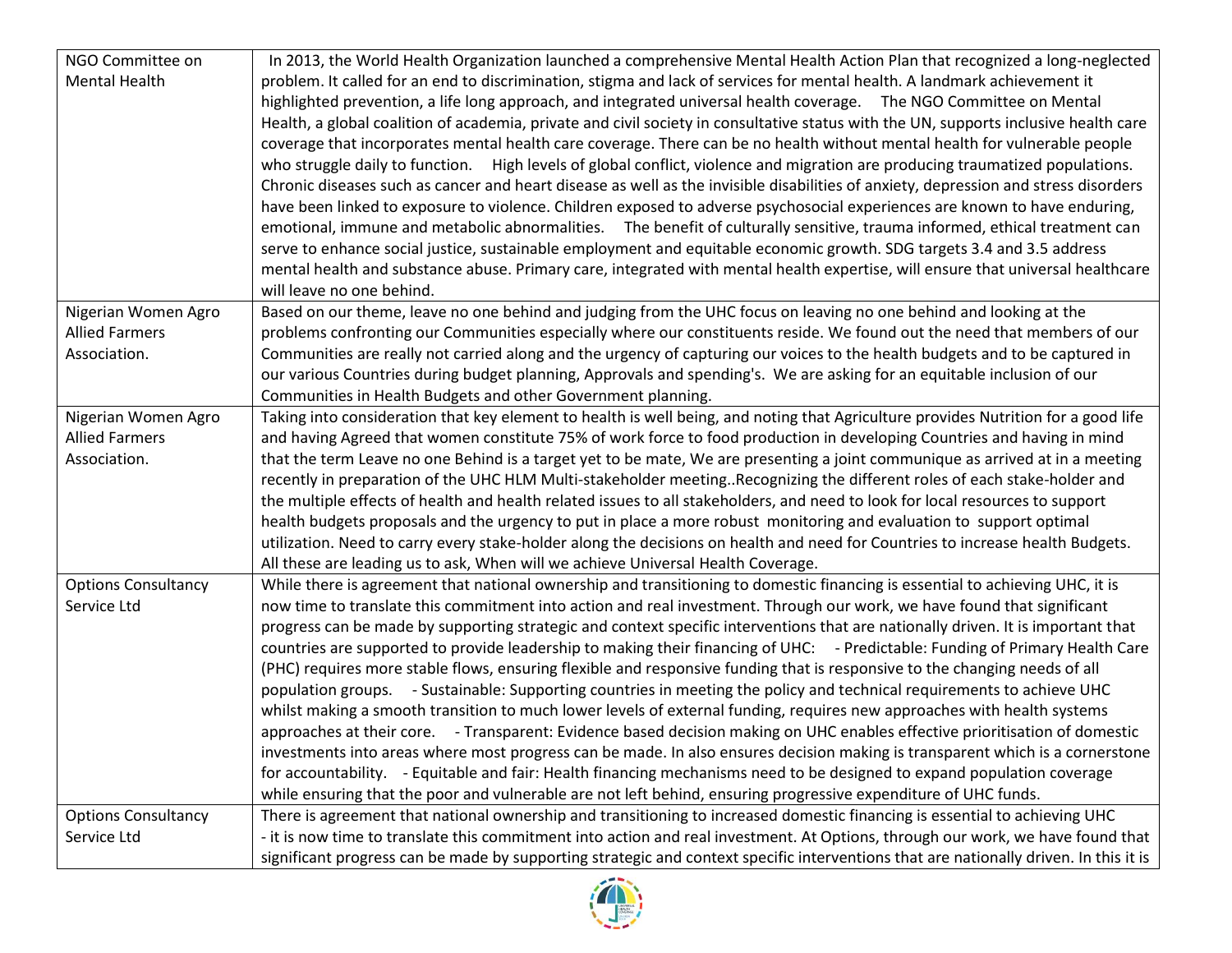|                                       | important that countries are supported to provide leadership to making their financing of UHC predictable, prioritized,<br>equitable and sustainable. There needs to be stable and predictable financing of primary health care, that is responsive to the<br>changing needs of all population groups. There is need for evidence based pri<br>oritisation of domestic investments into areas where most progress can be made (this includes SRHR, as a particular cost-<br>effective intervention) and progressive expenditure on health.<br>Finally, transitioning to increased domestic funding can be an opportunity towards achieving UHC, but this requires agreement<br>of what transition means, including new approaches to providing development support and setting of realistic goals and<br>timelines                                                                                                                                                                                                                                                                                                                                                                                                                                                                                                                                                                                                                                                                                                                                                                                                                |
|---------------------------------------|-----------------------------------------------------------------------------------------------------------------------------------------------------------------------------------------------------------------------------------------------------------------------------------------------------------------------------------------------------------------------------------------------------------------------------------------------------------------------------------------------------------------------------------------------------------------------------------------------------------------------------------------------------------------------------------------------------------------------------------------------------------------------------------------------------------------------------------------------------------------------------------------------------------------------------------------------------------------------------------------------------------------------------------------------------------------------------------------------------------------------------------------------------------------------------------------------------------------------------------------------------------------------------------------------------------------------------------------------------------------------------------------------------------------------------------------------------------------------------------------------------------------------------------------------------------------------------------------------------------------------------------|
| Partners In Health                    | Health is a human right. We are here today to collectively advance this fundamental human right through Universal Health<br>Coverage (UHC). UHC represents high-quality, comprehensive care for all. As such, we must stand in clear opposition to the<br>commercialization of care promoted by those who see UHC as primarily about 'financial protection' as this will only undermine<br>the key principles of quality and equity. The importance of the public provision of care in achieving quality and equity, and the<br>responsibilities of Member States and the global duty bearers must be enshrined in the political declaration. For centuries,<br>massive amounts of resources - natural resources and human capital - have been extracted from the Global South. We must<br>take action to address the structural violence and inequalities that are the legacy of a dehumanizing history of colonization and<br>imperialism. In doing so, the global community must be held accountable for fulfilling the right to health for all. The belief<br>that the same global economic forces and power relations that created enormous inequality will also solve the problems of<br>health inequity is wrong. If we are to learn from the tragic mistakes of the past, we must clearly outline the collective global<br>responsibility for respecting, protecting and fulfilling the right to health. This includes committing global resources to close the<br>gap between what countries can mobilize domestically and what is required for high-quality health care for all in low- and<br>middle-income countries. |
| <b>PATH</b>                           | Broadening civic engagement and amplifying citizen voice are critical in translating PHC and UHC commitments into effective<br>programs. Mobilized communities inform stronger policies, budgets, programs and services to improve health and well-being,<br>and to foster accountability. Individuals are the experts of their own needs, both as consumers and increasingly as providers<br>through self-care and caregiving. By underscoring the connections between personal experiences and larger PHC systems,<br>communities can mobilize to demand and co-create accessible, high-quality PHC to help achieve UHC. Effective digitization of<br>healthcare puts better information into the hands of decision makers, healthcare providers and informed consumers.<br>Digitization of health is improving the quality and continuity of care in communities around the world when implemented as<br>part of a holistic approach to strengthening PHC. Evidence of what works is increasingly targeted to local context, ensuring the<br>greatest impact and best use of resources. Finally, we will not achieve UHC with the health technologies we have today.<br>Strong support for innovation to provide quality products that address the world's most critical health needs to populations<br>that need them, without delay, should be central to UHC efforts.                                                                                                                                                                                                                                                       |
| People's Action for Social<br>Service | Our Organization name is People's Action for Social Service (PASS) established in India in 1987. It has been working for the<br>empowerment of the disadvantaged, marginalized and vulnerable groups of the society in areas of economic, leadership, social<br>educational, psychological and primarily on health development sector over the last 23 years. Our ongoing projects in the<br>health sector are: Geriatric care: Mobile Medicare Unit for the aged: Organization provides medical treatment to the elderly<br>people, therapy, counseling, provide required medicines to the elderly people. No of beneficiaries: 860 15 Bedded Drug De-<br>Addiction: Provide preventive and rehabilitate services for the drug addicts and provide need-based support and rehabilitation.<br>No of beneficiaries: 450 HIV/AIDS - Female Sex Workers: Provide advocacy, health care, condom distribution, and livelihood                                                                                                                                                                                                                                                                                                                                                                                                                                                                                                                                                                                                                                                                                                          |

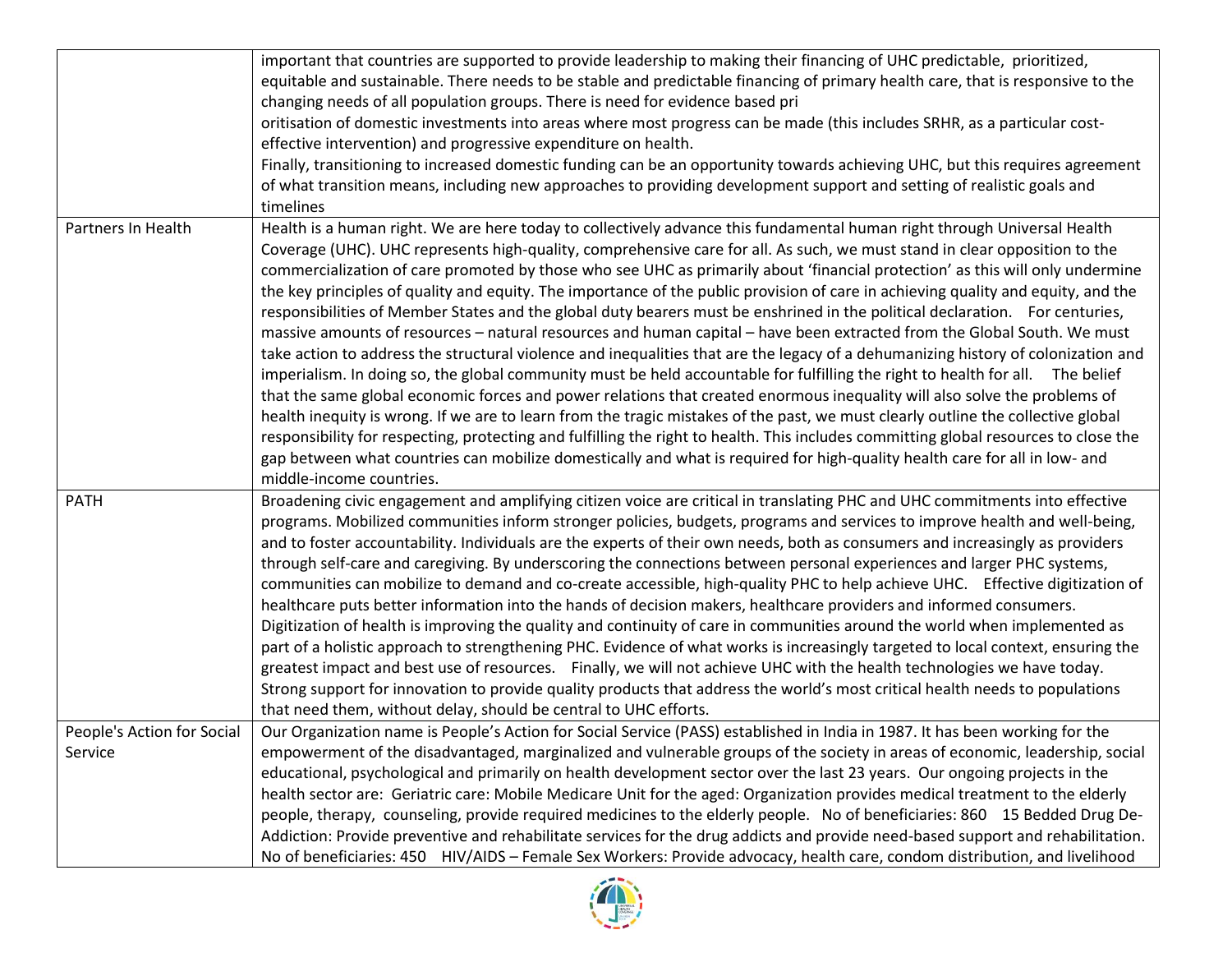|                               | option. No of beneficiaries: 3200 Slum Child Development: The organization provides food and nutrition, safe drinking water        |
|-------------------------------|------------------------------------------------------------------------------------------------------------------------------------|
|                               | and sanitation facilities, education support and recreation facilities to the disadvantaged children. No of beneficiaries:         |
|                               | Children: 350 Pregnant Women: 1000 Core issues are - Health and food &Nutrition & sustainability Projects Support: •               |
|                               | <b>Central Social Welfare Board</b><br>Department of Women Development<br>Government of India . Ministry of Social                 |
|                               | Justice & Empowerment<br>Government of India . Lebara Foundation-Chennai, India                                                    |
| Program in Global             | On May 26 2015, the World Health Assembly unanimously adopted the Resolution WHA68.15 "Strengthening emergency and                 |
| <b>Surgery and Social</b>     | essential surgical care and anaesthesia as a component of universal health coverage", acknowledging the vital need for surgical    |
|                               |                                                                                                                                    |
| Change, Harvard Medical       | systems strengthening around the world. Nevertheless, little has been done to act upon this. It is inhumane that, in 2019, five    |
| School                        | billion people STILL lack access to timely, safe, and affordable surgical, anesthesia, and obstetric care when needed. Every year, |
|                               | 18 million people die from preventable and treatable surgical conditions, over five times as many as HIV, TB, and malaria          |
|                               | combined, and one-third of the global burden of disease is attributable to surgically treatable conditions. A cumulative           |
|                               | investment of \$350 billion by 2030 can provide access to safe surgical care for all; a lack thereof will cost low- and middle-    |
|                               | income countries a loss of \$12.3 trillion in economic growth. It is paramount for the global community to realize that, without   |
|                               | integrating surgical, anesthesia, and obstetric care as a component of equitable and holistic health systems, we can never attain  |
|                               | all Sustainable Development Goals. Surgical care saves lives, prevents disability, and promotes economic growth, and, in turn, is  |
|                               | indispensable for UHC and the SDGs.                                                                                                |
| Program on Global NCDs        | On behalf of the Program on Global NCDs and Social Change at Harvard Medical School - and in support of the Lancet                 |
| and Social Change,            | Commission on Reframing NCDs and Injuries for the Poorest Billion - we call on the UN and member states to enact a UHC             |
| <b>Harvard Medical School</b> | political statement that addresses NCDs and injuries among the poorest billion (NCDI Poverty), one of the largest financing and    |
|                               | delivery gaps for UHC. Severe NCDs and injuries - including conditions like Type 1 diabetes, advanced rheumatic heart              |
|                               | disease, and trauma – disproportionately impact the poorest people in the world, largely children and young adults living in       |
|                               | rural sub-Saharan Africa and South Asia. This population has been "left behind" in UHC policy frameworks to date. In order to      |
|                               | address this inequity, we must: 1. Support UHC indicators and country-led priority-setting processes that consider the full        |
|                               | range of medical and surgical NCDI interventions across the full burden of disease 2. Invest in delivery of packages of related    |
|                               | services by integrated care teams at primary, secondary, and tertiary levels 3. Ensure that financing is not a barrier to          |
|                               | implementing these interventions; increased external financing will be needed to address NCDI Poverty by 2030 A UHC                |
|                               | framework that addresses NCDI Poverty offers a chance to build durable, high-quality health systems and ensure health care as      |
|                               | a human right for the world's poorest.                                                                                             |
| Project 1948 Foundation       | Today, on behalf of civil society, Project 1948 Foundation provides a joint statement with CURA for the World as a commitment      |
|                               |                                                                                                                                    |
|                               | to equity, non-discrimination and most importantly, an evidenced-based health and human-centered approach to Universal             |
|                               | Health Coverage. Currently, vulnerable countries in which we serve have been marked as the very last to achieve the 2030           |
|                               | Agenda. We believe healthcare is a fundamental human right and pillar for a more equitable future.  We strongly believe in a       |
|                               | quad-fold approach on aligning investment to needs, which can be achieved by integrating Artificial Intelligence with              |
|                               | Geofencing Technologies and Telemedicine with Pharmaceutical Access by public and private sector investment. Lastly, we            |
|                               | need data sharing platforms in real-time grid format and we must ensure the safety and protection of on-ground                     |
|                               | humanitarians. We strongly urge resolution 72/139 be recognized as a shared responsibility by member states to fully               |
|                               | support and drive efforts to accelerate the transition towards universal access to affordable, quality services for resilient,     |
|                               | equitable, and responsive health-care in support of non-governmental organizations.  To make health care accessible to all,        |
|                               | we strongly emphasize the need for multilateral investment in Bosnia and Herzegovina and Democratic Republic of the Congo          |

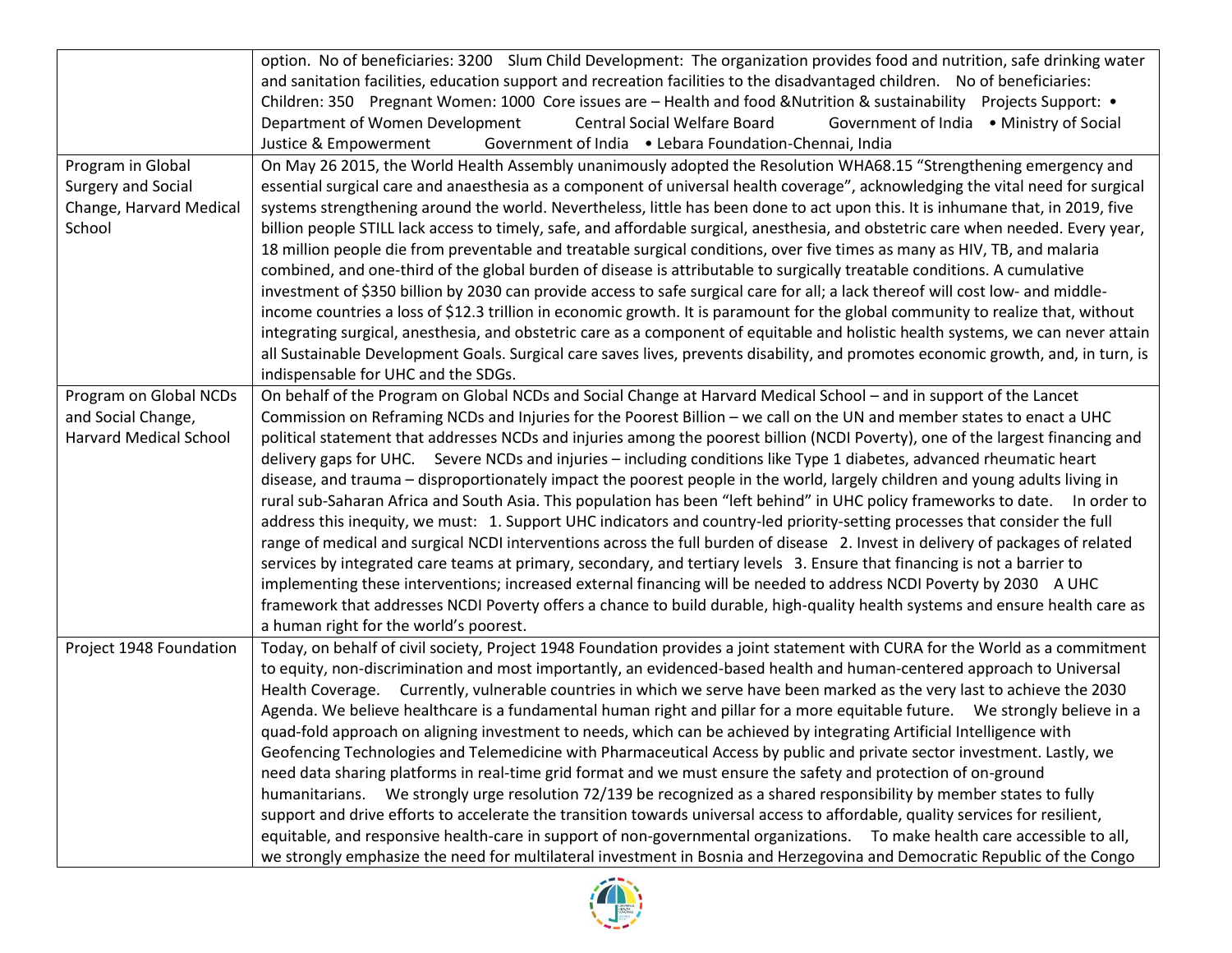|                     | ensuring no one is left behind.                                                                                                                                                                                                                                                                                                                                                                                                                                                                                                                                                                                                                                                                                                                                                                                                                                                                                                                                                                                                                                                                                                                                                                                                                                                                                                                                                                                                                                                                                                                                                                                                                                                                                                                                                                                                                                                                                                                                                                                                                                                                                                                                                                                                                                                                                                                                                                                                                                                                                                                                                                                                                                                                                                                                                                                                                                                                                                                                                                                                                                                                                                                    |
|---------------------|----------------------------------------------------------------------------------------------------------------------------------------------------------------------------------------------------------------------------------------------------------------------------------------------------------------------------------------------------------------------------------------------------------------------------------------------------------------------------------------------------------------------------------------------------------------------------------------------------------------------------------------------------------------------------------------------------------------------------------------------------------------------------------------------------------------------------------------------------------------------------------------------------------------------------------------------------------------------------------------------------------------------------------------------------------------------------------------------------------------------------------------------------------------------------------------------------------------------------------------------------------------------------------------------------------------------------------------------------------------------------------------------------------------------------------------------------------------------------------------------------------------------------------------------------------------------------------------------------------------------------------------------------------------------------------------------------------------------------------------------------------------------------------------------------------------------------------------------------------------------------------------------------------------------------------------------------------------------------------------------------------------------------------------------------------------------------------------------------------------------------------------------------------------------------------------------------------------------------------------------------------------------------------------------------------------------------------------------------------------------------------------------------------------------------------------------------------------------------------------------------------------------------------------------------------------------------------------------------------------------------------------------------------------------------------------------------------------------------------------------------------------------------------------------------------------------------------------------------------------------------------------------------------------------------------------------------------------------------------------------------------------------------------------------------------------------------------------------------------------------------------------------------|
| <b>Rabin Martin</b> | Dr. Jeffrey L. Sturchio Chief Executive Officer, Rabin Martin & Visiting Scholar, Institute for Applied Economics, Global Health,<br>and the Study of Enterprise, The Johns Hopkins University UHC 2030 Ask 6: Move Together - Establish multi-stakeholder<br>mechanisms for engaging the whole of society for a healthier world In recent discussions and analyses of how countries can<br>accelerate progress along the path to universal health coverage (UHC), the role of the private sector has been relatively<br>neglected. In the spirit of UHC 2030 Ask 6 (Move Together - Establish multi-stakeholder mechanisms for engaging the whole<br>of society for a healthier world), I offer perspectives from a recent volume on The Road to Universal Health Coverage:<br>Innovation, Equity and the New Health Economy, co-edited with Ilona Kickbusch and Louis Galambos (Baltimore: Johns Hopkins<br>University Press, 2019). The Road to Universal Health Coverage offers three recommendations for consideration as countries<br>continue to implement strategies and plans for UHC: • Policies that foster UHC in a country (such as health systems<br>strengthening) need to be context-specific and complementary to other policy priorities. Despite broad political commitment<br>and international activities, there has been a lack of acknowledgement of the importance of economic dynamics behind the<br>push for UHC. For too long, health has been considered to be a cost factor more than anything else. The importance of health<br>as a macroeconomic factor is beginning to gain relevance. The drive toward universal health coverage will further boost the<br>supply and demand for health and health-related services and goods. How should policy makers think about the dynamism, the<br>opportunities, and risks of this new health economy? What range of capabilities and growth opportunities are private<br>companies bringing to the challenges of expanding delivery of essential health services to all? • Even in countries with large,<br>robust public health delivery systems, people still use private health services extensively and there is growing recognition of the<br>potential of the private sector's contributions to universal health coverage Achieving UHC will thus require strong public<br>capacity to steward mixed health systems and engage private sector providers to deliver high-quality health services along the<br>value chain from primary health care throughout the system. • There are no simple or universally applicable solutions<br>available to provide appropriate responses to such country-specific complexity on the road to UHC. Each country will have a<br>unique path. Deliberative, multifaceted processes that raise awareness and identify solutions through analysis and structured<br>dialogue – such as today's hearing -- are the best way to navigate these complex factors and yield new forms of engagement.<br>Both public sector leaders and private sector actors can initiate these kinds of processes and tailor them for their national |
| Rare Disease        | contexts.<br>Rare Disease International is grateful for the opportunity to provide a joint statement on behalf of 300 million people living with                                                                                                                                                                                                                                                                                                                                                                                                                                                                                                                                                                                                                                                                                                                                                                                                                                                                                                                                                                                                                                                                                                                                                                                                                                                                                                                                                                                                                                                                                                                                                                                                                                                                                                                                                                                                                                                                                                                                                                                                                                                                                                                                                                                                                                                                                                                                                                                                                                                                                                                                                                                                                                                                                                                                                                                                                                                                                                                                                                                                   |
| International       | a rare disease. While each disease affects fewer than 1 in 2,000 people, worldwide, there are more than 6,000 rare diseases.<br>As individuals, many live in the margins of society, often undiagnosed, unrecognized, and unable to access the healthcare and<br>other services available to common conditions. Collectively, people with rare diseases constitute a vulnerable and neglected<br>population, nearly invisible to the system regardless of the level of socio-economic development. Pursuit of UHC, within a<br>human rights approach and driven by the principle to "leave no one behind", will have significant impact but the very small<br>patient populations may still be missed. While their conditions are highly varied, persons with rare diseases experience<br>mutual and disproportionate health, social and economic inequities due to: • the often chronic, highly complex, progressive,<br>severely disabling, and life-threatening nature of the disease; • the small number of patients affected by each disease within a<br>country; consequently, limited expertise, delayed or mis-diagnosis, and lack of appropriate healthcare can affect the family's<br>finances and emotional health. The rare disease community wholeheartedly commits to achieving UHC for all vulnerable<br>populations while calling for explicit documentation of rare diseases, a population historically left aside. As a community with<br>mutual challenges, rare diseases are in fact amenable to shared strategies and solutions; indeed, we constitute a strong, well-                                                                                                                                                                                                                                                                                                                                                                                                                                                                                                                                                                                                                                                                                                                                                                                                                                                                                                                                                                                                                                                                                                                                                                                                                                                                                                                                                                                                                                                                                                                                                        |

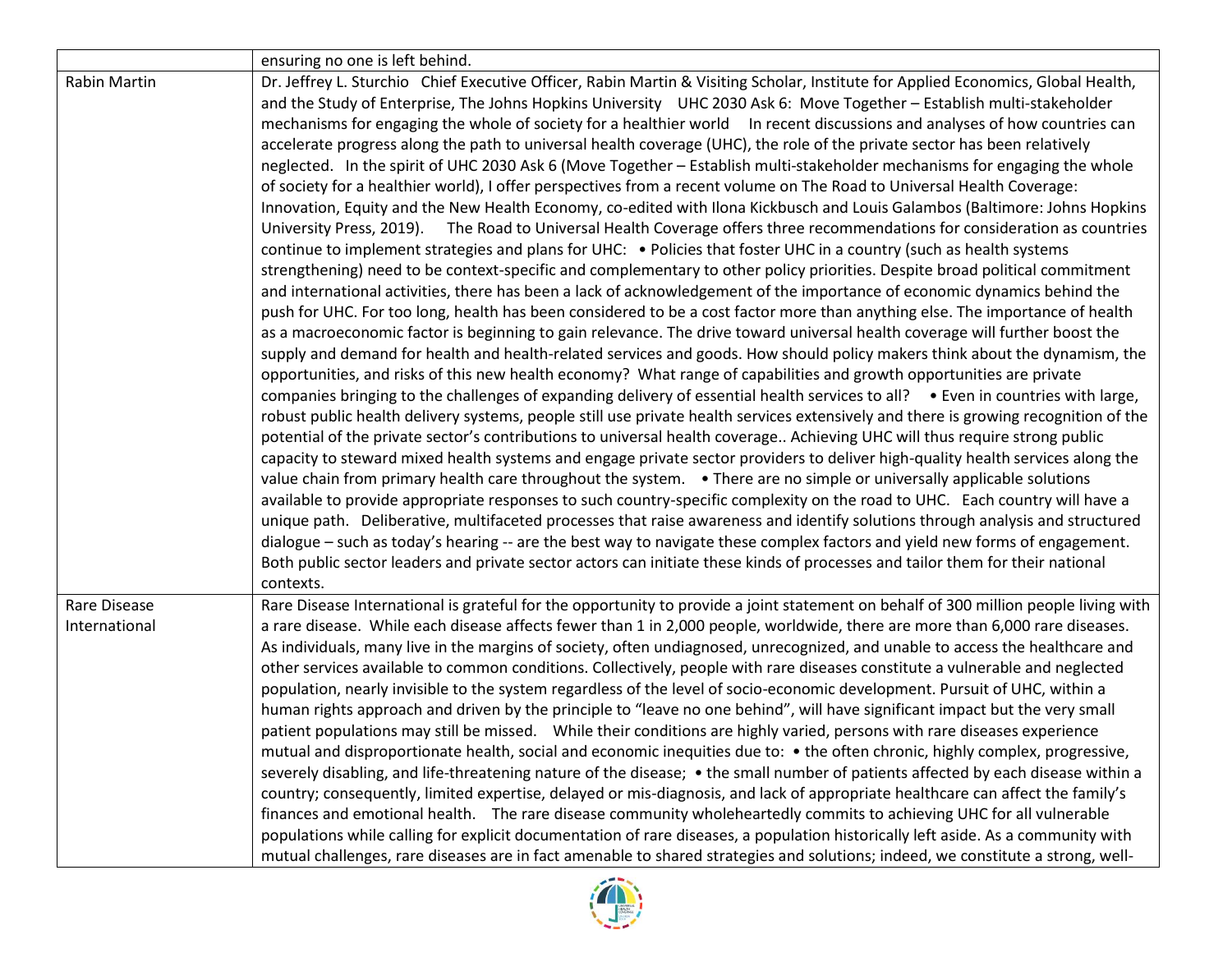|                         | established civil society that can help drive articulation and implementation of UHC not just for rare diseases but for all         |
|-------------------------|-------------------------------------------------------------------------------------------------------------------------------------|
|                         | vulnerable and marginalised peoples. Thus, we can truly ensure we "leave no one behind,"<br>Thank you very much                     |
| <b>ReAct Africa</b>     | Thank you chair, ReAct - Action on Antibiotic Resistance is grateful for the opportunity to speak today.<br><b>UHC</b> Intervention |
|                         | No health system will be sustainable without effectively working antibiotics. Access to many of the miracles of modern day          |
|                         | medicine - from cancer chemotherapy to organ transplant and everyday surgeries like C-sections - would no longer be safely          |
|                         | available. The cost of healthcare would increase, with increased morbidity, mortality and extended hospitalization costs. We        |
|                         | therefore ask that availability and affordability of effective antibiotics be made an integral part of the package of universal     |
|                         | healthcare. Planning pooled, public sector procurement and government-coordinated production can help ensure healthcare             |
|                         | systems reliably supply effective antibiotics, diagnostics and vaccines.<br>Antimicrobial Resistance should become a                |
|                         | substantive part of the work on UHC and needs a measurable accountability mechanism. The World Bank projects that 24.1              |
|                         | million people could fall into extreme poverty by 2030 because of antimicrobial resistance. Most of these people would come         |
|                         | from low- and middle-income countries falling into poverty. The WHO called antimicrobial resistance one of the Top 10 threats       |
|                         | to Global Health in 2019. Yet the SDGs and the WHO/World Bank UHC Monitoring mechanism do not take into account                     |
|                         | Antimicrobial Resistance sufficiently.                                                                                              |
| Red PaPaz               | On behalf of Red PaPaz, Colombia's largest organization of parents and caregivers, I want to underscore the importance of           |
|                         | advancing on Universal Health Coverage. To the date, significant results have been attained in this front. However, this effort     |
|                         | must necessarily be accompanied by evidence-based actions aimed at preventing diseases, particularly non-transmissible              |
|                         | diseases. Promoting healthy environments, especially among children and adolescents in Colombia, is key to this objective           |
|                         | and in accordance with the Sustainable Development Goals. This involves, among other actions: (i) preventing the use of             |
|                         | psychoactive substances, alcohol, tobacco, (ii) shifting towards natural and healthy diets, and (iii) preventing sexual violence,   |
|                         | bullying, ciberbullying and other conducts that may harm mental health of children and adolescents. Furthermore, the                |
|                         | prevention of diseases, particularly non-transmissible diseases, requires the adoption of cost-effective measures. Amongst          |
|                         | these Red PaPaz has been working on: (i) imposing specific taxes on alcohol, tobacco and nicotine related products, as well as      |
|                         | on sugary beverages and other ultra-processed products, (ii) adopting restrictions on advertisement targeting children, (iii)       |
|                         | providing complete information on the content of ultra-processes products, and (iv) fostering maternal breastfeeding.<br>All of     |
|                         | these actions will positively further health protection and will certainly complement Universal Health Coverage.                    |
| REDE-TB, Brazilian TB   | - We, members of the WHO Civil Society Task Force believe only a concerted multisector action can End TB. - Guarantee of            |
| <b>Research Network</b> | UHC and elimination of catastrophic costs in TB are indispensable tools to recuperate the citizenship, integrate and recuperate     |
|                         | productivity of people and families affected. Investing in TB has a direct impact in development and country prosperity! - The      |
|                         | participation of community representatives in defining and evaluating policies is key to identify the appropriate mechanisms for    |
|                         | reduction of catastrophic costs of the TB treatment. - A meta-analysis shows social protection covering TB patients can provide     |
|                         | means to compensate catastrophic expenditure and reduce treatment drop-out, specially for the poorest. - Other study                |
|                         | revealed patients beneficiary of cash transfer programs such as Bolsa Familia in Brazil had a positive effect for cure in ~8% and   |
|                         | reduced drop-out and death by ~7%. - Social protection can be implemented by means of material incentives, cash transfers,          |
|                         | food/nutrition programs. Also, psychological support, education approaches, social mobilization and training of volunteers to       |
|                         | act as patients' supporters. - We urge to guarantee the maintenance of existing benefits and programs and promote the               |
|                         | intersectoral approach, expanding UHC associated with social protection to achieve sustainable development and prosperity.          |
| REDE-TB, Brazilian TB   | - Guarantee of UHC and elimination of catastrophic costs in TB are indispensable tools to recuperate the citizenship, integrate     |
| Research Network        | and recuperate productivity of people and families affected. Investing in TB has a direct impact in development and country         |

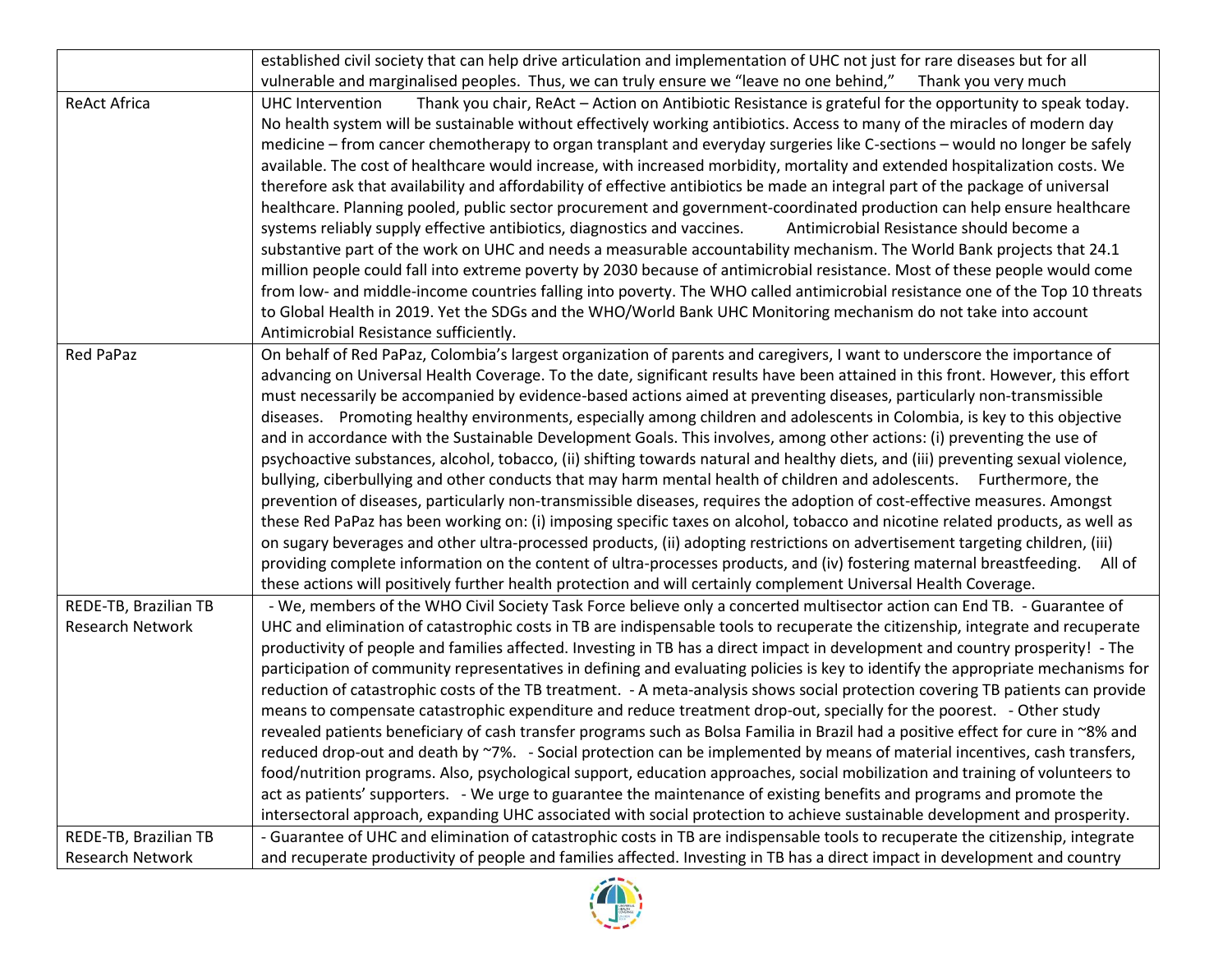|                                  | prosperity! - The participation of community representatives in defining and evaluating policies is key to identify the<br>appropriate mechanisms for reduction of catastrophic costs of the TB treatment. - A meta-analysis shows social protection<br>covering TB patients can provide means to compensate catastrophic expenditure and reduce treatment drop-out, specially for<br>the poorest. - Other study revealed patients beneficiary of cash transfer programs such as Bolsa Familia in Brazil had a positive<br>effect for cure in ~8% and reduced drop-out and death by ~7%. - Social protection can be implemented by means of material<br>incentives, cash transfers, food/nutrition programs. Also, psychological support, education approaches, social mobilization and<br>training of volunteers to act as patients' supporters. - Among the BRICS, Brazil has the largest Universal Health Coverage (77%),<br>providing free TB diagnostic and treatment. - We urge to guarantee the maintenance of existing benefits and programs and<br>promote the intersectoral approach, expanding UHC associated with social protection to achieve sustainable development and<br>prosperity.                                                                                                                                                                                                                                                                                                                                                                                                                                                                                                                          |
|----------------------------------|--------------------------------------------------------------------------------------------------------------------------------------------------------------------------------------------------------------------------------------------------------------------------------------------------------------------------------------------------------------------------------------------------------------------------------------------------------------------------------------------------------------------------------------------------------------------------------------------------------------------------------------------------------------------------------------------------------------------------------------------------------------------------------------------------------------------------------------------------------------------------------------------------------------------------------------------------------------------------------------------------------------------------------------------------------------------------------------------------------------------------------------------------------------------------------------------------------------------------------------------------------------------------------------------------------------------------------------------------------------------------------------------------------------------------------------------------------------------------------------------------------------------------------------------------------------------------------------------------------------------------------------------------------------------------------------------------------------------------------|
| Reproductive Health              | The Reproductive Health Supplies Coalition (RHSC) is a global partnership of more than 480 public, private, and non-                                                                                                                                                                                                                                                                                                                                                                                                                                                                                                                                                                                                                                                                                                                                                                                                                                                                                                                                                                                                                                                                                                                                                                                                                                                                                                                                                                                                                                                                                                                                                                                                           |
| <b>Supplies Coalition</b>        | governmental organizations dedicated to ensuring that all people in low- and middle-income countries can access and use<br>affordable, high-quality supplies to ensure their better reproductive health. The RHSC shares the vision of Universal Health<br>Coverage (UHC) that ensures equitable access to quality health services, and mitigates the risk associated with out-of-pocket<br>payments. Dramatic equity gaps persist in reproductive health, particularly among youth and rural populations. Over 200<br>million women have an unmet need for modern contraception, despite the fact that family planning remains one of the<br>smartest investments for achieving the SDGs, rendering \$120 in health and economic benefits for every dollar spent. As<br>demonstrated in UNFPA's "State of the World Population 2019" report, contraceptive prevalence is generally lower among the<br>poorest 20% of the population and highest among the richest 20%. Our own 2019 Costed Commodity Gap Analysis reveals that<br>out-of-pocket payments make up 82% of the total spending on family planning supplies in low-and-middle-income countries.<br>This can compromise equity of access and prevent the poorest women from purchasing the products they need. The<br>consequences are devastatingly high, with unwanted pregnancies resulting in increased maternal mortality. Including family<br>planning as a core indicator within UHC reinforces the notion of a continuum of care of which reproductive health is an integral<br>part. We call on governments, donors and all stakeholders to make sure reproductive health supplies form an integral part of<br>the basic packages included in UHC reforms. |
| <b>Restless Development</b>      | There are 1.8 billion young people, aged between 10 and 24. The UHC agenda must prioritize the needs of young people and<br>mainstream their meaningful engagement in its design, delivery and review to achieve the goal of leaving no one behind.<br>Without young people, UHC becomes ineffective and inadequate. Adolescence and youth is a key time period which sets up<br>the future health of an individual, and if the unique health needs of young people are not addressed effectively we are setting<br>UHC up for failure. Unfortunately, in our work on youth-led accountability, Restless Development have seen reports from the<br>communities we work in which indicate that health services are not currently delivering on services that advance the right to<br>health for young people. To ensure the success of UHC, Restless Development firmly believes that young people should be<br>included in the design, development, implementation and monitoring of health systems in order to ensure these systems are<br>built to address their needs, including sexual and reproductive health. It is also necessary for national level health systems to<br>ensure the inclusion of adolescent-and-youth-friendly health services in budgeting and planning, and the adequate provision of<br>training for health workers on the delivery of youth-friendly health services. Young people need to benefit from and be leaders<br>in establishing UHC.                                                                                                                                                                                                                                                     |
| <b>RESURJ - Realizing Sexual</b> | We stress the need for governments to prioritize policies and programs that guarantee universal access to the full spectrum of                                                                                                                                                                                                                                                                                                                                                                                                                                                                                                                                                                                                                                                                                                                                                                                                                                                                                                                                                                                                                                                                                                                                                                                                                                                                                                                                                                                                                                                                                                                                                                                                 |
| and Reproductive Justice         | health services, including rights-based sexual and reproductive health, and to allocate the necessary public financing through                                                                                                                                                                                                                                                                                                                                                                                                                                                                                                                                                                                                                                                                                                                                                                                                                                                                                                                                                                                                                                                                                                                                                                                                                                                                                                                                                                                                                                                                                                                                                                                                 |

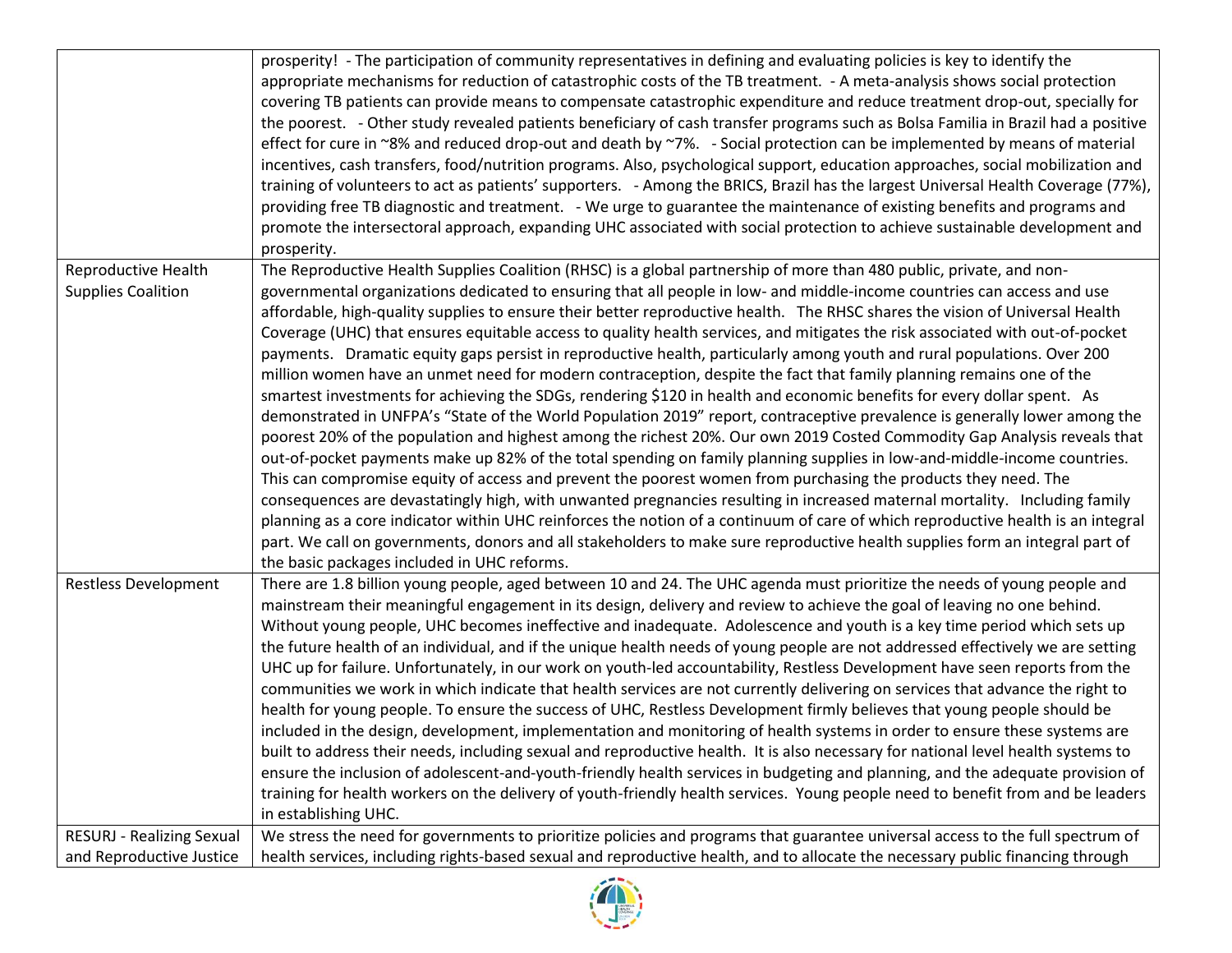|                         | gender responsive and progressive budgets for health. Governments have a responsibility to uphold the right to health for all       |
|-------------------------|-------------------------------------------------------------------------------------------------------------------------------------|
|                         | people. States must halt and reverse the privatization of social protection and health systems to ensure they remain a public       |
|                         | good and will reach those most in need. Private health schemes and service charges as well as financing models that only cover      |
|                         | basic health interventions, are impeding women and girls living in poverty to access essential health services while leaving        |
|                         | important economic and social costs to people and their families in the context of health care. The medicalized approaches          |
|                         | continue to dominate the health responses, so principles such as civil society participation and human rights-based approaches      |
|                         | must be put in place. We demand accountability and transparency in budgeting & accounting in all levels in the UHC debates.         |
|                         | Poorly regulated financialized globalization and tax avoidance by the private sector further exacerbates inequities depriving us    |
|                         | from resources essential for the provision of health services. States must initiate progressive tax systems, curb Illicit financial |
|                         | flows, address tax evasions by the private sector and resist trade agreements that impact access to medicines and commodities,      |
|                         | pushing out low-cost generic producers, increasing the financial burden on marginalized groups. Threats such as nationalism,        |
|                         | backlash on multilateralism and the risk of systemic debt default, will impede achieving the SDG 3 and this landscape must be       |
|                         |                                                                                                                                     |
|                         | addressed in the UHC debates or the right to health won't be guaranteed for all.                                                    |
| Royal National Lifeboat | Drowning is a significant and largely overlooked public health problem that should be included within current efforts towards       |
| Institution             | achieving universal health coverage. Drowning is a leading global killer. WHO estimates that over 320,000 people die from           |
|                         | drowning each year, with children and young people representing the majority of lives lost. Drowning is a leading cause of          |
|                         | adolescent deaths globally and the number one cause of child mortality in many countries across South East Asia and the             |
|                         | Western Pacific. Drowning affects the most vulnerable first and worst; almost all drowning deaths occur in low- and middle-         |
|                         | income countries where many people, including children, need to live and work near water to have livelihoods or go to school,       |
|                         | but lack effective support to do so safely. The scale of drowning mortality and the burden that drowning related morbidity          |
|                         | places on health systems worldwide is not widely recognised. More focus must be given in the drive towards universal health         |
|                         | coverage to prevent injuries such as drowning, alongside efforts to address NCDs and promote healthy lives. Preventing              |
|                         | drowning requires multi-sectoral action, the health sector has a role to play, including; • Strengthening data collection and       |
|                         | health information systems to monitor universal health coverage will also provide more accurate information on mortality and        |
|                         | morbidity from all causes, including drowning; . Health workers who are trained to educate parents about child and                  |
|                         | adolescent health can raise awareness of the risks and provide advice on how to avoid drowning.                                     |
| <b>SEND GHANA</b>       | The PHC Strategy Group advocates to strengthen primary health care (PHC) systems, by promoting health equity and access to          |
|                         | quality, essential health services on the road to achieving universal health coverage.  We call on Member States to: 1.             |
|                         | Increase public health financing for a country-determined essential health services and eliminate of out-of-pocket payments.        |
|                         | Ministries of Finance and Health must work closely on costing, allocating, and tracking accountability of spending for PHC          |
|                         | services. 2. Promote multisectoral solutions for health and well-being, recognizing the social determinants of health. Optimize     |
|                         | resources and expertise of whole of government as well as private sector and civil society. 3. Implement mechanisms for             |
|                         | community participation in local health systems to foster transparency and accountability and give people a voice in health-        |
|                         | related decision-making. 4. Foster inclusion, non-discrimination and access to essential health services, addressing most           |
|                         | vulnerable populations first and ensuring no one is left behind. 5. Invest in primary health care workforce, including paid         |
|                         | community health workers and a progressive career pathway for the frontline health workforce. 6. Improve quality of, access         |
|                         | to and use of data to inform investments and improvements for people-centered primary health care systems and health                |
|                         | outcomes.                                                                                                                           |
| Sigma Theta Tau         | Universal health coverage: moving together to build a healthier world presented by P. Sessler Branden, PhD, RN, CNM. Sigma          |

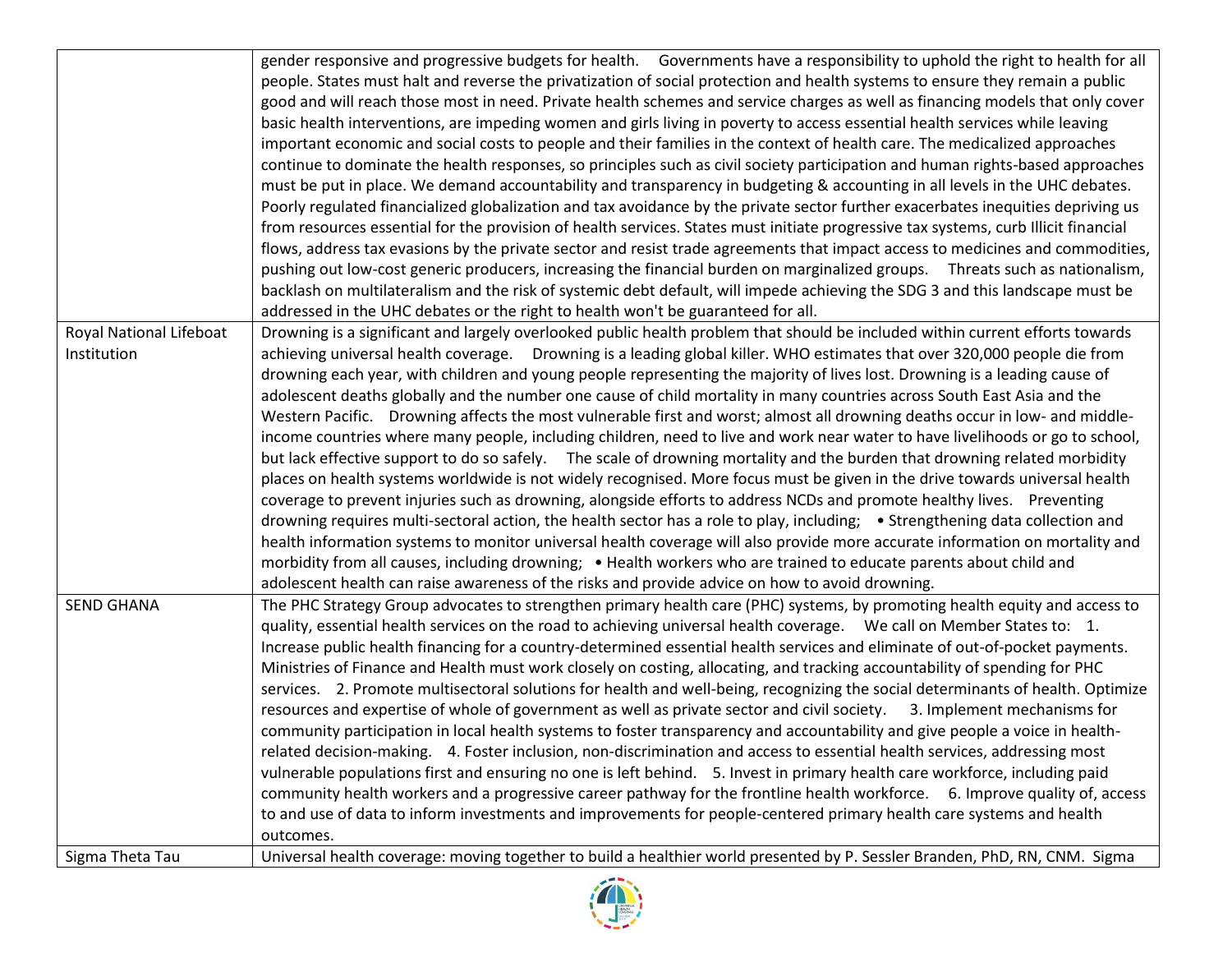| <b>International Honor</b>  | Theta Tau International Honor Society of Nursing (Sigma) with more than 135,000 members in 92 countries around the world,         |
|-----------------------------|-----------------------------------------------------------------------------------------------------------------------------------|
| Society of Nursing          | advances world health and celebrates nursing excellence in leadership, scholarship and service. Our members are nurse             |
|                             | leaders from all specialties — clinicians, educators, researchers, and administrators, from different walks of life all over the  |
|                             | world. Sigma advances world health through our affiliation with the United Nations and we thank you for this opportunity.         |
|                             | Today we address Theme B: Leave No One Behind - UHC as a commitment to equity, Sub-theme: Addressing the determinants             |
|                             | of health and reaching every person and community with quality integrated and person-centered primary health care. The            |
|                             | social determinants of health are defined as "the conditions in which people are born, grow, work, live, and age, and the wider   |
|                             | set of forces and systems shaping the conditions of daily life." https://www.who.int/social_determinants/en/Nurses address        |
|                             | the social determinants of health with their clients, patients, colleagues, families and communities. Addressing the              |
|                             | determinants of health and reaching every person in every community with quality integrated, person-centered primary health       |
|                             | care will only be achieved by harnessing all resources possible. In addition to political will, community engagement, financial,  |
|                             | scientific, and system support, nurses are required to provide coverage and care. Universal health coverage will not be           |
|                             | achieved without the support of the 20 million nurses and nurse leaders. Sigma, the global voice for nurse leaders around the     |
|                             | world, is well-positioned to engage these leaders in this endeavor.                                                               |
| Society of Catholic         | Health is a human right. The Director General of WHO said "100 million people every year are pushed into extreme poverty due      |
| <b>Medical Missionaries</b> | to out of pocket health coverage," while another 800 million pay 10 to 20 % of their family budget. We urge the Member States     |
|                             | to provide Health coverage to all by allocating adequate finance in their National budget. It must be part of the Social          |
|                             | Protection Systems, including Floors which everyone must be entitled to. Living in stressful environment requires special efforts |
|                             | to maintain the balance between body and mind. Mental health is foundational for wholistic health which is dependent on           |
|                             | many factors: strong social systems, good nutrition, and healthy biosystems. Finally, we urge the international community to      |
|                             | recognize and control the unethical medical practice of over prescription of medicines under the pressure of pharmaceutical       |
|                             | companies which further cause illnesses. People living in poverty are adversely affected by lack of access to health care and     |
|                             | treatment. Wholistic health, to include making available traditional health practices and treatments, can be more widely          |
|                             | achieved with the promotion of local community health workers for universal health coverage. After all, the health of a person    |
|                             | is the wealth of the Nation.                                                                                                      |
| <b>SOMMERCY HEARTFELT</b>   | Background In accordance with UN General Assembly resolution 72/139 and 73/131, a high-level meeting (UN HLM) on                  |
| <b>FOUNDATION</b>           | universal health coverage (UHC) will be convened on 23 September 2019 with the overall theme: Universal Health Coverage:          |
|                             | Moving Together to Build a Healthier World. As part of the preparations leading to UH HLM, the President of the General           |
|                             | Assembly (PGA) was requested to convene, with support from the World Health Organization (WHO) and the International              |
|                             | Health Partnership for UHC 2030 (UHC2030), an interactive multi-stakeholder hearing (Hearing) to ensure the inclusive, active     |
|                             | and substantive engagement of multi-stakeholders in the process (A/RES73/131).II. Introduction UHC means that all people and      |
|                             | communities receive the quality health services they need, without financial hardship. Key barriers to UHC achievement include    |
|                             | poor infrastructures and availability of basic amenities ,out of pocket payments and catastrophic expenditures, shortages and     |
|                             | mal-distribution of qualified health workers, prohibitively expensive good quality medicines and medical products, low access     |
|                             | to digital health and innovative technologies, among others. Each of these barriers has solutions that not only lead to UHC but   |
|                             | also boost the economy and have an important impact on other SDGs. For example, Goal 1 (end poverty), Goal 4 (quality             |
|                             | education), Goal 5 (gender equality), Goal 8 (decent work and economic growth), Goal 9 (infrastructure), Goal 10                  |
|                             | (reduceinequality), Goal 16 (justice and peace), and Goal 17 (partnerships). UHC is a catalyst for socio-economic development     |
|                             | and a key contributor to equity, social justice and inclusive economic growth. UHC delivers on the human right to health as well  |

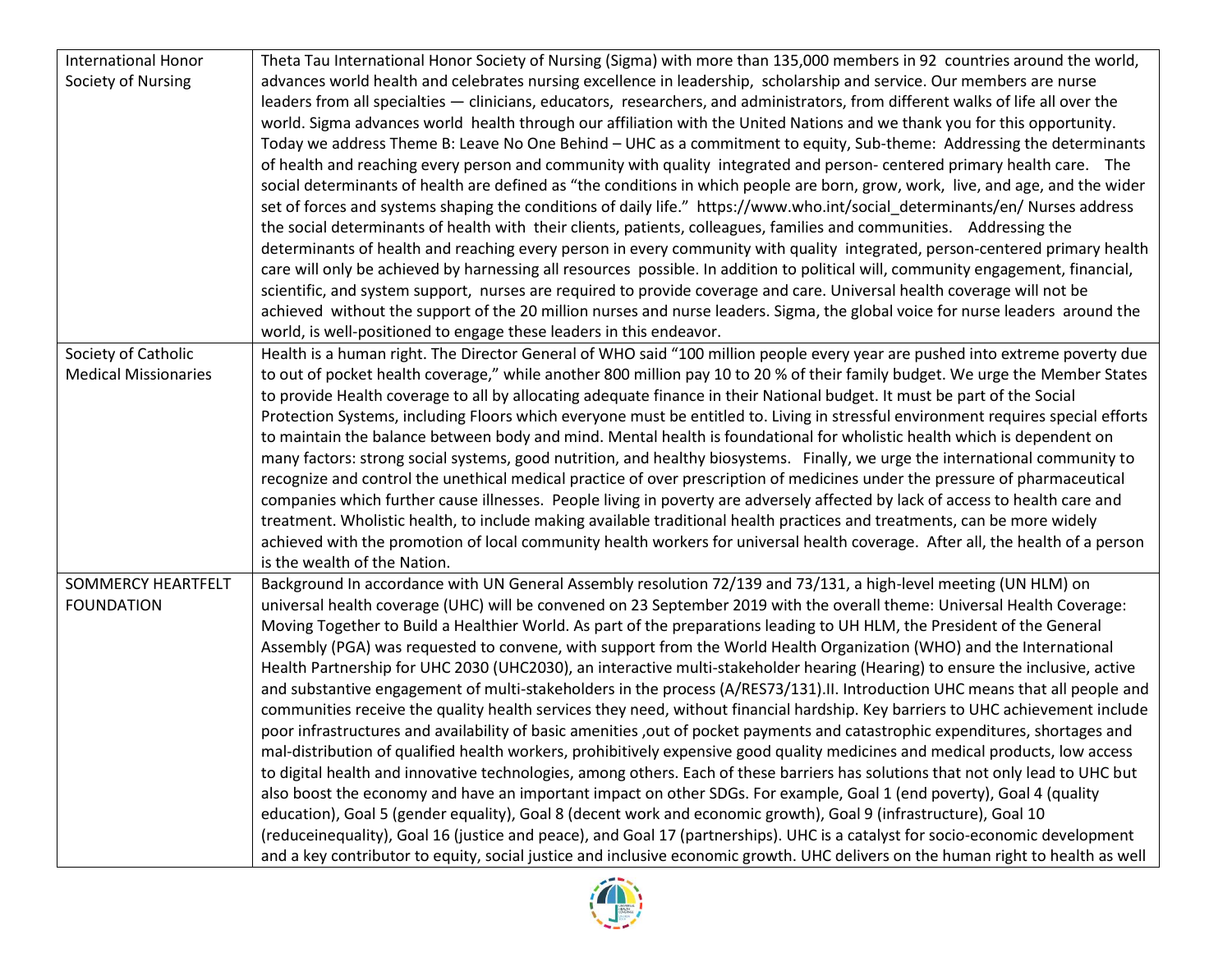|                                                         | as the broader human rights agenda Primary healthcare.                                                                                                                                                                                                                                                                                                                                                                                                                                                                                                                                                                                                                                                                                                                                                                                                                                                                                                                                                                                                                                                                                                                                                                                                                                                                                                                                                                                                                                                                                                                      |
|---------------------------------------------------------|-----------------------------------------------------------------------------------------------------------------------------------------------------------------------------------------------------------------------------------------------------------------------------------------------------------------------------------------------------------------------------------------------------------------------------------------------------------------------------------------------------------------------------------------------------------------------------------------------------------------------------------------------------------------------------------------------------------------------------------------------------------------------------------------------------------------------------------------------------------------------------------------------------------------------------------------------------------------------------------------------------------------------------------------------------------------------------------------------------------------------------------------------------------------------------------------------------------------------------------------------------------------------------------------------------------------------------------------------------------------------------------------------------------------------------------------------------------------------------------------------------------------------------------------------------------------------------|
| <b>Stop TB Partnership</b>                              | Despite being curable, tuberculosis remains the top infectious killer disease globally, taking over 4000 lives every day. Each of<br>those deaths is needless and preventable, reminding us why the world needs Universal Health Coverage. If the world can't<br>get its act together to stop millions of deaths from a disease that's been curable for nearly 50 years, we have no hope of<br>achieving UHC. We in TB Community at large have learned many lessons from the 2018 UNHLM on TB, but given the time<br>constraints I will share just one. Promises made here will quickly be forgotten without sustained pressure from communities,<br>people affected by the disease and advocates back home. This is why we need strong accountability which ensures that<br>interventions and actions are funded and implemented for every single person affected, especially those most vulnerable,<br>Otherwise, Heads of State and all stakeholders will fail on their promise to diagnose and treat 40 million people with TB by<br>2022. The TB community demands that world leaders agree an ambitious political declaration on UHC in September that puts<br>people first and puts the world on course to end preventable and curable diseases like TB by 2030. Thank You.                                                                                                                                                                                                                                                                                          |
| <b>STOPAIDS</b>                                         | STOPAIDS highlights three key areas that must be addressed in the Declaration to make UHC a reality and to drive inclusive<br>development and prosperity. First, we have to recognise the need for system-wide change to the whole R&D process and<br>expand delinked R&D efforts for new medicines, vaccines and diagnostics. These efforts must be needs-driven, evidence-<br>based and guided by the principles of affordability, effectiveness, efficiency, and take place alongside the promotion and<br>increased uptake of the use of TRIPS flexibilities. Second, there must be a rethinking by bilateral and multilateral donors<br>around how they decide where they work and provide support: Eligibility and allocation criteria for ODA must be more<br>nuanced to target support to the poor and marginalised first, wherever they are.  When transitions happen, they must be<br>fundamentally grounded in and driven by the sustainability of development outcomes. External donors must collaborate to<br>ensure shared clear transition plans, tools and approaches and work together with national stakeholders, including civil society,<br>to ensure shared ownership. Third, civil society and communities are critical in making a person-centred and human-rights<br>based UHC a reality. Therefore, the Declaration must: Commit to invest in and support community-based and led health<br>services, advocacy and mobilisation, And ensure and resource meaningful involvement of civil society and community in UHC<br>governance at all levels. |
| The Access Challenge                                    | Achieving UHC necessitates mobilizing different government agencies and leaders in a coordinated way - from the Ministry of<br>Local Government to the Ministries of Finance and Health. It is therefore critical to include all sectors of government and to<br>promote cross-ministerial coordination for an achievable and sustainable UHC roadmap. Ultimately, this comprehensive<br>approach can only be achieved with active, personal Head of State engagement. Mobilizing African Heads of State to commit to<br>UHC is an essential step to start the process of implementing UHC across Africa. Various African countries such as Kenya,<br>Rwanda, and Ethiopia have set an example in Africa and paved the way for UHC within their countries through active head of<br>state commitment and engagement. The importance of this high-level engagement is mirrored by the first item on the UHC<br>2030 movement key asks: Ensure political leadership beyond health. On that front, The Access Challenge in partnership with<br>the Former Tanzanian President H.E. Kikwete have launched the One by One: Target 2030 Campaign to conduct high profile<br>political advocacy to inspire all African leaders to implement policies and mobilize domestic resources to invest in UHC. One by<br>One, we aim to secure and sustain commitments from all African heads of states to commit to UHC.                                                                                                                                                                  |
| The Arab Foundation for<br><b>Freedoms and Equality</b> | We, the communities working on HIV and AIDS in the MENA region urge our governments: 1. That UHC be rolled out in the<br>context of a multisector response and address social, structural and legal drivers aligning with the SDGs. 2. Define UHC<br>packages that include preventive, curative, HIV-related services (NCDs), and remove structural barriers, such as poverty,<br>criminalizing penal codes and policies against LGBT populations, people who use drugs, sex workers and others. 3. Take                                                                                                                                                                                                                                                                                                                                                                                                                                                                                                                                                                                                                                                                                                                                                                                                                                                                                                                                                                                                                                                                    |

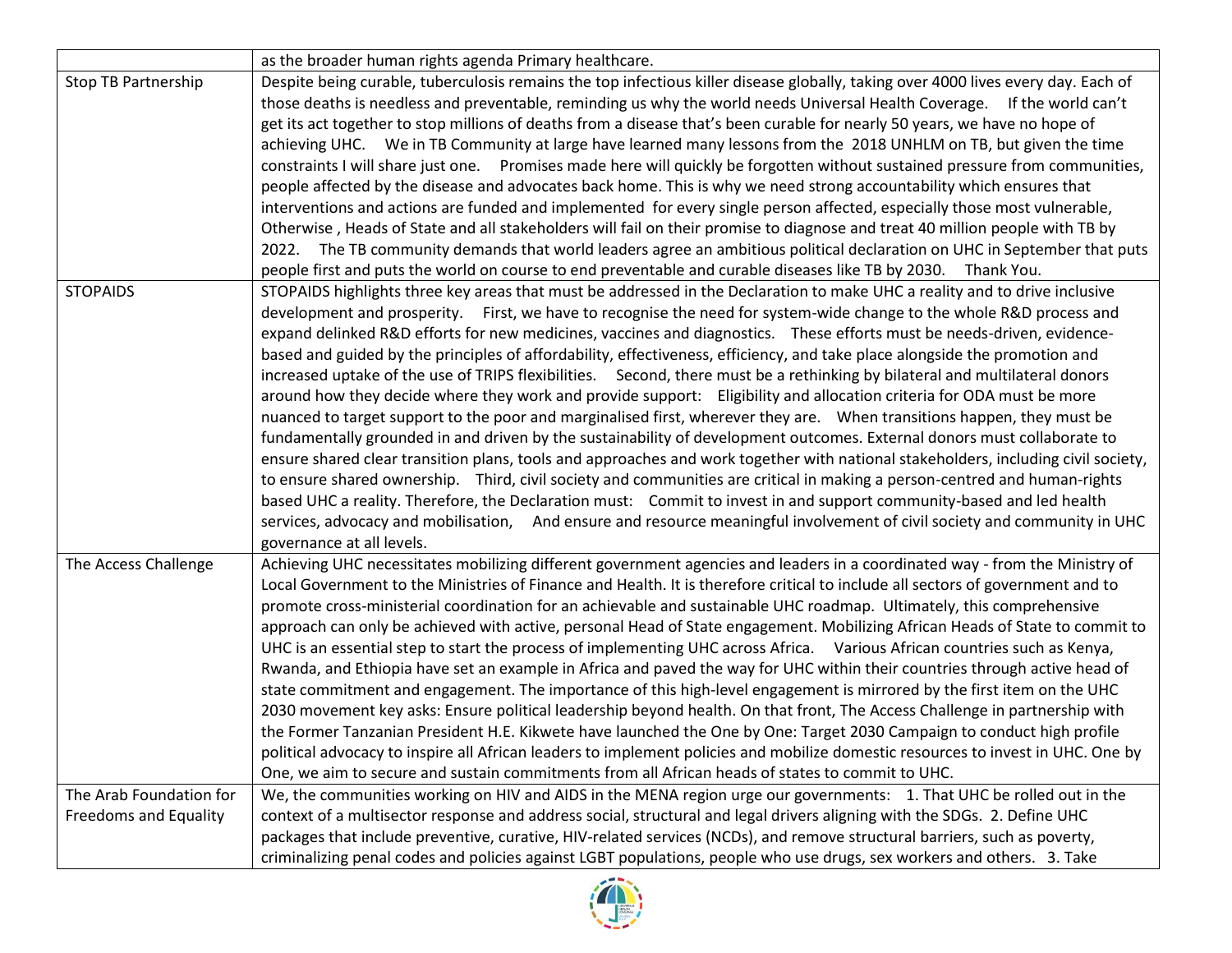| intellectual property barriers to access affordable medicines. 4. Consider shadow reports on UHC by CSOs as an accountability<br>mechanism for documentation of human rights violations. 5. Ensure no discrimination is practiced on the basis of color, race,<br>ethnicity, religion, gender identity, sexual orientation, nationality, economic status, disability, expression, or displacement<br>status and ensure youth engagement and coverage. 6. Deconstruct patriarchy creating inequalities and the excuses to abuse<br>of rights, to GBV and deaths of women and young girls, victims of rape, forced marriages, human trafficking, FGM, child labour<br>and high vulnerability to HIV. We, the MENA communities on HIV and AIDS commit ourselves to a full partnership with our                                                                                                                                                                                                                                                                                                                                                                                                                                                                                                                                                                                                                              |          |
|--------------------------------------------------------------------------------------------------------------------------------------------------------------------------------------------------------------------------------------------------------------------------------------------------------------------------------------------------------------------------------------------------------------------------------------------------------------------------------------------------------------------------------------------------------------------------------------------------------------------------------------------------------------------------------------------------------------------------------------------------------------------------------------------------------------------------------------------------------------------------------------------------------------------------------------------------------------------------------------------------------------------------------------------------------------------------------------------------------------------------------------------------------------------------------------------------------------------------------------------------------------------------------------------------------------------------------------------------------------------------------------------------------------------------|----------|
| Governments and all development partners in achieving the recommendations of this document towards our common goal of<br>ending HIV/AIDS by 2030.                                                                                                                                                                                                                                                                                                                                                                                                                                                                                                                                                                                                                                                                                                                                                                                                                                                                                                                                                                                                                                                                                                                                                                                                                                                                        |          |
| Without immediate and strategic investments, the health workforce shortage is expected to more than double to 18 million by<br>The Frontline Health<br><b>Workers Coalition</b><br>2030.                                                                                                                                                                                                                                                                                                                                                                                                                                                                                                                                                                                                                                                                                                                                                                                                                                                                                                                                                                                                                                                                                                                                                                                                                                 |          |
| The Frontline Health Workers Coalition believes UHC commitments must focus on service delivery in communities of least<br>access if health for all is to be achieved by 2030. Central to this is a commitment to ensure the education, training, decent work<br>standards, and support systems necessary for frontline health workforce teams to deliver UHC. Member states must urgently<br>prioritize the Workforce 2030 milestones, and make a multi-sourced and coordinated financial commitment to the health<br>workforce as agreed to in the WHO-ILO-OECD Working for Health Five-Year Action Plan.<br>For these investments to be effective:                                                                                                                                                                                                                                                                                                                                                                                                                                                                                                                                                                                                                                                                                                                                                                     |          |
| • The SDG3 Global Action Plan's frontline accelerator should include specific targets for workforce development and expansion<br>that address gaps in health worker education, training, recruitment, retention, connectivity and safety.<br>. Multilateral and bilateral agencies must greatly improve coordination on human resources by aligning investment, ensuring                                                                                                                                                                                                                                                                                                                                                                                                                                                                                                                                                                                                                                                                                                                                                                                                                                                                                                                                                                                                                                                 |          |
| equity of access, improving program design and ensuring health workers are trained and supported to address the health issues<br>affecting their communities and kept safe from occupational hazards and deliberate attacks.                                                                                                                                                                                                                                                                                                                                                                                                                                                                                                                                                                                                                                                                                                                                                                                                                                                                                                                                                                                                                                                                                                                                                                                             |          |
| On behalf of the Taskforce on Women and Non-Communicable Diseases, we call for the political declaration on UHC to include<br>The George Institute for<br><b>Global Health</b><br>concrete, actionable measures and accountability mechanisms to ensure the right of all women to access affordable, quality<br>healthcare at every stage of their lives. First, to ensure that UHC investments are aligned to needs, women must be involved<br>as decision-makers in every step of the design and delivery of health services. Women are uniquely impacted by NCDs - as<br>patients, mothers and caregivers - and can be change agents in increasing the equity of health systems. Second, the<br>declaration must promote a rights-based, life-course approach to health systems strengthening. NCD services - such as access<br>to the HPV vaccine and cervical cancer screening - should be integrated into existing programmes for young girls, adolescents,<br>and women, while new services target older women and those who are not mothers. Finally, we must commit to the routine<br>collection of data disaggregated by gender, age, ethnicity, and socioeconomic status. Only then can we design effective,<br>targeted interventions and measure progress in reaching all populations - including women and girls in low-income countries,<br>who are often most vulnerable and likely to be 'left behind'. |          |
| The George Institute for<br>There is no blueprint for Universal Health Coverage. Decision makers weighing policy options to suit local contexts will be faced                                                                                                                                                                                                                                                                                                                                                                                                                                                                                                                                                                                                                                                                                                                                                                                                                                                                                                                                                                                                                                                                                                                                                                                                                                                            |          |
| with competing claims from many different stakeholders, and the path towards UHC will inevitably be contested.<br><b>Global Health</b><br>has a crucial role to play, by giving decision makers the tools they need to select the best policy options, and confidently make                                                                                                                                                                                                                                                                                                                                                                                                                                                                                                                                                                                                                                                                                                                                                                                                                                                                                                                                                                                                                                                                                                                                              | Evidence |
| the trade-offs required to optimise benefits to communities. Health Technology Assessments enable decision makers to<br>evaluate medicines and healthcare interventions in terms of both cost effectiveness and community preferences, in order to<br>choose which should be covered by health insurance or government-funded benefit packages. Monitoring households'                                                                                                                                                                                                                                                                                                                                                                                                                                                                                                                                                                                                                                                                                                                                                                                                                                                                                                                                                                                                                                                   |          |

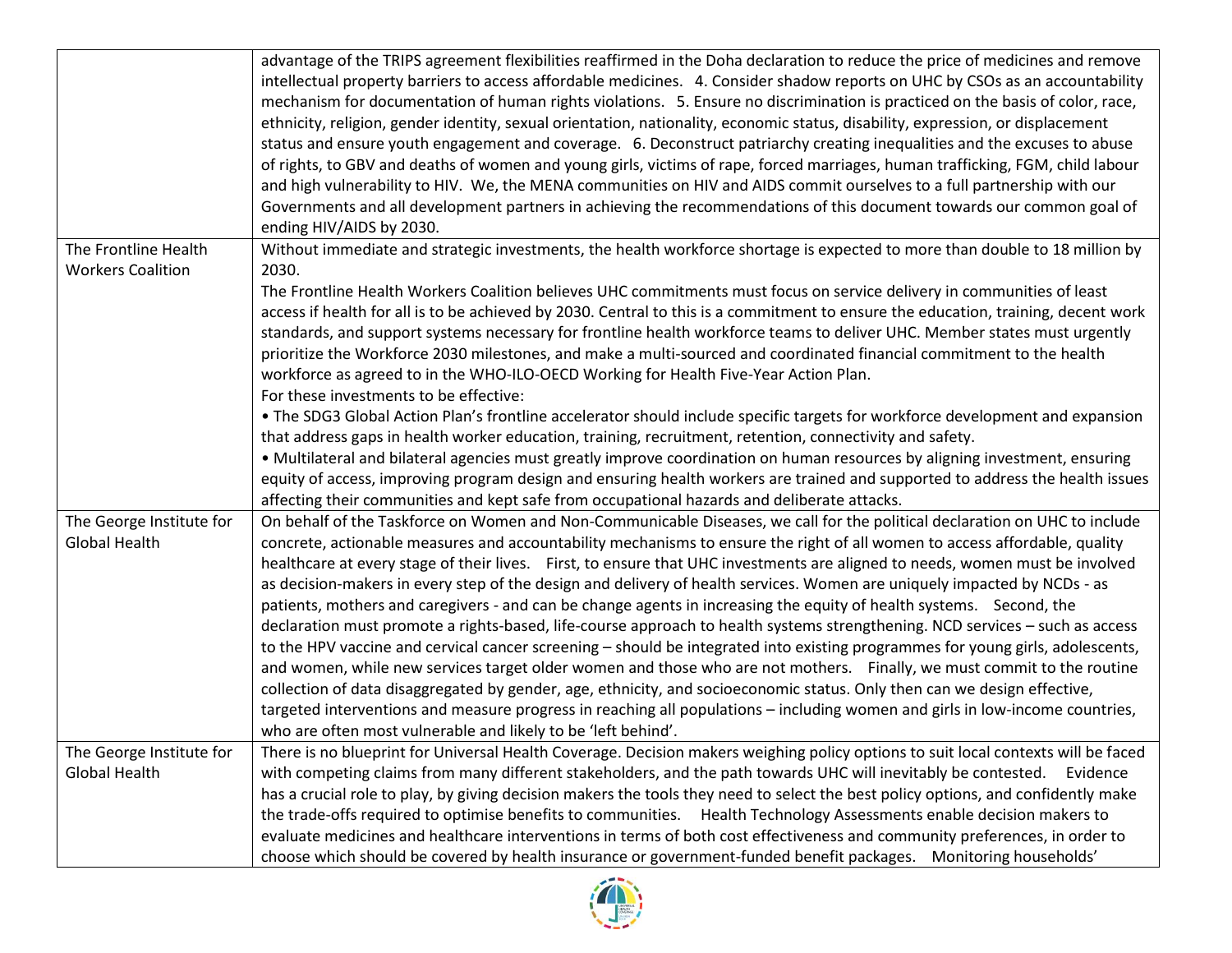|                         | financial protection from the costs associated with illness and access to care highlights disparities within a community along            |
|-------------------------|-------------------------------------------------------------------------------------------------------------------------------------------|
|                         | gender, ethnic or socioeconomic lines, supporting greater accountability and enabling inequities to be addressed. Evidence                |
|                         | must underpin the design of primary health care systems and the development of financing models alike, in order to ensure                 |
|                         | services are comprehensive and well-integrated, as well as adequately and sustainably resourced. Academic institutions,                   |
|                         | working with governments, communities, the private sector and civil society, have a critical role to play in generating the               |
|                         | evidence needed to prevent UHC from being derailed.                                                                                       |
| The Global Alliance for | The Global Alliance for Surgical, Obstetric, Trauma, and Anaesthesia Care (G4 Alliance), a coalition of more than 300                     |
| Surgical, Obstetric,    | professional, academic, and nongovernmental organizations from more than 160 countries welcomes the opportunity to make                   |
| Trauma, and Anaesthesia | a statement at this auspicious meeting. We are truly excited. We welcome this effort. For decades, members of the Alliance                |
| Care (G4 Alliance)      | have risen to the call of caring for the world's most marginalized and vulnerable- the neglected surgical patients. Unaddressed,          |
|                         | UHC will be a mere aspirational goal for they will have been left behind. We speak for the up to five billion people with                 |
|                         | unguaranteed access to safe, affordable, quality, and timely surgical, obstetric, trauma, and anaesthesia care; the two million           |
|                         | children living with an untreated cleft lip and palate, 18 million individuals blind from cataracts, one million children with            |
|                         | clubfoot, 200 million individuals with hernia, two million women living with obstetric fistula, and the millions more injured from        |
|                         |                                                                                                                                           |
|                         | accidents, burns, and violence. We urge the global community to name them as Neglected Surgical Diseases (NSDs), include                  |
|                         | them formally in the UHC framework as a matter of surgical equity, and partner with us to end disability from NSDs as a proud             |
|                         | symbol of the promise of UHC and what it can offer to the future. Thank you.                                                              |
| The Global Network of   | This Position Statement outlines the priorities that we, as people living with HIV, want to see addressed within the Declaration,         |
| People Living with HIV  | alongside all other processes and plans related to Universal Health Coverage at national, regional and global levels GNP+                 |
|                         | demands Universal Health Coverage that: 1. Puts the last mile first - placing the needs of the poorest and most marginalized              |
|                         | members of society at the start and centre, and transforming 'leave no one behind' from rhetoric to reality. The logic, and               |
|                         | moral obligation, is clear. If Universal Health Coverage works for the poorest and most marginalized – including people living            |
|                         | with HIV and other key and vulnerable communities (who are directly and disproportionately affected by diseases and poor                  |
|                         | health) – it will work for everyone. 2. Supports community-based, people-centered systems for health – a holistic approach                |
|                         | that maximises and resources the unique role, reach and impact of community responses. Community responses complement                     |
|                         | other sectors. They bring unique added value - notably their reach to, and acceptability among, most marginalized and                     |
|                         | vulnerable, who have specific needs that are unmet by others. Community responses are dynamic - able to respond to                        |
|                         | immediate challenges and actual needs, and to make the best use of available resources. 3. Embodies rights and equity - with              |
|                         | legal and policy frameworks that address the full range of, and barriers to, social determinants of health, especially for key and        |
|                         | affected communities. Universal Health Coverage should be founded in the understanding that health is a human right, not a                |
|                         | 'commodity' or a 'privilege'. It is a right of each and every person, regardless of their social or political status, or their ability to |
|                         |                                                                                                                                           |
|                         | pay. This includes community members who, throughout the world, are systematically denied their rights, such as due to being              |
|                         | criminalised or lacking legal recognition 4. Puts key and affected communities in the driving seat – listening to their needs,            |
|                         | respecting their experience, and providing concrete opportunities to shape plans, packages and fiscal mechanisms. Universal               |
|                         | Health Coverage requires a broader approach to health services delivery that emphasises the interconnection of health                     |
|                         | conditions. However, it would be a backwards step - and cost lives - to discard the hard-fought gains of decades of focused               |
|                         | responses to health concerns. In developing effective UHC plans, there is much to be learned from the HIV response of the past            |
|                         | 30 years.                                                                                                                                 |
| The International       | IFPMA Statement: Multi-stakeholder Hearing for UN High-Level Meeting on UHC<br>[Note: Linked to all UHC Key Asks but                      |

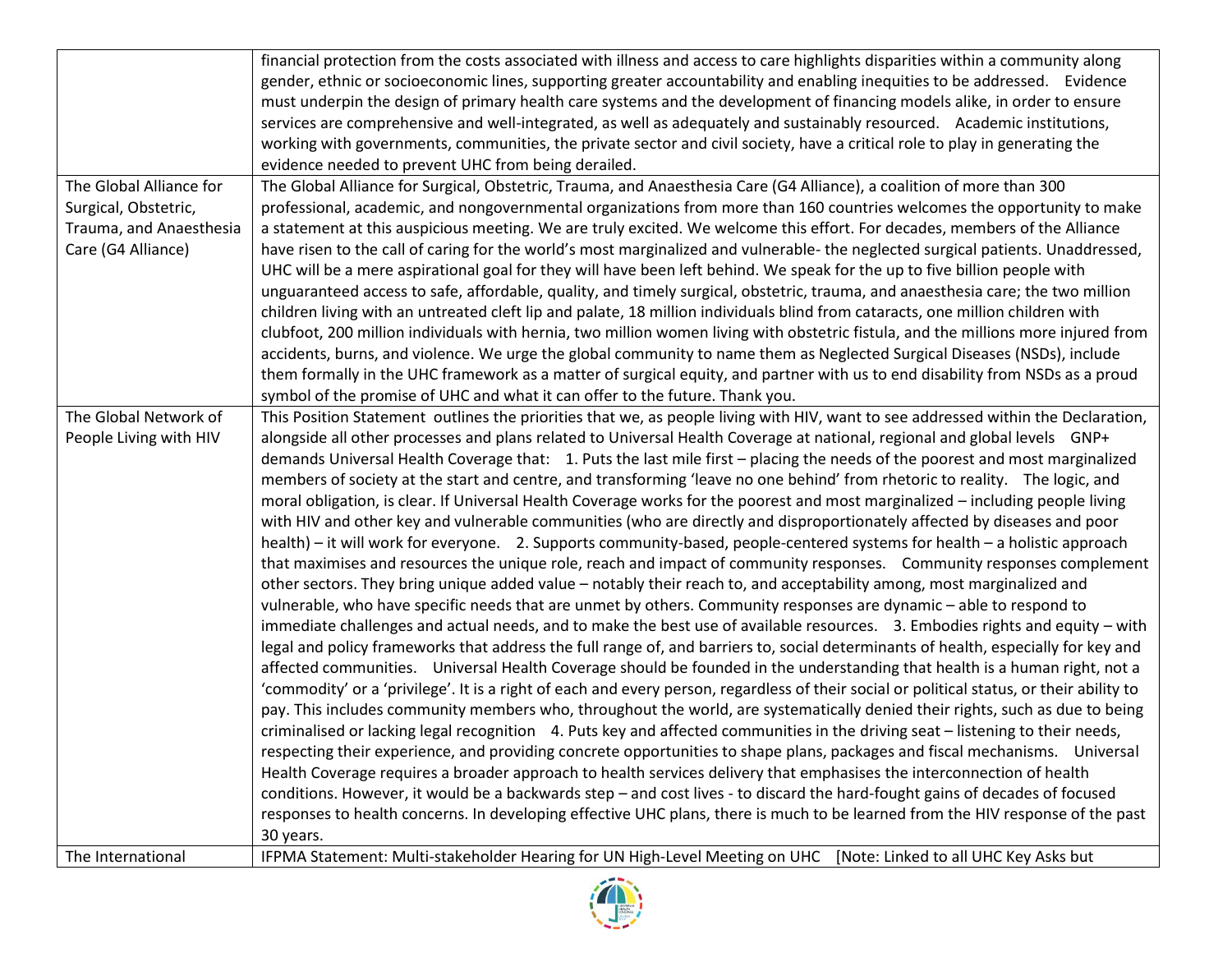| Federation of                     | particularly 3, 4 and 5. Adapted from Joint Vision on Healthy Systems for UHC: "Access to medicines and health technologies      |
|-----------------------------------|----------------------------------------------------------------------------------------------------------------------------------|
| Pharmaceutical                    | needs improvement] IFPMA stands together with the global health community to support Member States in accelerating               |
| Manufacturers &                   | efforts to UHC and investments toward universal access to essential medicines, vaccines, technology and emergency                |
| <b>Associations (IFPMA)</b>       | preparedness. We support responsive and inclusive regulatory and legal systems that upholds quality of care and facilitates      |
|                                   | innovations through evidence based policies adapted to local needs. Effective policy systems must be in place to ensure          |
|                                   | appropriate selection of medicines and health products for coverage under UHC, for primary care and beyond. Effective            |
|                                   | financing mechanisms must be in place to allow efficient procurement or reimbursement systems to minimize out-of-pocket          |
|                                   | payments by patients. Supply chains have to be robust, both to ensure delivery of products to the patient and to prevent         |
|                                   | diversion or entry of substandard and falsified products. Institutional capacity must enable appropriate, managed interaction    |
|                                   | with the private sector to supply quality products, while avoiding corruption. Systematic assessment and effective regulation of |
|                                   | health technologies is a critical component of every country's health system and ensures that high-quality, safe and effective   |
|                                   | health technologies reach the people who need them. Ensuring appropriate prescribing and use of medicines will improve the       |
|                                   | quality of care and health outcomes as well as reduce waste and inefficiency in the system. Last but not least, policies should  |
|                                   | promote appropriate incentives, including intellectual property, to enable the development of breakthrough medicines and         |
|                                   | vaccines that are essential to address unmet medical needs.                                                                      |
| The Junior Doctors                | The World Medical Association and Junior Doctors Network represent 9 million physicians worldwide. As doctors we strongly        |
| Network                           | support the global move towards UHC and endorse the vision for healthy lives of UHC2030. We took an oath to make our             |
|                                   | patients our first priority, we believe that everyone should have access to high quality services without fear of financial      |
|                                   | hardship. Physicians are engaging alongside other health professionals to help make UHC a reality for patients and we commit     |
|                                   | to continue. Closing the health workforce gap is essential to achieving UHC. Today, there are 76 countries with less than 1      |
|                                   | physician per thousand people and 3 billion people without access to a health professional. It is unacceptable that the patient  |
|                                   | with cancer in Sierra Leone cannot get the care they need because there is no oncologist in the country or that the woman with   |
|                                   | obstetric fistula has to suffer because there is no gynaecologist. We call on governments to present concrete policies and       |
|                                   | financial commitments, in September, for investment in the health workforce and closing the global 18 million health             |
|                                   | professional shortage, in addition to ensuring safe and dignified working environments, where they can thrive without fear of    |
|                                   | violence or coercion.                                                                                                            |
| The Organization for              | Discussing Universal Health Coverage alludes to an integral solution within the global development agenda. Achieving it is a     |
| <b>Research and Community</b>     | complex process which requires the consideration of systematic reforms. Since 2015, an increasing amount of countries have       |
| Development                       | integrated the necessary to achieve UHC. Their efforts on this journey have transcended into key lessons such as: 1. The most    |
|                                   | significant lesson derives from the pursuit of equity in access to health services. For this, it is essential to search for key  |
|                                   | stakeholders – public and private—in order to achieve and extend services to the most vulnerable, poor and marginalized          |
|                                   | populations. 2. It is crucial to consider financing strategies based on results. Likewise, all resources need to be monitored    |
|                                   | 3. An integral part of service delivery and high-quality medical care is determined<br>through transparency and accountability.  |
|                                   | by the guarantee of effective coverage of all required resources from the supply side of services. 4. It is essential to         |
|                                   | understand the importance of improving quality in the continuum of health care, and in particular in the actions of the first    |
|                                   | level of care                                                                                                                    |
| <b>Training for Health Equity</b> | Achieving Universal Health Coverage requires people-centered health systems powered by adequate numbers of trained,              |
| Network [THEnet]                  | competent and motivated health workers ready to practice where most needed. UHC requires multisectoral collaboration and         |
|                                   | action that promotes health equity by addressing the social determinants of health. Recognizing the multiple commitments of      |

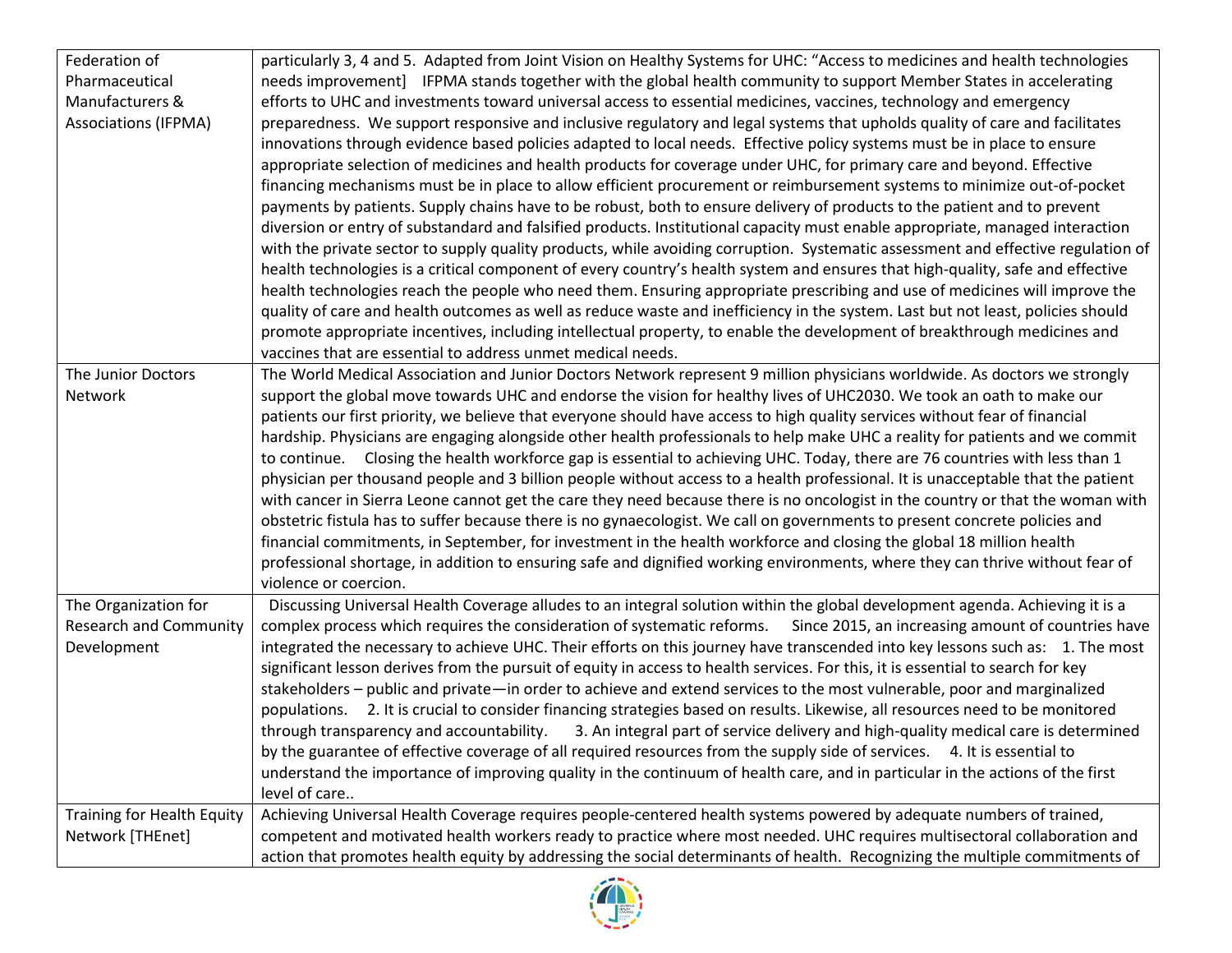|                                 | member states toward UHC: Global Strategy on HRH and Commission on HEEG, Training for Health Equity Network [THEnet],               |
|---------------------------------|-------------------------------------------------------------------------------------------------------------------------------------|
|                                 | and The Network: TUFH call for policies and actions that: • foster social accountability as the conceptual framework and            |
|                                 | organizing principle for health workforce education institutions within lifelong learning systems; • enable members of each         |
|                                 | cadre of the health workforce to acquire locally relevant competencies and skills that match the health needs of populations        |
|                                 | and can work to their full potential; and • connect competencies and performance measurement through national                       |
|                                 | accreditation systems Recommendations: • plan, implement and evaluate socially accountable workforce education and                  |
|                                 | training programs linked to service delivery; • ensure health workforce education curricula are adapted to the evolving health-     |
|                                 | care needs of their communities; • support educational institutions that use targeted admissions policies to increase the socio-    |
|                                 | economic, ethnic and geographical diversity of students; and • support implementation research, cost-effectiveness and cost-        |
|                                 | benefit analysis of investments.                                                                                                    |
| Trust for Youth and Child       | Over 800,000 people die by suicide annually, representing 1 person every 40 seconds. The global suicide rate is 11.4 per 100        |
| Leadership TYCL                 | 000 populations. Puducherry (Where I'm from) has the highest suicide rate in India - four times the national & global average.      |
| International                   | In fact, it's the highest rate in the world. 76% of global suicide occurred in low- and middle-income countries 39% of which        |
|                                 | occurred in the South-East Asia Region. For every 1 suicide, 25 people make a suicide attempt. Globally, the 2nd leading cause      |
|                                 | of death for older adolescent girls. 135 people are affected by each suicide death. This equates to 108 million people grieving by  |
|                                 | suicide worldwide every year. Suicide prevention programmes face ongoing challenges including: • Insufficient resources •           |
|                                 | Ineffective coordination . Limited access to surveillance data on suicide and self-harm . Lack of enforced guidelines . Lack of     |
|                                 | independent and systematic evaluation Suicide prevention and positive mental health programs are not part of the                    |
|                                 | mainstream health care system. It requires collaborative multi-level cohesive approach within the between disciplines. The          |
|                                 | current situation of limited resources increases the risk and vulnerability of mental health issues at all age groups, particularly |
|                                 | among youth. If you ever like to ensure universal health for all, Mental health of young people should be the priority action.      |
|                                 | Let's together act and invest locally to ensure positive mental health for all.                                                     |
| <b>Tulane University School</b> | "On behalf of the Tulane University School of Public Health and Tropical Medicine, the oldest school of public health in the        |
| of Public Health and            | Americas, training health professionals from all continents, and with a long tradition of health research around the world:         |
| <b>Tropical Medicine</b>        |                                                                                                                                     |
|                                 | UICC and the NCD Alliance welcomes the emphasis on bringing all voices to the table as UHC is premised on the delivery of           |
|                                 | equitable, people-centred care. National cancer and NCD responses have benefitted significantly from the use of multisectoral       |
|                                 | national committees and we see an opportunity to draw on the lessons learned from these experiences including: • The value          |
|                                 | of having national stakeholders around the table for the entire cycle of work - from planning, through implementation to            |
|                                 | evaluation and policy review - to bring perspectives from NGOs, professional societies and people living with NCDs to the           |
|                                 | process. We have an opportunity to leverage these groups during the UHC prioritisation process to facilitate ownership,             |
|                                 | community support and coordinated implementation. • Recognising the role that different actors can play, multisectoral              |
|                                 | engagement must include clear mechanisms to identify, manage and avoid conflicts of interest, particularly where the actions        |
|                                 | of partners, often private sector bodies, are detrimental to health or are not consistent with the aims of UHC. • The value of      |
|                                 | utilising WHO 'Best Buys' and other recommended actions to prioritise interventions during the budgeting process, and the           |
| Union for International         | opportunity to leverage taxation to shape healthy behaviours and support resource mobilisation as part of a broader domestic        |
| Cancer Control (UICC)           | strategy.                                                                                                                           |
| <b>United Nations</b>           | UHC is essential to reaching the SDG targets, including the reduction of cases and deaths from AIDS, TB, and malaria. To achieve    |
| Foundation                      | UHC we must adopt a 'last mile first' approach which ensures that vulnerable and most-at-risk populations are prioritized. In       |

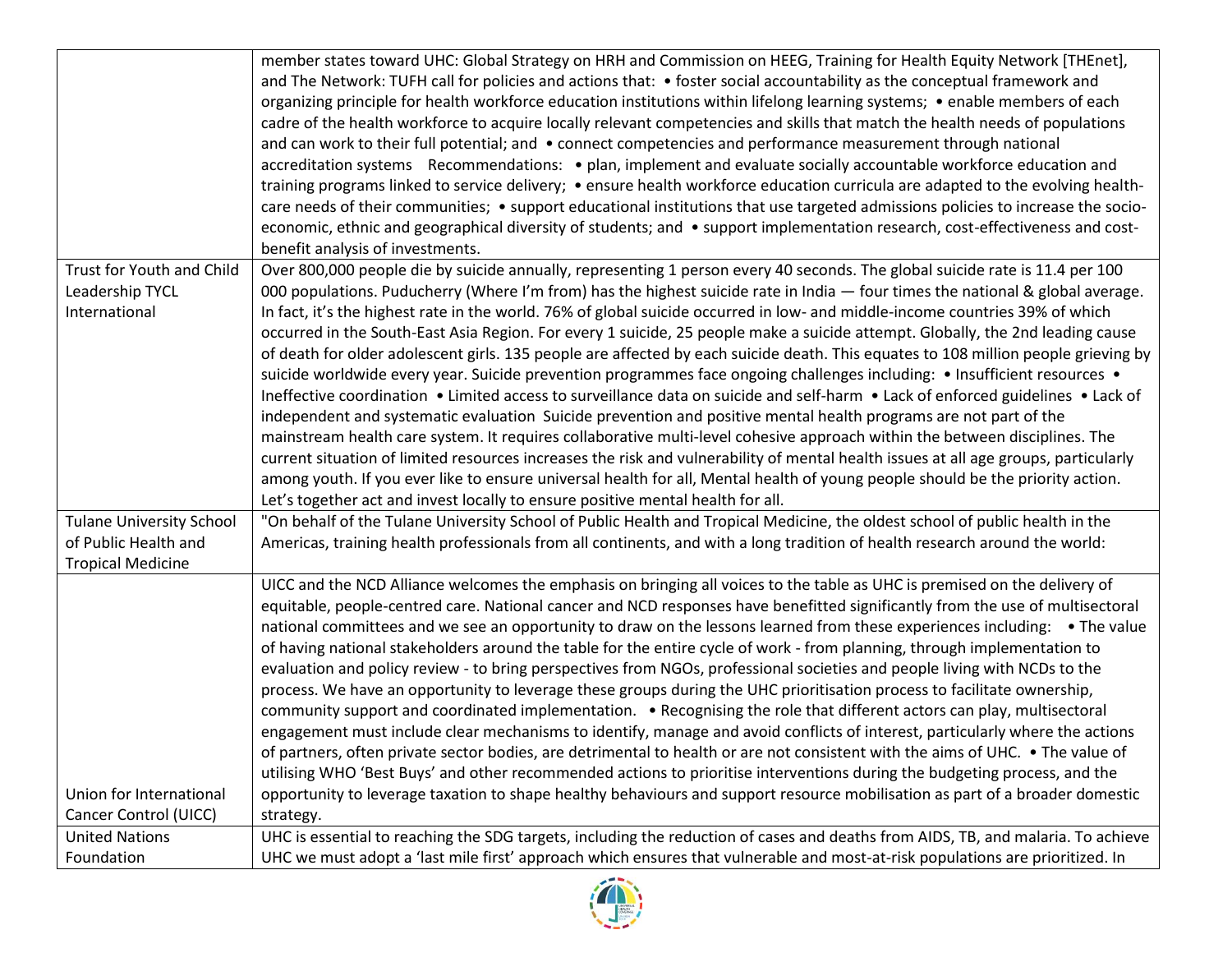|                                                       | this approach, we must ensure access to quality community-based interventions for prevention, diagnosis, and treatment,<br>acknowledging the importance of community-based care and interventions. We must also recognize that developments in<br>other sectors may increase or reduce health risks. Effective UHC, therefore, requires multisectoral strategic information and<br>action. Financing UHC relies on the critical roles of both domestic financing and ODA, with the aim of reducing out-of-pocket<br>and catastrophic costs. Domestic funding for UHC should be linked to each country's GDP. Yet with inadequate fiscal space for<br>domestic financing for health in some countries and limited domestic financing for community interventions, significant risks<br>exist to maintaining earlier gains in the fight against the three diseases. ODA, including the Global Fund to Fight AIDS, TB and<br>Malaria, and other major financing initiatives must continue to play a role in filling gaps in support of essential systems for<br>health. Finally, improvements in the coverage and effectiveness of HIV, TB, and malaria interventions should be regularly                                                                                                                                                                                                                                                                                                                                                                                                                                                                                                                                 |
|-------------------------------------------------------|------------------------------------------------------------------------------------------------------------------------------------------------------------------------------------------------------------------------------------------------------------------------------------------------------------------------------------------------------------------------------------------------------------------------------------------------------------------------------------------------------------------------------------------------------------------------------------------------------------------------------------------------------------------------------------------------------------------------------------------------------------------------------------------------------------------------------------------------------------------------------------------------------------------------------------------------------------------------------------------------------------------------------------------------------------------------------------------------------------------------------------------------------------------------------------------------------------------------------------------------------------------------------------------------------------------------------------------------------------------------------------------------------------------------------------------------------------------------------------------------------------------------------------------------------------------------------------------------------------------------------------------------------------------------------------------------------------------------|
|                                                       | tracked as a key measure of progress toward UHC, as these diseases disproportionately affect the most marginalized and<br>vulnerable people.                                                                                                                                                                                                                                                                                                                                                                                                                                                                                                                                                                                                                                                                                                                                                                                                                                                                                                                                                                                                                                                                                                                                                                                                                                                                                                                                                                                                                                                                                                                                                                           |
| Uniting to Combat NTDs                                | Neglected Tropical Diseases affect the poorest and most marginalised people, trapping communities in a continuous cycle of<br>poverty. These diseases are often forgotten in global development priority setting, meaning 1.6 billion people are at risk of<br>being left behind. Yet, 'leaving no one behind' means these individuals can no longer be neglected. This is why we welcome this<br>commitment to UHC. NTDs are diseases of poverty and NTD interventions are a marker for equity in health care. Our<br>progress towards UHC should promote equity, reach the least well-off and by virtue, be pro NTD elimination. NTD platforms<br>are often the community's primary contact with health services and embolden local community ownership. For each of the last<br>three years, these platforms have reached over 1 billion people in need and can be leveraged for the delivery of simple but<br>essential packages of healthcare. There are few interventions globally that continuously reach so many people with essential<br>services, whilst collecting vital community level data that is used to deliver to those in need, to hold leaders accountable and<br>reporting. Uniting to Combat NTDs, the umbrella partnership for NTD actors, believes that NTD interventions can deliver a<br>measurable win for UHC! (https://unitingtocombatntds.org/africa).                                                                                                                                                                                                                                                                                                                                   |
| Universidad de Costa<br>Rica<br>Postgrado en Medicina | In 1941, thanks to the collaboration of our forefathers, Costa Rica established Universal Health Care. Since then, our country<br>has reached important landmarks in healthcare.<br>Among those, are our long life expectancy and our social healthcare system that covers around 90% of the population. During<br>the same period, our country's most important University, the University of Costa Rica, was established. With close<br>collaboration, the University and the national health system have been the forces that have driven our success in this field.<br>It is estimated that in the coming years, between 60 and 80% of our population will require palliative care. This epidemiological<br>change requires a transformation in Costa Rica's<br>health service delivery model; therefore, it is necessary to train doctors, nurses, social workers, and counselors to face the<br>growing demand of Palliative Care. In 2009, a Palliative Medicine (PM) Residency was approved in the University, the first of its<br>kind in Latin America. Since 2010, 21 specialists have completed the program, and more specialists are on track to graduate.<br>The aim of the Palliative Medicine Residency program is to train specialists with the necessary skills to correct the medical,<br>physical, spiritual and psychological needs of the palliative population, improving their quality of life regardless of the stage or<br>prognosis of the disease, favoring and contributing to the UHC To uphold our country's UHC quality of care, we hope to train a<br>health workforce conscientious of the need of Palliative Care as a fundamental principal of primary health care, so nobody left |
| Palliativa                                            | behind.                                                                                                                                                                                                                                                                                                                                                                                                                                                                                                                                                                                                                                                                                                                                                                                                                                                                                                                                                                                                                                                                                                                                                                                                                                                                                                                                                                                                                                                                                                                                                                                                                                                                                                                |
| <b>Vital Strategies</b>                               | Vital Strategies is a global health organization that believes every person should be protected by a strong public health system.<br>We urge governments to adopt promising interventions at scale, as rapidly as possible. We also ask Member States to ensure                                                                                                                                                                                                                                                                                                                                                                                                                                                                                                                                                                                                                                                                                                                                                                                                                                                                                                                                                                                                                                                                                                                                                                                                                                                                                                                                                                                                                                                        |

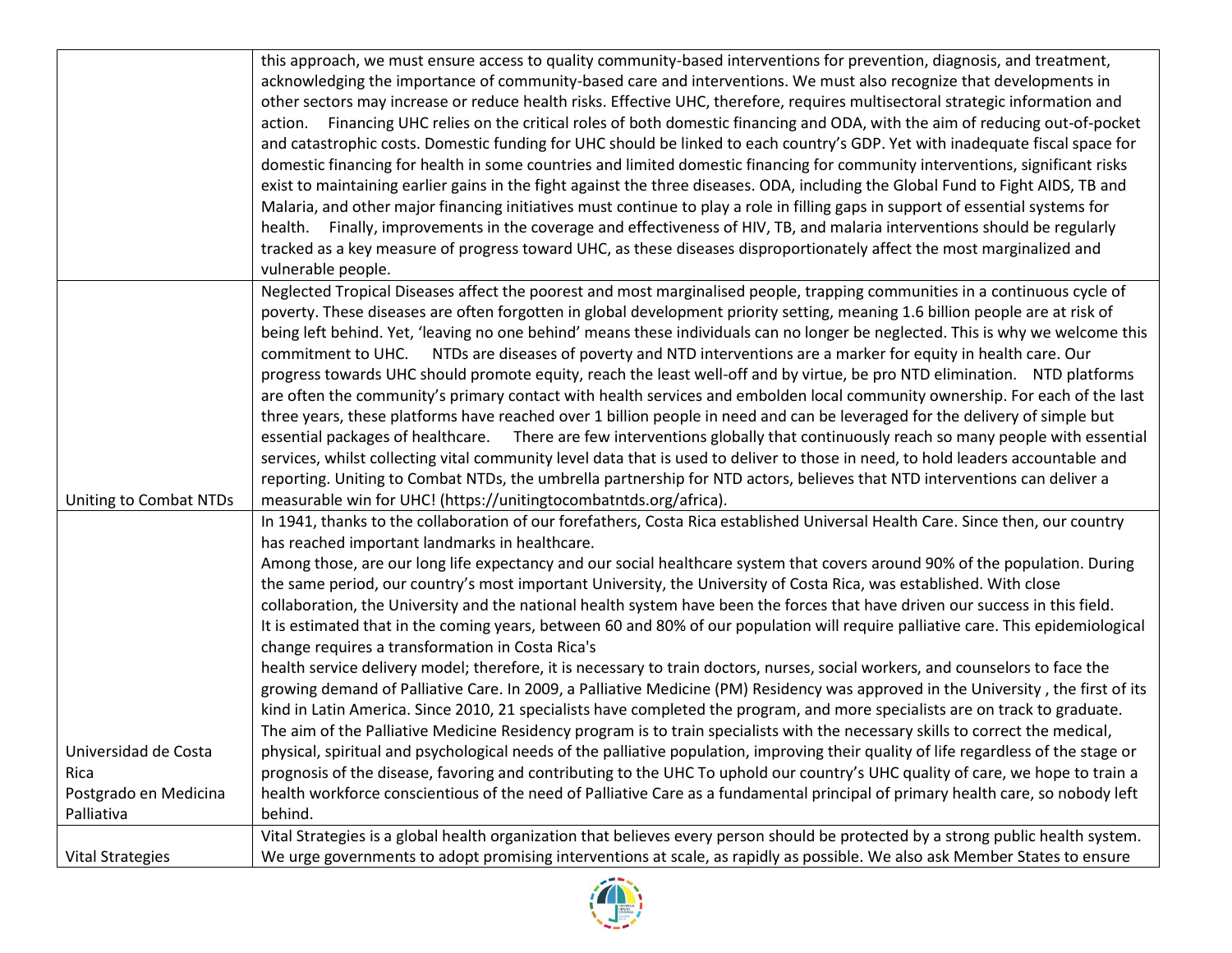|                       | the outcome of the HLM on Universal Health Coverage (UHC) includes strong and sound measures to increase UHC financing.         |
|-----------------------|---------------------------------------------------------------------------------------------------------------------------------|
|                       | Access to health care should be a universal human right, yet half the world's population lacks essential medical services. This |
|                       | is unacceptable. Where applicable, we believe that one way to fund universal health coverage is to tax unhealthy products       |
|                       | that can cause noncommunicable diseases (NCDs) -tobacco, sugar-sweetened beverages and alcohol. This measure can help           |
|                       | finance health care costs and reduce NCDs--the major cause of death worldwide--at the same time. Too few countries use          |
|                       | taxation to reduce consumption of products unequivocally linked to disease and premature deaths. Government inaction leads      |
|                       | to tens of millions of preventable deaths from NCDs. We join the global call for universal health coverage and emphasize the    |
|                       | need to implement taxes on the products that most directly affect adverse health outcomes. And we urge governments to           |
|                       | stand up to industry interference and support policies that can save millions of lives.                                         |
|                       | Honourable delegates, this statement is delivered by WaterAid, on behalf of the International Coalition for Advocacy on         |
|                       | Nutrition. Preventing and treating malnutrition, especially during the first 1000 days, is a critical pathway to realising UHC. |
|                       | Affecting every third person, malnutrition and related NCDs underlie almost half of all child deaths, and 71% of global deaths. |
|                       | Malnutrition disproportionately affects the poorest and most vulnerable, aggravating the intergenerational cycle of ill-health  |
|                       | and poverty. Essential nutrition services like breastfeeding and dietary counselling, hygiene promotion, wasting treatment, and |
|                       | vitamin and micronutrient supplementation promote development, reduce NCDs, and increase immunity and resiliency to             |
|                       | infection. Investing in these high-impact, low-cost interventions will support the achievement of UHC. We urge Member           |
|                       | States to prioritise nutrition in the HLM outcome document as a determinant of UHC and commit to: - Integrate nutrition         |
|                       | interventions and health promotion in PHC, focusing on the poorest and most marginalised, especially women and girls; - Train   |
|                       | and support community health workers to deliver key nutrition services; - Ensure essential medicines include health products    |
|                       | to prevent and treat malnutrition; - Allocate greater financing for and ownership of nutrition by health decision makers, in    |
| WaterAid              | collaboration with other stakeholders including WASH, education, agriculture and social protection.                             |
|                       | White Ribbon Alliance (WRA) is a locally-led, globally connected network whose mission is to activate a people-led movement     |
|                       | for reproductive, maternal, and newborn health and rights. We are comprised of diverse individual and organizational members    |
|                       | with chapters in 14 countries. WRA welcomes the focus on equity and "leaving no one behind" as vital to the attainment of       |
|                       | Universal Health Coverage (UHC). However, reaching vulnerable populations with health care is not enough. Women, girls,         |
|                       | people living with disabilities, and refugees, among others, must be central to informing UHC and empowered to hold leaders     |
|                       | accountable. Meaningful engagement of marginalized groups must be more than a talking point.  That is why WRA launched          |
|                       | that global 'What Women Want' campaign that heard from 1.2 million women and girls across 114 countries about their top         |
|                       | demand for quality reproductive and maternal healthcare. "I am going to give birth to a new human, I want a bed to myself,"     |
|                       | demanded Shakeila, 30, Pakistan. "I need sex education so that I can know more," responded Blessing, 18, Nigeria. "I want       |
|                       | to be treated humanely and confidentially," said Sarah, 53, Kenya. These are the voices that should drive the UHC dialogue.     |
| White Ribbon Alliance | We must hold ourselves accountable to that.                                                                                     |
|                       | The Global Action Plan is a joint initiative of 12 global health and development agencies committed to advancing collective     |
|                       | action and accelerating progress towards the health-related Sustainable Development Goals (SDGs). Through the initiative, the   |
|                       | 12 agencies are seeking to strengthen synergies and foster new ways of working together. A Civil Society Advisory Group was     |
|                       | created to advance the inclusion and engagement of civil society, in furtherance of the Global Action Plan's objectives.        |
|                       | Advisory group members note that civil society organizations (CSOs) and communities have historically fulfilled unique roles in |
| White Ribbon Alliance | improving health equity, though barriers still persist limiting their effectiveness and impact. Proper and coordinated          |
| (WRA) Kenya           | mechanisms to meaningfully convene and engage CSOs and community organizations at global, regional and country levels           |

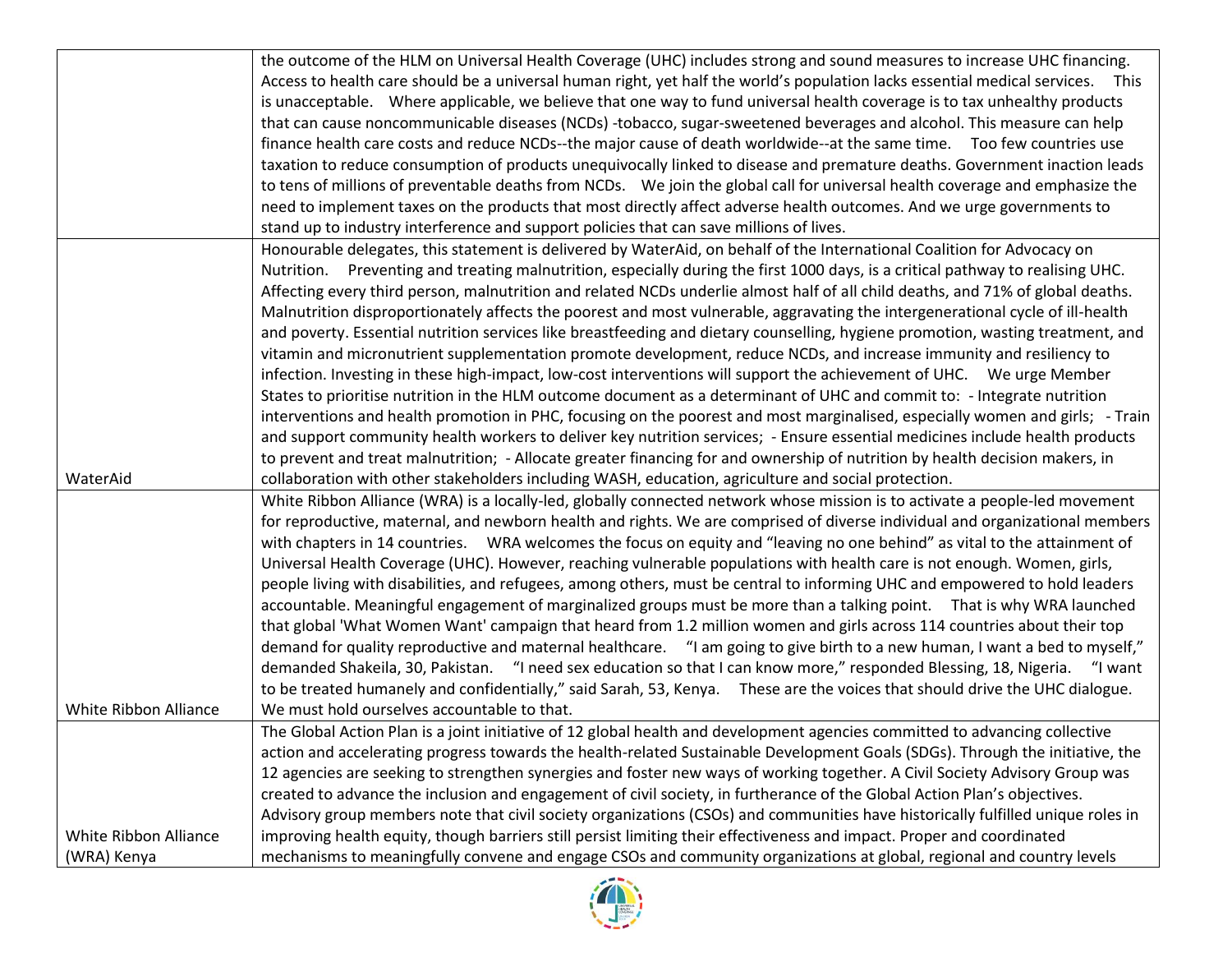|                        | have been absent. Engaging CSOs and communities is key, to ensure that health investments are optimized towards inclusive            |
|------------------------|--------------------------------------------------------------------------------------------------------------------------------------|
|                        | health systems that respond to people's needs. Advisory group members believe that Universal Health Coverage (UHC) will              |
|                        | only be achieved if global health organisations work closely and collaboratively to ensure No One is Left Behind. We call on         |
|                        | governments and partners to support the Global Action Plan and commit to more harmonized approaches to health that                   |
|                        | effectively leverage the unique role of communities and CSOs, including policy formulation, service delivery and accountability,     |
|                        | to reach our goal of UHC and broader health-related SDGs.                                                                            |
|                        | We stress the critical need for Member States, as guarantors of the right to health, to ensure gender equality and women's           |
|                        | rights are central to UHC. To reap the full health, economic, and social benefits of UHC, we need health systems that are            |
|                        | gender responsive so that girls and women in all their diversity are able to access comprehensive quality and affordable             |
|                        | healthcare throughout their lives. This includes, but goes beyond, their sexual and reproductive health and rights. Girls and        |
|                        | women are 51% of the world's population and face higher poverty rates than males for much of their lives. Women are also             |
|                        | 70% health workforce, yet inequities—including the disproportionate burden of unpaid care—affect how they can leverage               |
|                        | their role in health delivery to drive health and prosperity for all. Research shows that girls' and women's health drives health    |
|                        | and prosperity for families and communities: the health of families is intimately linked with the health of the mother; women        |
|                        | invest more in the health of their children; and SRHR interventions have a 9:1 return on investment. UHC must address these          |
| <b>Women Deliver</b>   | realities head on, or it cannot drive sustainable development and prosperity.                                                        |
|                        | On behalf of Women in Global Health, supporters from 90+ countries, 6 member organizations. Evidence demonstrates that               |
|                        | gender equality and women's rights are critical drivers of health, well-being and socio-economic development. The latest             |
|                        | estimates show a loss of \$160 Trillion in human capital due to gender inequities. To have a cross cutting impact on gender and      |
|                        | gain from the triple gender dividend- health, gender and development and achieve UHC, we must: 1) Collaborate with                   |
|                        | education, labour, finance, trade to invest and ensure Decent Work in the health workforce to support resilient health systems.      |
|                        | 2) Value the health workforce by protecting their fundamental rights, providing fair income and ensure a safe work                   |
|                        | environment free from violence, harassment and discrimination. 3) Compensate the health workforce, 50% of health and social          |
|                        | care is unpaid and provided by women--widening inequities and limiting quality. We must integrate unpaid health and social           |
|                        | work done, into the formal labour marker and end the practice unpaid and underpaid work, so that we can ensure quality UHC.          |
|                        | 4) Invest in women's leadership and creating enabling environments, so women from diverse groups are represented in equals           |
| Women in Global Health | numbers to men in UHC design, decision making and monitoring will result in smarter global health.                                   |
|                        | The Alliance for Gender Equality and UHC urges Member States, as guarantors of the right to health, to make gender equality          |
|                        | and women's rights central to UHC for the following reasons: To leave no-one behind, UHC policies must address gender-               |
|                        | related determinants of health, as well as discrimination and inequalities resulting from race, caste, class, sexuality, disability, |
|                        | age and immigration status that create barriers to health, particularly for marginalised communities.  UHC policies and              |
|                        | programs must guarantee a full range of SRH services, including safe and quality abortion services, by implementing global           |
|                        | agreements that promote sexual and reproductive health and rights. We must not allow political expediency to dictate policies        |
|                        | that retreat on girls' and women's and transgender people's health and rights. 70% of healthworkers are women. The                   |
|                        | majority, however, are in low status jobs and around half women's health work is unpaid. Investing in decent work for women          |
|                        | healthworkers and bringing unpaid work into the formal economy will fill the 18 million healthworker jobs essential for UHC.         |
|                        | UHC is our opportunity to change the lives of over a billion people who lack access to quality, affordable health services.          |
| Women in Global Health | Prioritizing gender equality and women's rights is crucial to getting us there.                                                      |
| Women in Global Health | The Alliance for Gender Equality and UHC urges governments, as guarantors of the right to health, to make gender equality and        |

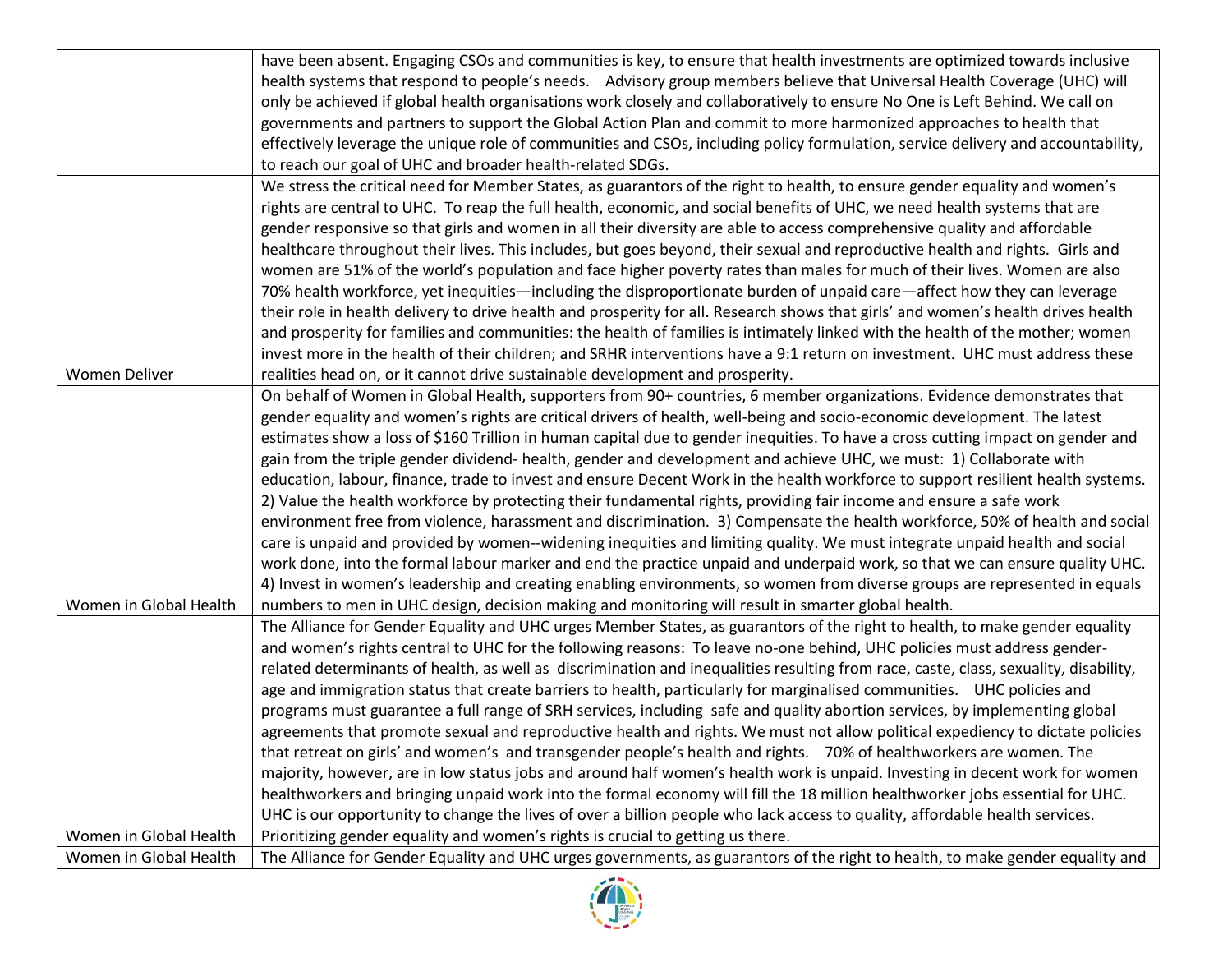|                               | women's rights central to UHC. To leave no-one behind, UHC must address gender-related determinants of health throughout            |
|-------------------------------|-------------------------------------------------------------------------------------------------------------------------------------|
|                               | the lifecourse, as well as multiple and intersecting forms of discrimination and inequalities that result in barriers to the full   |
|                               | enjoyment to the right to health, particularly for women and girls and the most marginalised. 70% of healthworkers are              |
|                               | women. The majority are in low status jobs and around half of women's health work is unpaid. Investing in decent work for           |
|                               | women healthworkers and bringing unpaid work into the formal economy will fill the gap of 18 million jobs essential for UHC.        |
|                               | Sexual and reproductive health and rights are core to health for all. SRH interventions have a 9:1 return on investment—they        |
|                               | are cost-effective and feasible to implement as part of UHC. UHC must uphold global agreements and ensure benefits packages         |
|                               | cover a full range of SRH services as well as safe and quality abortion services. We must not allow political expediency to dictate |
|                               | policies that ignore or retreat on girls' and women's health and rights.  UHC can change the lives of over a billion people who     |
|                               | lack access to quality, affordable health services. Prioritizing gender equality and women's rights is essential.                   |
|                               | The private sector constituency of UHC2030 views UHC as a long-term investment that contributes to economic development             |
|                               | and benefits the whole society by ensuring access to quality healthcare services without financial risk while upholding the value   |
|                               | of social solidarity. We must focus on UHC as an investment in a country's future, not an economic cost. The private sector         |
|                               | contributes to UHC in many ways. Two examples: 1. Implementing innovations at scale that meet local needs: The private              |
|                               | sector has the global footprint, networks and solutions to deploy innovations at scale. It has the unique ability to understand     |
|                               | patients as customers and accelerate the consumer-centric healthcare transformation. 2. Designing sustainable business              |
|                               | models and building capacity for public private cooperation: Private sector players such as banks, private equity firms, and        |
|                               | health companies bring diverse perspectives on innovative business models. Private sector players can complement                    |
|                               | governments' capacities in designing public-private collaborations where both parties have to share common values and               |
|                               | potential risks. The UHC2030 Private sector constituency will build on these examples to develop a comprehensive Multi-             |
|                               | stakeholder Statement on the role of the private sector in UHC together with the World Health Organization, the World Bank          |
|                               | and UHC2030 partners Going forward, the UHC2030 Private-Sector Constituency, hosted by the World Economic Forum, will               |
| World Economic Forum          | continue to serve as the "go to" platform for engagement with the private sector on all issues related to UHC.                      |
|                               | During the two minutes of my statement, at least 6 children, women and men are dying across the world, from a delay in              |
|                               | diagnosis and management of TB, because they are poor, vulnerable, and lack appropriate social protection to access quality         |
|                               | health care and support services. More than 95% of the 1,6 millions TB deaths, in 2017 occur in low- and middle-income              |
|                               | countries. In these countries, people experiencing financial hardship because they must pay for care. Investing more in TB will     |
|                               | be good proxy for measuring gap of UHC as the disease affects the poorest the most.  In Nigeria, a TB High burden countries,        |
|                               | TB patients and their households experienced total costs that were above 71%% of their annual income. Without financial and         |
|                               | social protection to limit catastrophic costs in TB including, free TB care policy, Community-based care and public health          |
|                               | insurance coverage, we will move away more from the End TB Goal by 2030 and the SDG 3.3 (End the epidemics of AIDS,                 |
|                               | tuberculosis, malaria and neglected tropical Diseases). It's time for countries to take the lead, with support of technical         |
| World Health                  | partners to implement effective TB care and prevention as a core integral part of systems for health towards universal health       |
| <b>Organization TB Civil</b>  | coverage: In addition, TB care and control should also fulfil key attributes of universal health coverage (access, quality and      |
| Society Task Force            | financial and social protection) in a coherent and complementary manner.                                                            |
|                               | The Coalition for Access to NCD Medicines and Products has three priorities: 1. Ensure NCD prevention and control is a              |
|                               | priority for UHC. NCDs are the leading cause of death and disability worldwide and investing in UHC is vital to reduce this         |
|                               | burden. NCDs have critical implications for UHC, demanding a reorientation of health systems based on primary health care.          |
| <b>World Heart Federation</b> | 2. Scale up efforts to ensure equitable access to essential medicines and products. Despite being a WHO NCD 'best buy',             |

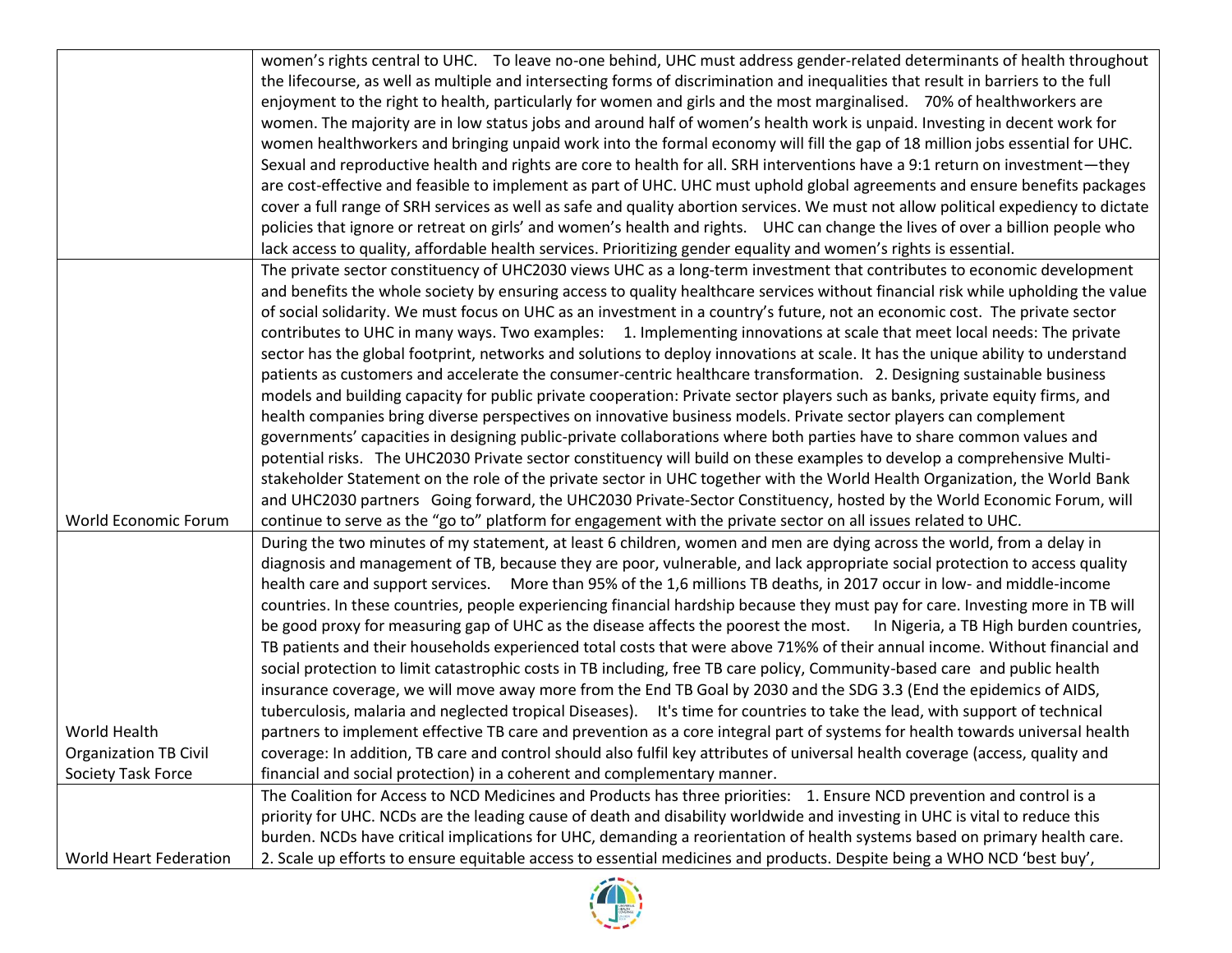|                        | essential medicines and products often remain unavailable or unaffordable. Increasing access and adherence to proven               |
|------------------------|------------------------------------------------------------------------------------------------------------------------------------|
|                        | treatments by minimizing their out-of-pocket costs will reduce millions of preventable deaths. 3. Strengthen multi-                |
|                        | stakeholder responses to UHC. The Coalition is made up of members from NGOs, academia, the private sector and                      |
|                        | governments. Capitalizing on the comparative advantages of a broad set of stakeholders is critical to drive progress.<br>Thank     |
|                        | you.                                                                                                                               |
|                        | Thank you for the opportunity to deliver this statement by the World Heart Federation, supported by the International Diabetes     |
|                        | Federation, World Stroke Organization, International Society of Nephrology, World Hypertension League, NCD Alliance, and           |
|                        | Framework Convention Alliance. At the 2017 WHA, the "best buys" document on NCDs was adopted. These best buys, when                |
|                        | implemented, can support countries to reach both SDG targets 3.4 and 3.8. You may ask yourself how. By implementing these          |
|                        | best buys, governments will protect health, make populations more productive, save on health-care costs, and—when they             |
|                        | implement taxes on tobacco, sugary drinks, and alcohol—generate revenues that can be ploughed back into financing UHC. The         |
|                        | World Bank Group has also identified fiscal policies, particularly on tobacco, as win-win policy measures that achieves both       |
|                        | public health goals and raises domestic resources by expanding fiscal space for UHC priority investments and programs. We call     |
|                        | on Ministries of Health to engage more productively with their colleagues in Ministries of Finance. We pledge to do more to        |
|                        | support you, our friends in the Ministries of Health, to make the case for fiscal policies and to help you demonstrate that health |
| World Heart Federation | expenditure is an investment, not a cost. Thank you.                                                                               |
|                        | Civil society plays a vital role in the drive for UHC, and the World Obesity Federation is delighted to have the opportunity to    |
|                        | deliver this statement on behalf of its 53 national member associations representing high-, middle- and low-income countries.      |
|                        | Obesity is both a disease and a serious risk factor for other NCDs, putting enormous pressure on fragile health systems. People    |
|                        | living with obesity often struggle to get a diagnosis, to access care from trained HCPs, incur substantial expenses for treatment  |
|                        | and struggle to manage their weight due to wider social, environmental and commercial factors. Achieving UHC requires cross-       |
|                        | government and cross-sector frameworks and investment to address these diverse issues. Addressing these issues and UHC             |
|                        | should be underpinned by policies/investment in addressing social, commercial and environmental determinants of health,            |
|                        | promoting health across whole populations, supporting primary health care, and ensuring efficacy of treatment. This requires       |
|                        | significant cross-department efforts and is vital for preventing obesity in vulnerable groups including children and lower socio-  |
|                        | economic populations, who are most susceptible to these wider determinants. Commitments to achieving UHC must include              |
|                        | strong accountability mechanisms for all sectors and stakeholders, nationally and globally - monitoring prevention,                |
|                        | management and treatment actions, as well as evaluating progress towards existing global NCD, nutrition and obesity targets.       |
|                        | We therefore call upon Member States to consider the following key issues in their negotiations on the outcome document in         |
|                        | preparation for the high-level meeting: • Cross-government and cross-sector frameworks and investment for achieving UHC •          |
|                        | Strong accountability and monitoring frameworks for tracking progress towards global health targets • Investment in                |
| <b>World Obesity</b>   | prevention, particularly actions which address the social, commercial and environmental drivers, ensuring the most vulnerable      |
| Federation             | are prioritised • Recognising the vital role that civil society plays in achieving health for all                                  |
|                        | Strong Primary Health Care (PHC) is the essential cornerstone to achieving health equity.<br>WONCA reminds the world of the        |
|                        | importance of Family Doctors, who are trained to give comprehensive care across the lifecycle in a person-centered way. Our        |
|                        | specialty is cost-effective because Family Doctors can address the emerging needs of ageing populations and the increase of        |
|                        | non-communicable diseases at the PHC level. They can also lead and guide other members of the PHC team with their                  |
| World Organization of  | WONCA urges countries to invest in the training of a skilled health workforce that can<br>diagnostic and management skills.        |
| <b>Family Doctors</b>  | provide excellent quality of medical, nursing, and community oriented primary care in a person and commmunity-centered way         |

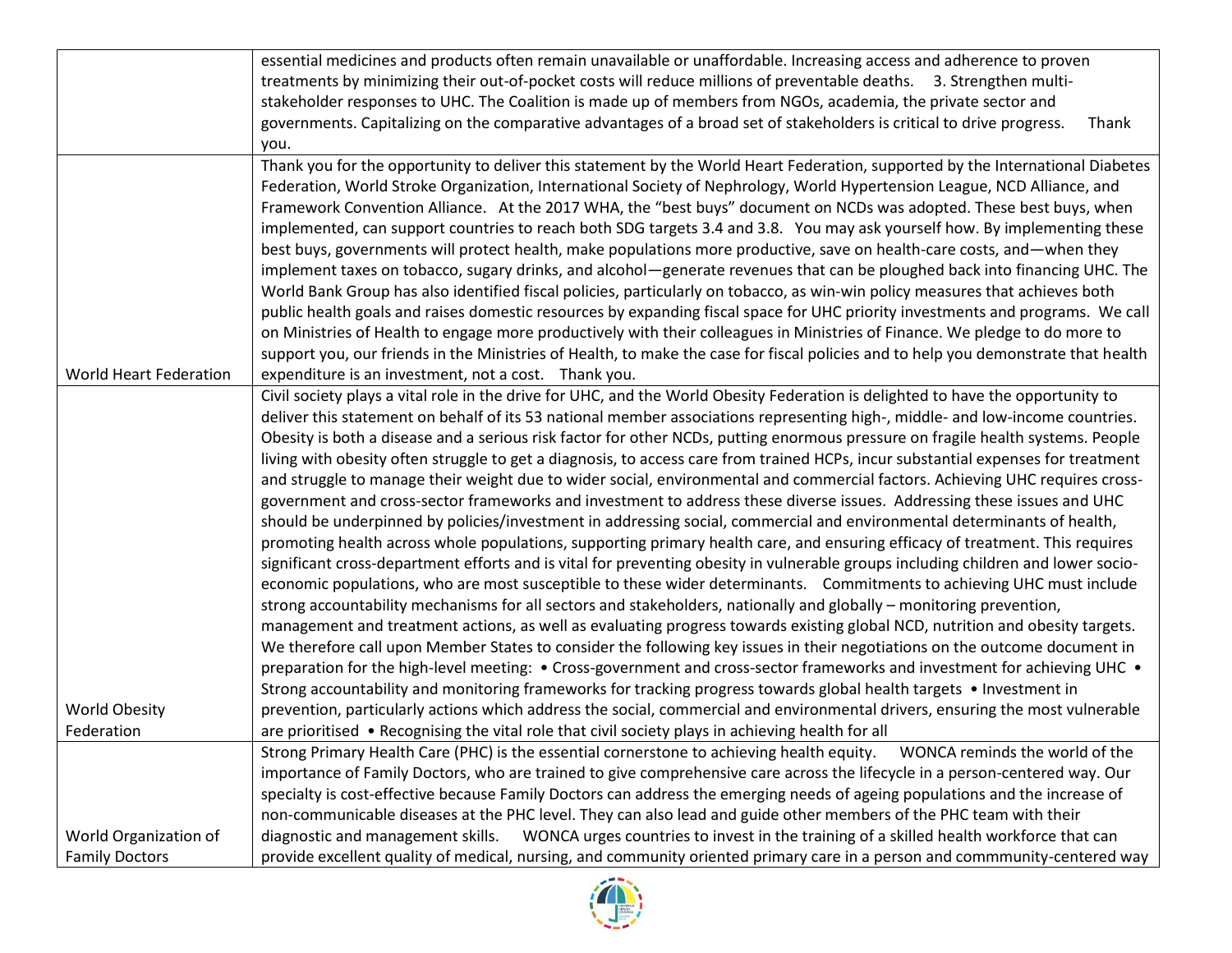|                          | across all aspects of the lifecycle. To achieve this goal, PHC teams need to have a special focus on trained family doctors, nurses, |
|--------------------------|--------------------------------------------------------------------------------------------------------------------------------------|
|                          | community midwives and community health workers. The development of PHC capacity needs to start in all health professions            |
|                          | schools and include effective recruitment and retention policies, postgraduate training programs and continuous professional         |
|                          | development. There needs to be support for the training of all the members of the primary health care workforce; PHC reform          |
|                          | to aim for high quality and safe clinical services; and relevant research and new technologies which will underpin high quality      |
|                          | clinical care. Working conditions, including safe spaces, remuneration, and appropriate equipment must also be present for all       |
|                          | members of the primary healthcare team to provide the comprehensive care required at this level. remuneration, and                   |
|                          | appropriate equipment must also be present for all members of the primary healthcare team to provide the comprehensive               |
|                          | care required at this level.                                                                                                         |
|                          | How many people in this room find it difficult to think and talk about people who need palliative care? I suspect many and this      |
|                          | is partly why 90% of the people who need it don't get it. People with palliative care needs are often not included in health         |
|                          | system planning, implementation and budgets creating avoidable suffering for some of the world's most vulnerable. They are           |
|                          | also particularly susceptible to out-of-pocket impoverishing healthcare costs. Care duties fall on family and community              |
|                          | members, mostly women and girls, without support, medicines or equipment. At the same time, unnecessary and unwanted                 |
|                          | hospitalisations cost the health system money. Not having palliative care as part of a strong, primary health care system is a       |
|                          | lose/lose/lose situation for the person affected, families and community carers and the health system. Multi-sectoral action is      |
|                          | needed. Academics have costed the essential palliative care package and communities are actively delivering care. But the            |
|                          | palliative care needs of millions of people including our own families and ourselves will not be addressed without increased         |
|                          | commitments to public financing for UHC. As Lucy Watts, a palliative care patient and leader in the UK, says, "Just because          |
| Worldwide Hospice        | there is no cure, does not mean you can't give good care." We know it can be difficult to talk about but we must be bold and         |
| Palliative Care Alliance | increase public financing and financial protection so that health systems support people throughout their lives. Thank you           |
|                          | The Role of Self-Care in Universal Health Coverage Self-Care should be an integral part of Universal Health Coverage (UHC).          |
|                          | According to WHO, Self-care will ease the burden of the overstretched health systems, reduce cost and increase its                   |
|                          | effectiveness, all of which facilitate efforts in achieving universal health coverage. Self-care is characterized by people who      |
|                          | take proactive roles in managing their health conditions to optimize their overall physical health and psychological well-being.     |
|                          | Responsible self-care represents a significant form of healthcare access, as people can obtain medications with limited or no        |
|                          | supervision by a healthcare professional. Thus, the use of self-care empowers the person to decide what is best, or take             |
|                          | advantage of the healthcare shared decision-making model, if the patient decides that it is needed. The cost savings associated      |
|                          | with self-care are beneficial to the whole of society – to the patient, the healthcare system, and the broader economy. As the       |
|                          | world's population ages, healthcare systems are becoming increasingly concerned with sustainability. Self-care reduces the           |
|                          | need for clinic visits, thereby making more physician time available that can be directed to more urgent or severe cases. In         |
|                          | healthcare systems that have long waiting lists for physician visits and procedures, self-care allows many common conditions to      |
| <b>WSMI</b>              | be managed without time spent in a formal healthcare setting.                                                                        |
|                          | For health systems to succeed, we need to hear from those who are direct beneficiaries, including young people. Youth                |
|                          | participation can highly and effectively contribute to UHC reforms. Young people make up around one quarter of the global            |
|                          | population, making imperative to integrate the meaningful contribution of young people in relevant areas of decision-making          |
| Youth Coalition for      | and policy on UHC processes. The need for young people to hold decision-makers accountable through advocacy not only                 |
| Sexual and Reproductive  | presents a critical need for capacity building to facilitate access to the national, regional and international platform but also a  |
| Rights                   |                                                                                                                                      |

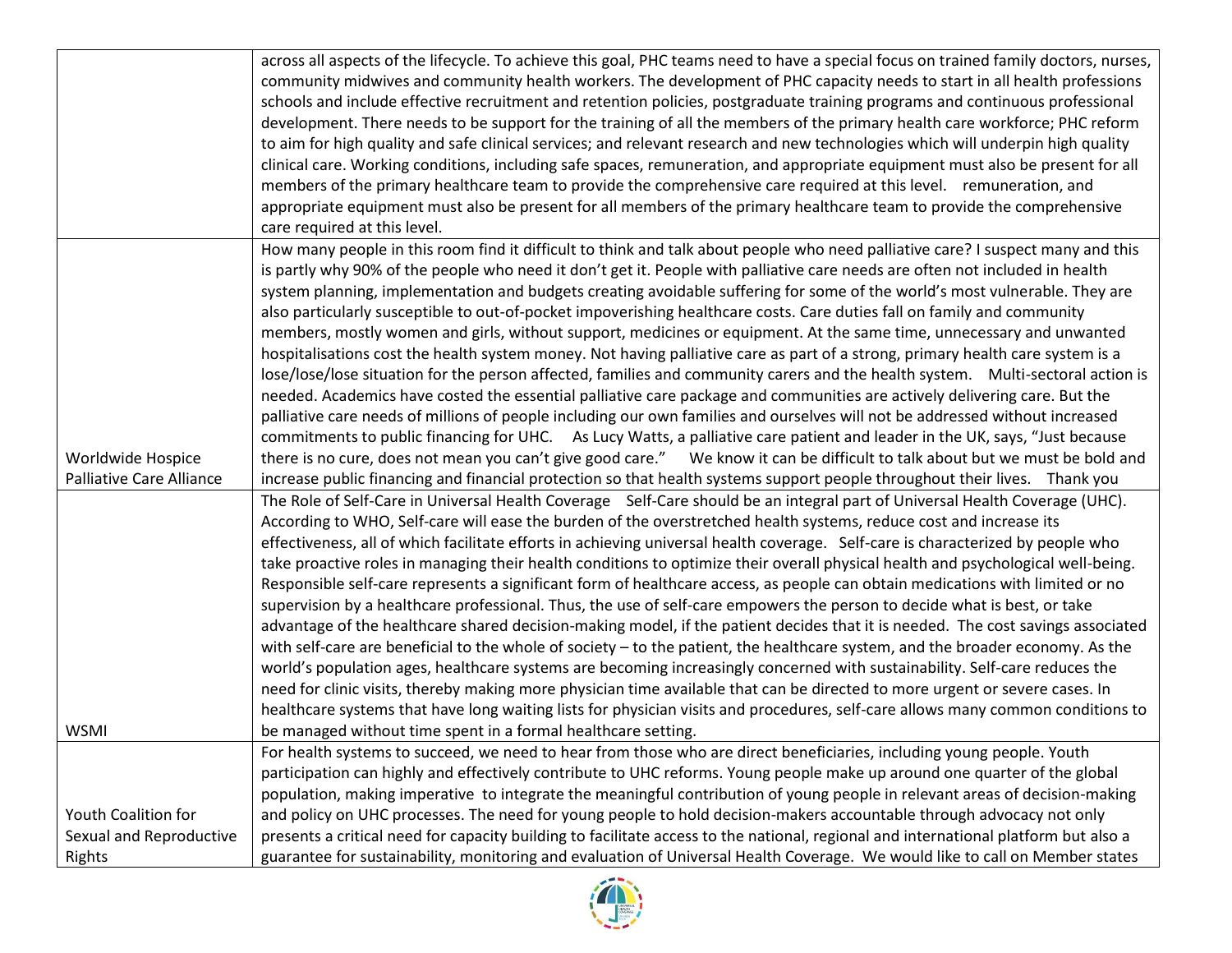|                    | to: Ensure inclusive, active, and meaningful engagement of young people in the UHC process. Develop new partnerships              |
|--------------------|-----------------------------------------------------------------------------------------------------------------------------------|
|                    | across sectors engaging young people including initiatives led by them and youth-serving organizations. Connect and work          |
|                    | alongside community-level young people's voices with national, regional and global decision-makers to play a significant role in  |
|                    | UHC Support sub-national, district and community levels where young people are engaging in UHC. Identify ways in which            |
|                    | young people can contribute to the strengthening and ensuring accountability of health systems that help improve both             |
|                    | universal health coverage and access. Empowerment of young population is key to equitable health systems. The young               |
|                    | people of today will be the main drivers, planners, and implementers of the current UHC movement towards the achievement          |
|                    | of "UHC by 2030". We have to make sure that there is YOU(th) in UHC.                                                              |
|                    | Statement on behalf of AHAIC Youth4UHC movement, IFMSA, IADS, GASNN, JDN - Views for the UN Multi-Stakeholder Hearing             |
|                    | on Universal Health Coverage Youth are currently estimated at 1.8 billion people, the highest ever in the history of humanity.    |
|                    | It is for this reason that 65 of the 169 Sustainable Development Goals (SDG) targets make reference to this group, which must     |
|                    | be well prepared to deliver on these expectations. The youth have prioritized UHC2030 Ask 6: Move Together, as below: 1.          |
|                    | Policy frameworks and decision making at global, regional and country level should include processes for structured inclusion     |
|                    | and meaningful youth engagement in the UHC process, which should be documented and tracked to ensure that youth views             |
|                    | and voices are taken into serious consideration. 2. UHC cannot be achieved without the availability, accessibility, acceptability |
|                    | and quality of health workforce. We need larger investments in the creation of jobs in the health sector, supported by            |
|                    | interprofessional and socially accountable education. We need action and commitment to gender and youth transformative            |
|                    | action to enable decent working conditions and a safe workplace free of violence and coercion for all. Partnering with young      |
|                    | people is an investment in the future. As present and future leaders, we commit to play our role in accelerating progress         |
| Youth4UHC movement | towards UHC locally and globally.                                                                                                 |

## **Questions from participants of the UN HLM on UHC Multistakeholder Hearing, 29 April 2019, New York**

- How do you envision the gender dimensions of health, including sexual and reproductive health, being included in the High-Level Declaration on UHC? It's been overlooked before, yet it's key to health.
- To leave no one behind, UHC must address gender-related dimensions of health throughout the life course, including but not limited to SRHR. How do we make sure that UHC prioritizes gender equality?
- We must not forget that sexual and reproductive rights are human rights. How can we ensure and fight the backlash?
- How can we ensure an integrated system of care, that includes both infectious diseases and noncommunicable diseases common to people of all ages?
- Youth and students play a pivotal role in the future workforce and in delivering UHC. How can we support them in their capacity to contribute to relevant processes?
- UHC will not be achievable without addressing the gender/power dimensions of accessing health services, in particular SRHR for women and girls. How can we prioritize this issue in the UHC agenda?
- How will use address social determinant of health that are key to ensure, not only health coverage but health access?

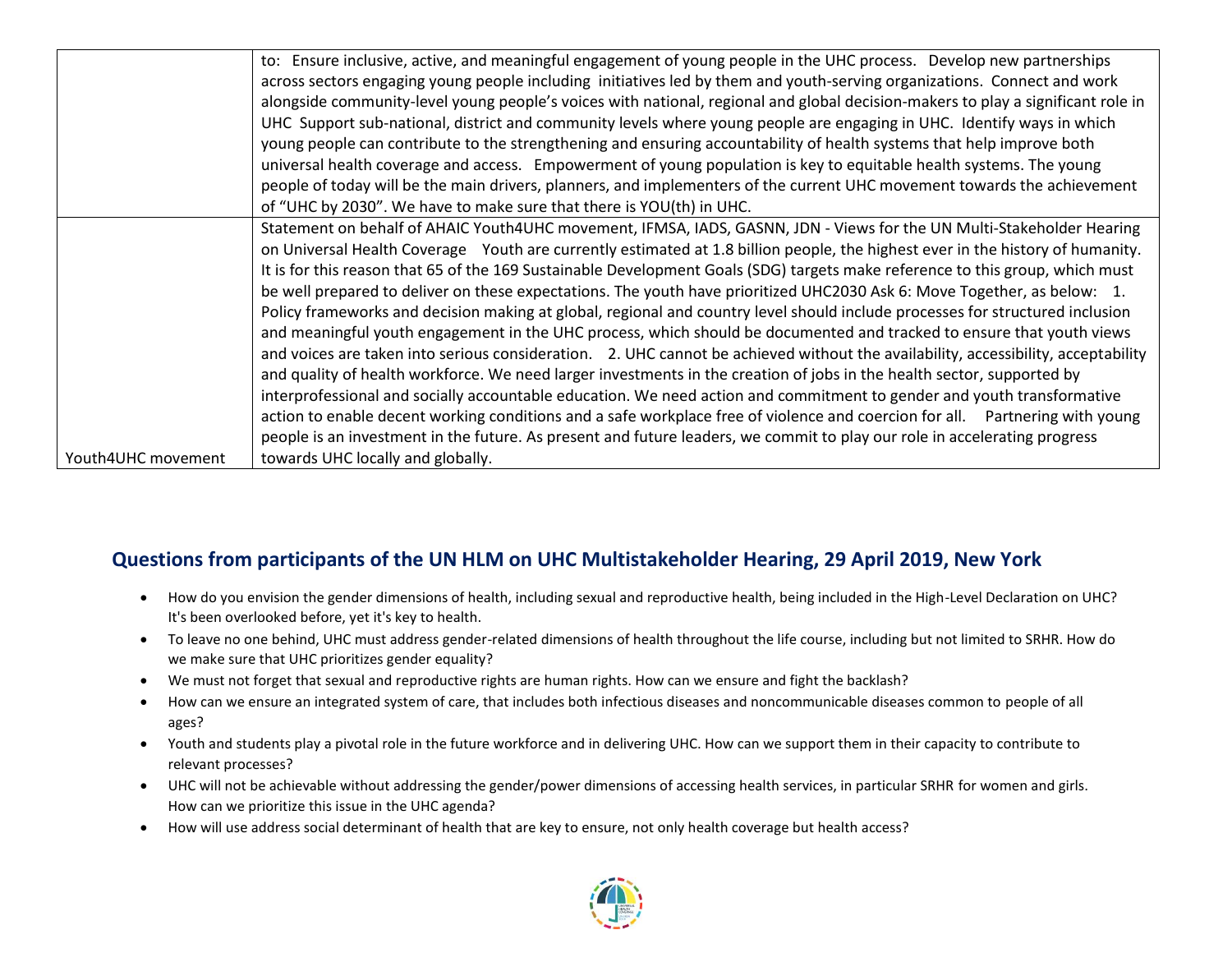- How can we ensure that UHC efforts includes refugees, IDPs and migrants, particularly the 32 million girls and women and counting in need of lifesaving sexual and reproductive health services?
- Sexual reproductive rights often don't make it to the agenda paper. How do we make everyone realize that sexual reproductive rights are actually human rights?
- How do we ensure disabled persons and people with mental health issues have the access and quality care they need when planning for UHC? Where is GENDER in the 6 asks and 4 priority actions?
- Growing up in my village of Nyanza District Rwanda we heard of Alma ata, Abuja Declaration, Gobi and other great ones. They ended up being empty promises. What makes this UHC movement any different?
- How will WHO support the development of the health workforce from pediatricians to community health workers to social workers to achieve UHC?
- The UHC debates must center the rights and needs of women and girls in all their diversity. How do we ensure that gender justice is addressed in this forum and beyond?
- Some people can be criminalised just for accessing health services specifically LGBTQI, sex workers, & people who seek abortion. How can we ensure they are not left behind in UHC?
- How do we ensure that UHC goes beyond prioritizing one health issue over another but actually ensure access for health for all no matter what the issue, gender, age, status etc
- Young people, especially young women and girls, face specific structural barriers to accessing health services that member states must address, what can we all do to put their agenda on the table?
- As we strengthen health systems towards #Health For All, how can we ensure that the health system is INCLUSIVE of oral health, vision, hearing, and mental health - (services often overlooked)?
- From a practical standpoint, how do we help accelerate the use of evidence to guide UHC policy to assure that all components of functional health care systems are supported?
- How do we plan and ensure people living in humanitarian and fragile states also have UHC?
- How can we ensure lifetime affordable access to essential lifesaving medication such as insulin in every country in the world?
- Are there any Member State representatives here to listen?
- What role do innovations in health technology and service delivery have in achieving UHC? How can we leverage new, more efficient approaches/technologies such as self-care?
- Dental caries is the worlds most common chronic disease affecting 3.9billion people. How do we make sure that preventive oral health is included in all countries' primary healthcare plans?
- Noting that oral diseases affect 3.9 billion people, and that these are preventable and share common risk factors with other NCDs, can we be sure of inclusion of prevention and treatment in UHC?
- Can we put the mouth back in the body? Why are oral diseases and dental preventive and treatment services often excluded from PHC? Orals diseases are a huge burden globally - over \$500 billion/year!
- How can we ensure decision makers use evidence to select the best policy options, in terms of both cost effectiveness and community preferences, in order to optimise benefits to communities?
- Given that the criminalization of same-sex relationships, sex-work, HIV and drug use are major barriers to care, what will be the strategy to ensure the most marginalized are included in UHC?
- How can we convince governments to understand that civil society engagement is necessary to attain UHC?

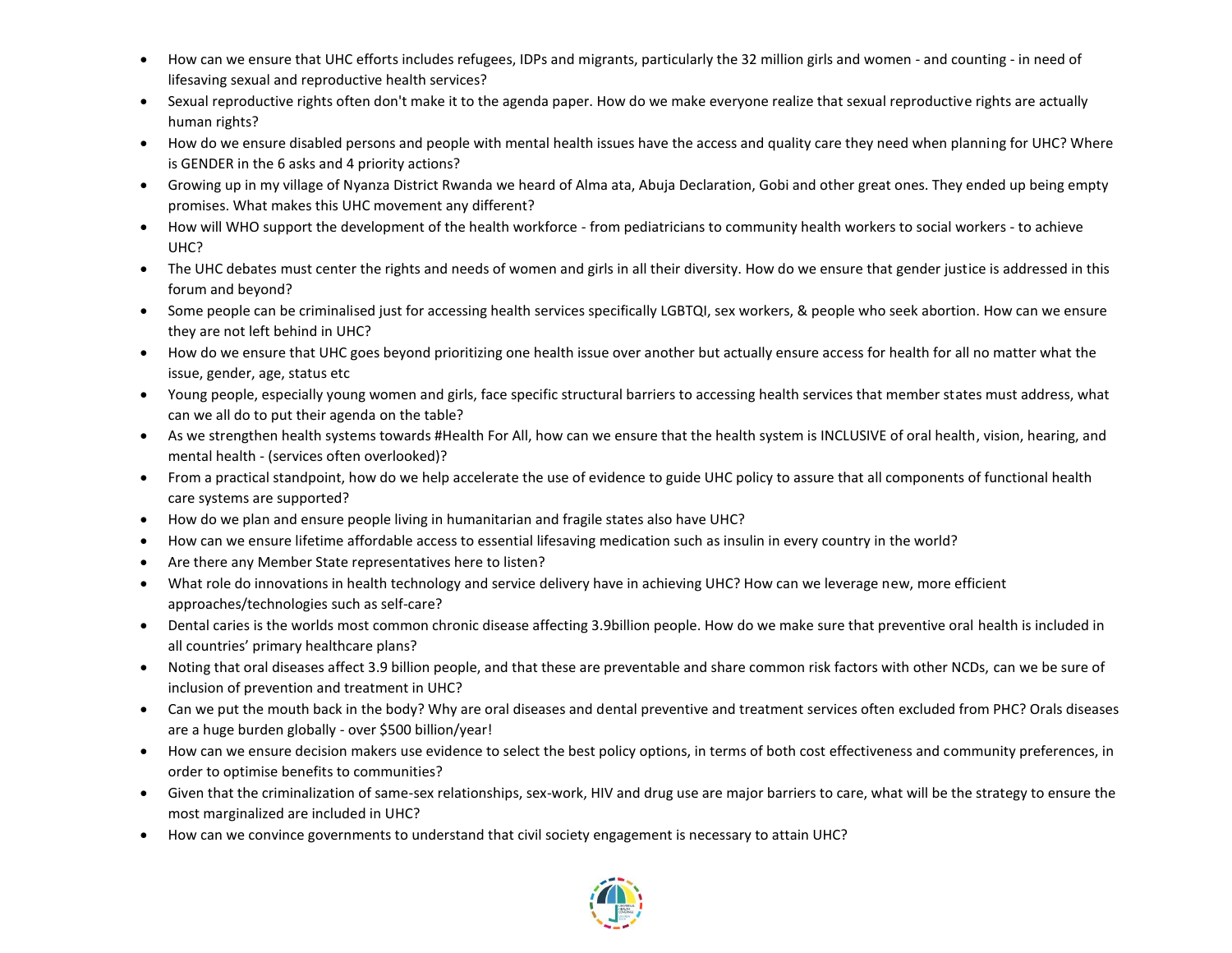- Dr. Gitahi said we are not here for organizations. We are here for the individuals, those whose voices are not being heard. How do you listen and attend to the voices of the least privileged among us?
- UHC must include oral health care measures due to the evidence on oral systemic links. As a result, I ask the question, why is oral health not considered in health measures.
- Let's not forget vulnerable populations be they young or old , those with mental illness , the LGBTQ+ , prisoners. How do we ensure all means all ?
- What role do technology-based innovations and solutions have in leveraging limited resources in underserved communities to advance health equity and achieve UHC for all?
- According to WHO: "Depression is the leading cause of disability worldwide, and is a major contributor to the overall global burden of disease." How can we ensure mental health integration into PHC?
- Given that a young child with dental decay is likely to be the obese teenager, the diabetic young adult, developing CVD in midlife, cancer in later life, can UHC change this trajectory? YES!
- What will persuade govts to shift from out-of-pocket payments to taxing people fairly to pay for health care?
- In the spirit of leaving no one behind. How do we ensure that gender equality gets addressed comprehensively within UHC?
- How to move this discussion from more requests for different diseases, to bringing practical solutions to government on UHC?
- Please make identity of speakers, backgrounds transparent.
- RE the taxation issue, why do we always focus on african corruption when the US and IS-backed corporations DEMAND tax incentives in the name of "free trade"
- How can we overcome inherent ageism to insure that older persons have access to UHC?
- How can we ensure that high-quality, integrated and financially sustainable community health programs are prioritized in the UHC agenda?
- When purchasing services from private sector, how do we balance the need for regulation of private sector with the fact that regulations increase inefficiencies & risk market failure. Good Examples?
- Given that 1 in 4 people worldwide will experience mental health problem and mental health MUST be integrated into primary healthcare, how do you see mental health access be highlighted in UHC?
- How can governments ensure that UHC drives inclusive development and prosperity for women and girls in a world where women are the majority of the world's poor?
- How do you envision the integration of nurses in the development of sustainable, cost effective health care access systems for diverse populations to achieve quality health care for all?
- As a young dentist I ask why are governments restricting their people from Universal Health Coverage where also Oral Health is included?
- How do we develop systems and mechanisms that reach the most marginalised and most likely to be left behind first?
- Even developed country governments avoid public health accountability how can accountability be improved?
- Even if governments show the political will to tackle UHC (eg India and it's Ayushman Bharat) how can we ensure they leverage civil society, to reach the last mile and make UHC a real success.
- Without addressing the myriad of barriers accessing comprehensive sexual reproductive health n gender based violence UHC policies will fail no matter how well they are financed or rolled out
- The IFRC strongly believes that we must put the last mile first. Can you talk about how community-based health programmes can be an essential means to reaching the most left behind? (session 2)
- How do national governments incentivize professional physician organizations to support policy change that permits professional nurses to practice at the TOP of those education and training?

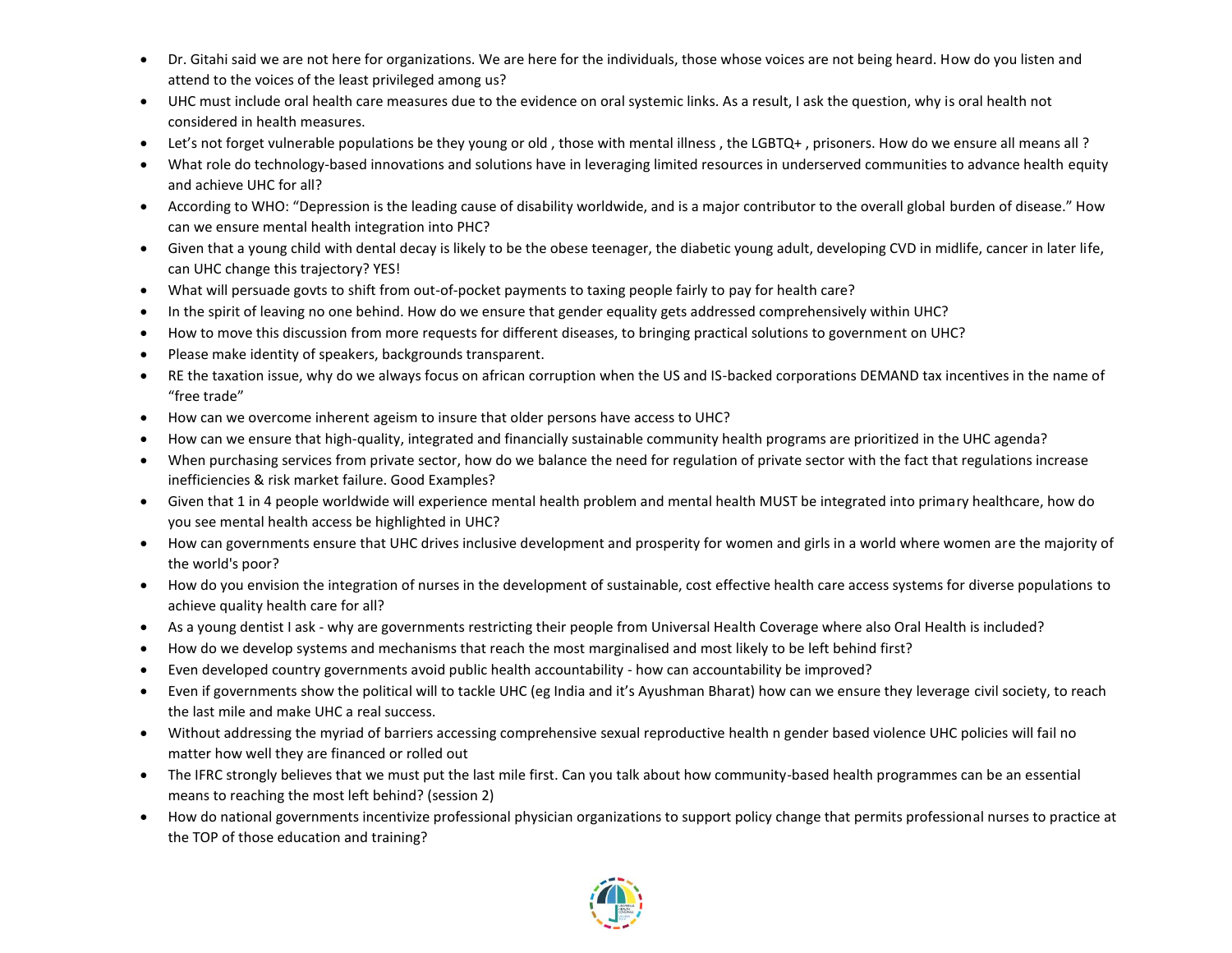- Without global equity in the availability of health inputs there is no equity. What is not available cannot be purchased NY the rich or made available without financial hardship by the poor
- How do we get health to be part of every government departments set of priorities?
- Should UHC integrate traditional medicine and other non traditional medical practices while creating a UHC basic service package?
- Cultural sensitivity and gender equality are really included in this call for action?
- What is being done to engage nurses as the leaders they are in health care and interprofessional collaboration?
- In High-Level Declaration: how to ensure govts create & sustain environments where right to health for civilian populations & health workers respected amidst political, economic or armed conflict?
- On the 1st panel discussion which is ongoing at present youth representation is missing ?? We need to be inclusive to move to a healthier world for all and youth need to a have voice at the table !
- Children with oral diseases do not grow as fast as those who are orally healthy, do not achieve as much academically. So easy to prevent! What's the problem, why excluded from UHC?
- How do we ensure accountability after UHC HLM?
- how can we build responsive and resilient health systems to make sure that the most vulnerable have access to services?
- Kenya is a Friend of UHC, 4 counties piloting UHC, success will be determined by the same government. UHC is meant to look like a magic wand, is it really?
- Padmini Murthy How can the policy makers / politicians put aside partisan politics to work on making universal health care for a reality???
- 1,300 NGOs urged gov'ts in the 2018 HLM on NCDs to stress binding regs to promote prevention based on the best available evidence & conflict of interest safeguards. Should UHC do so, too?
- UHC might present danger of exclusions of civil society in the decision-making process. How can we ensure civil society engagement in this process?
- What should be the message from Minister of Health to Minister of Finance?
- It is revolutionary to learn that Japan went for UHC 50years ago because of resource constraints. How can UHC2030 facilitate a learning process from Japan for political decision makers in LMICs?
- Human resource crisis cannot be addressed in the world's poorest countries without massive expansion in global (not only country-level) investments.
- How do we make sure that the role of women in the design and delivery of UHC, and their role in the health workforce (delivering UHC), is being addressed?
- Do we really need more evidence in places with no health workers, no drugs ? The evidence is that medical care works! We just need to provide care.
- What is being done to ensure that the role of gender as a determinant it health is being addressed in UHC?
- What UHC strategy will bridge the constant struggle between health equity and economies of scale for health budgets in LMIC?
- Human rights to health: how the need for community health system is recognized along with public health system, to allow all population to access health, incl. criminalised, stigmatised populations?
- Lots of questions here about sexual & reproductive health. Will this include the SRH needs of older women?
- How we will address the criminalization of HIV, which currently is are major barriers to HIV testing, treatment and care; even wherein services are available and affordable?
- As an on ground Dr in Uganda, Tanzania, DRC, and Peru I found technology vital. Any roles for UHC to create portals for Data Entry, Geofencing data sharing, Bulk Medication access ? #HEALTHFORALL
- Older people face prohibitive costs for healthcare services. What will governments do to close the gaps in health insurance coverage to ensure access & affordability of services for older people.
- How are older people being included in efforts to achieve UHC, both in terms of financing and quality service provision?

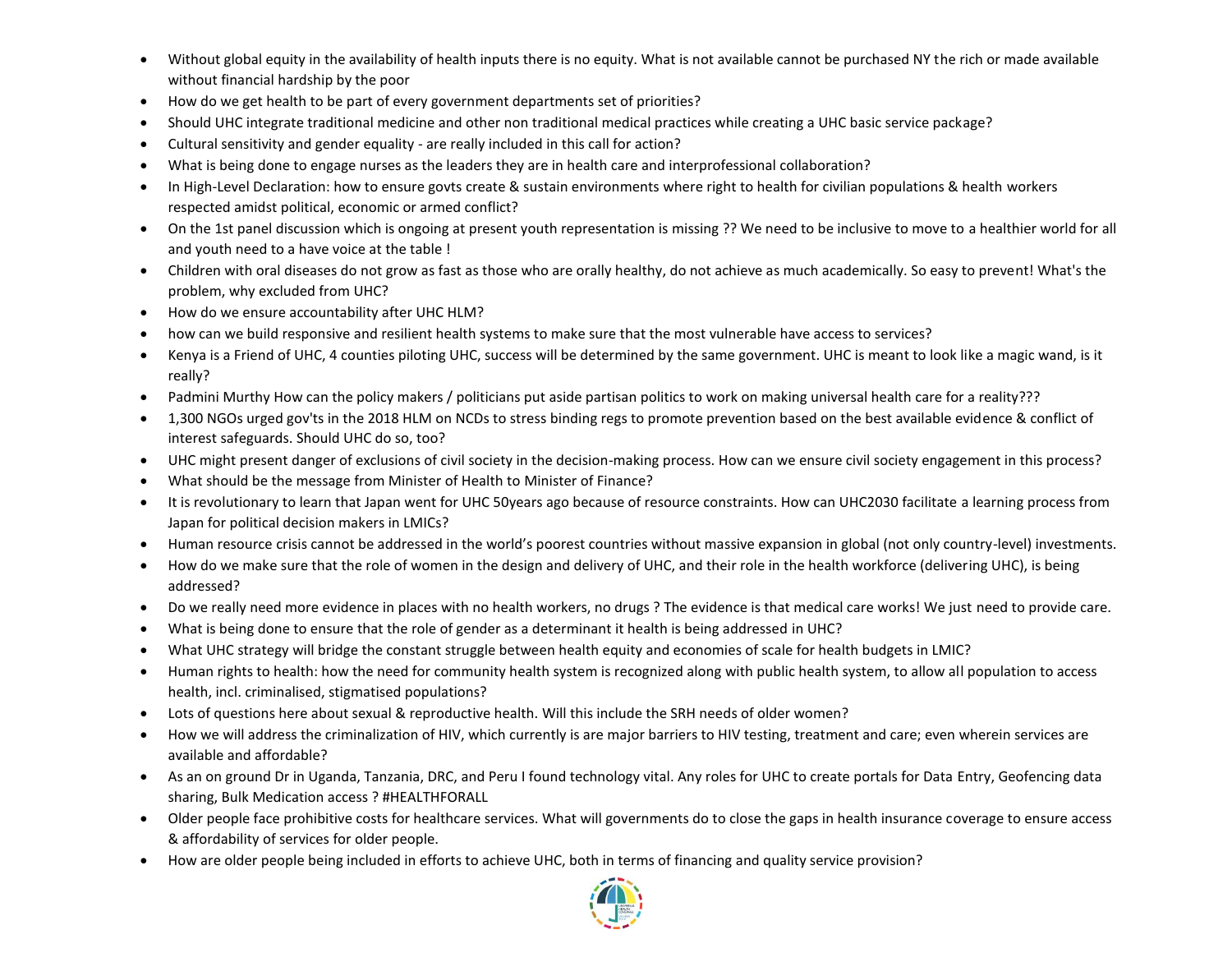- How do we build local policy and systems capacity to influence regional and national governments to act according to the uhc2030 recommendations and action agenda?
- How can we ensure that Heads of State and Heads of Government attend the HLM? The purpose of an HLM is to get the highest level of political buy in.
- Is patriarchy the biggest obstacle to UHC? Even among health professionals, more men are doctors and more women as nurses or paramedics. How can you change this reality?
- The achievement of health for all requires the establishment of a global pooled funding mechanism. Why are we not talking about the responsibilities of global duty bearers in closing the funding gap?
- If UHC is truly about "leaving no one behind," how will we as the privileged participants in this room hold ourselves accountable to ensuring that UHC reforms address the needs of marginalized groups?
- As we are talking about leave no one behind, gender equality, and marginalized community, no single speakers from Transgender community is present.
- Accountability for UHC dictates that both consumers and suppliers play a key role towards each other. Where is the consumer voice in accountability in the current UHC discussions?
- How do we ensure that voices of women at the community level and their asks for UHC reach the decision making tables?
- As a physician my burning question how can the health care providers be protected from violence when trying to do their work ? we just lost a colleague who was brutally murdered when working !
- What steps are being taken to mobilize communities and civil society at the country level to shape the agenda for UHC?
- One panelist discussed using an implementation-research approach to develop sustainable UHC systems. How do we develop such collaborations to formulate this approach to the challenge of achieving UHC?
- Providing oral health in UHC will yield benefits2 gen health 2-way pathways compromise healthy pregnancy, good outcomes in CHD, Diabetes, Alzheimers etc. Can we put the mouth back in the body?
- How do we encourage and support crossdisciplinary work between researchers, policy makers, parliamentarians, healthcare workers, and academic institutions when siloed approaches have been the norm?
- With less than 10 African countries having universal health care, what can we do to keep Africa on its toes and not left behind? Understanding the disease burden like diabetes in the continent is high
- UHC issues can't only be resolved with the political commitment at the country level. Fulfilment of basic rights is needed (sanitation, adequate housing, and food security).
- Oral health must be included in primary care in order to control costs in Secondary and tertiary care. Tooth decay and periodontal disease can be controlled by primary care measures
- There is broad agreement that there is need to transition towards increased domestic funding of UHC. How should the international development community support this transition process?
- Conditional foreign aid to developing countries by developed countries affects health sector funding prioritization. The Geo political power dynamics need to be adressed for UHC to be sustainable
- UHC should move beyond the binaries of men and women and include the health of all people in all their diversity n include transgender n LGBTQI
- Where are the young people? Meaningful youth engagement as a means to achieving UHC means the UN needs to include youth voices on every panel.
- How do we balance the need for government support (political and financial) for UHC, and the possibility that that same government may have policies that are antithetical to achieving UHC for all?

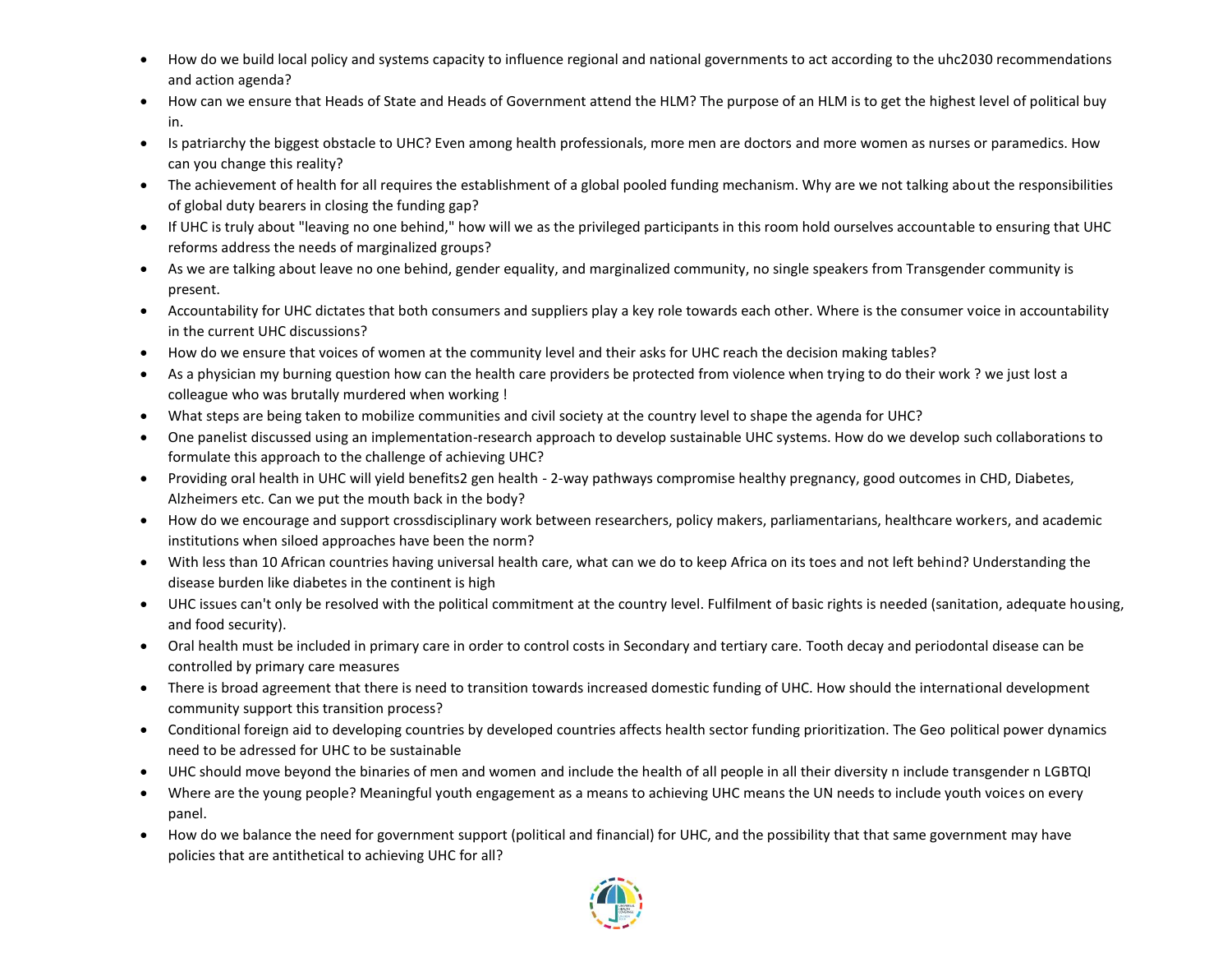- How do you control the comercialization of health , and over prescription by some medical professionals when health Care is a primary responsibility of governments?
- How do we ensure that people in the informal sector are covered under the UHC?
- UHC should promote equity participation , gender equality accountability, human rights accommodate the needs n voices of excluded groups like Queer n transgender
- how do we address the corruption in the health sector? People living in extreme poverty cannot access health services provided by the government specially due to corruption . Cynthia Mathew
- Investments in new health technologies will be vital to achieving UHC. How do we ensure greater resource mobilization for R&D?
- AGYW are at accelerated risk for unplanned pregnancy, HIV, STI's. However, there's an absence of Comprehensive Sexuality Education, youth inclusive services and access to quality SRHR. What do we do?
- How can we work together to encourage donors collaborate to ensure shared clear transition plans, tools and approaches which result in sustainable transitions?
- Leaving no one behind should not leave behind sex worker,MSM ,Drud users and transgender community who are criminalised in Africa.
- What efforts are being made to ensure the inclusion of those with end-of-life and palliative care needs within UHC packages and financing models?
- How best to address the 12 trillion USD loss in LMIC economic growth, caused by lack of access to surgery impacts on the health status of current and future workforce? Eg a child w cleft palate...
- In the drive towards universal health coverage how do we ensure that focus is also given to count & prevent injuries, such as drowning, alongside efforts to address NCDs and promote healthy lives?
- With regard to UHC Ask 3, "Regulate and Legislate," how do we ensure that profits are not prioritized over patients? Profiteering around drug prices is a huge problem in the US.
- Establishing a comprehensive UHC system is a complex process. How is the IPU assisting countries in doing so? Is it providing technical global health legislative assistance?
- When we talk about health as a human right, are we talking about an obligation to respect, protect, or fulfill? There are different needs in different countries, so different approaches are needed.
- How can the adequate resources available worldwide be invested for social responsible UHC that specifically avoids profit for the special interest groups?
- The private sector is key in health service delivery in many countries as they try to bridge health gaps. How do we plan to extend the UHC vision to this sector and enforce UHC policies forthwith.
- Given that we know that Primary Health Care is the backbone of UHC, how can we strengthen community health systems at the national and subnational levels?
- PHC is not new. What have we learned about what works and what does not work to take us go well beyond another global campaign or movement to knots and bolts of sustainable services in each household?
- Young people make up one quarter of the global population. How can we ensure inclusive, active, and meaningful engagement of young people in the UHC process?
- How do we ensure that even as we champion for UHC, quality of health care is not compromised!?
- To what extent are UHC models taking into account the complex and long-term health and care needs of older people?
- What is the panel's view on capacity to sort out the need for surgical care as a fundamental part of primary care and UHC? For example headache or abdominal pain? Both may or may not need surgery.
- How to bring about actionable commitment from member states during the HLM and ensure its implementation.

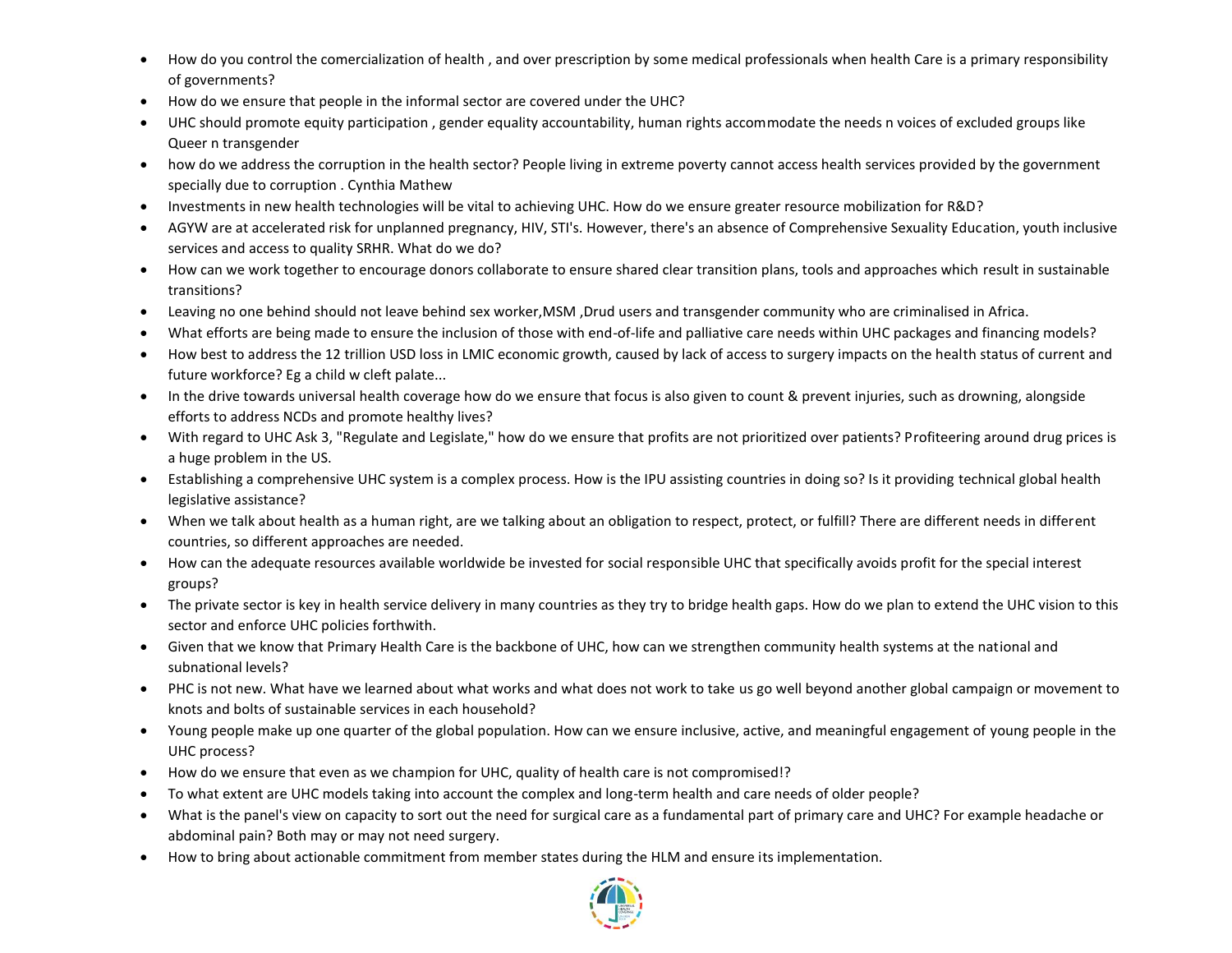- A few of the introductory remarks highlighted the importance of person-centred UHC. What steps are being taken to ensure that models of UHC being developed and promoted are holistic & person-centred?
- How can faith-based organizations best contribute to achieving UHC?
- Lots has been said today about leaving no-one behind & ensuring equity. I have heard lots about youth, women etc. yet nothing has been said about older people. How can we ensure they are included?
- How can we ensure that the Member State delegations to the HLM are gender balanced and women have an equal say in decision making on UHC from community to global?
- How do we address corruption at the health care provided by the government and how do we make the government accountable to tackle it
- Citizens don't know they have a right to health , so let's ensure that governments institutionalize accountability in Sept!
- As a trained physician my question is why isn't CAM ie complementary and alternative medicine being included in UHC discussion, this is necessary isn't it?
- For Ms. Benilda Batzin, can she elaborate on the issue of obstetric violence in health facilities? ¿Puede hablarnos más del problema de la violencia obstétrica en los establecimientos de salud?
- From trauma to Cesarean delivery to dental services, primary health is healthy only when surgery is available and affordable as WHA resolution 68.15 states- surgery & anaesthesia are integral to UHC.
- How will UHC address the gendered effects of structural violence on Women's health ?
- political will is contingent on knowledge about the issues. most of our politicians are...well uneducated. how can we make them understand the complexity of these issues and get them agree and commit?
- How can we ensure that UHC reaches the most vulnerable and also fosters social cohesion in conflict settings?
- The people that know how to achieve UHC is still missing in important parts of the huge implementation chain (from making policy to delivery and viceversa). How ca we change that?
- Increasing population affects UHC coverage and cost yet sexual and reproductive health ajd rights remains largely ignored in UHC narrative. Panelists what are your thoughts on this?
- CAN WE TALK ABOUT HOW UHC CAN BE ATTAINED BY PROMOTING HEALTHY LIFESTYLES? CHECKING UNHEALTHY FOODS, DANGEROUS MEDICINES, CONNECTING TO NATURE, CUTTING OF PREVENTABLE CAUSES OF DISEASES? CAN WE?
- Like the fight to end poverty,UHC wont be sustainable if focus isnt put on prevention: Sanitation,nutrition,sanitation and CSE are a must! Also..end wars and conflicts. Thoughs of the panel?
- WHO called the elimination and control of neglected tropical disease a 'litmus test if universal health coverage': how can we overcome bottlenecks in reaching high numbers of vulnerable people?
- Can we entrust Ministers of Health to deliver UHC? They can build hospitals, but can't keep the healthy healthy. Should ministers of education, commerce, technology take the leadership roles?
- We have 31 orgs that have signed guiding principles, in case anyone speaking wants to reference the Alliance for Gender Equality and UHC and its members
- Developing countries are loosing health professionals to rich countries when their own citizens are in critical need of it,how can the governments stop this and give better pay?
- The panel comment that tertiary care should be prioritized over PHC is shocking. How can we ensure prioritized PHC financial allocation in Sept?
- The current Health Insurance in Nigeria does not take into account the needs of service recipients as it has been determined by the employer and fail to cover specific SRHR needs. What can be done?

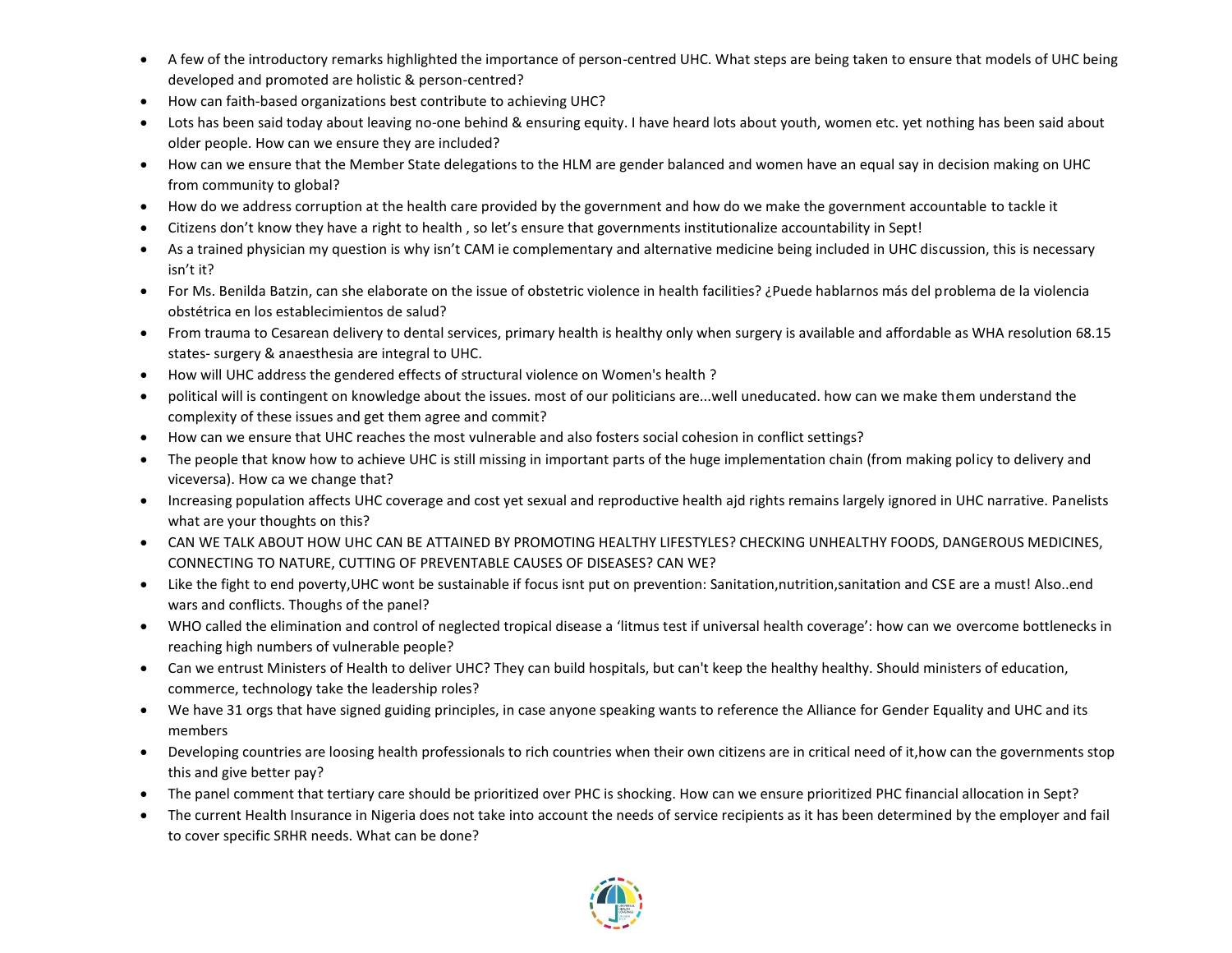- The current Health Insurance in Nigeria does not take into account the needs of service recipients as it has been determined by the employer and fail to cover specific SRHR needs. What can be done?
- According to Lancet analysis only 1.6% of development health financing is allocated to adolescents. This group is essential to achieving the SDGs but is being left behind. How can this be justified?
- What can be done locally, regionally, and nationally to empower all health care professionals and workers with the knowledge and tools to move from theory to action focused on achieving UHC for all?
- In some countries rolling out UHC has lead to having to get specific ID Numbers, How do you deal with the issue of undocumented immigrants and minorities that of don't have access to documention?
- How you work with community health workers to encourage people to seek prevention, care and support services without delay. can we recognize their work as major players in UHC?
- The challenge of involving private sector is that most governments in low and middle income countries have limited capacities to regulate private sector to ensure quality and safety.
- Can we we build finance and access mechanisms that allow teenagers to autonomously access sexual & reproductive health without parental interference or age barriers?
- Why UN took decades to take Universals health Care as priority issue ?
- Good governance and accountability are critical steps for UHC. what do you think
- We must ensure and resource meaningful involvement of civil society and community in UHC governance at all levels what are the opportunities to be seized to achieve this?
- How can we address the high costs of insurance premiums which go up every year and the increasing deductibles which deter people from seeking health care in countries such as US
- How to have a complete health coverage and not only financing models that only cover a minimum package of health interventions since these generate an out-of-pocket expense to people?
- How can we drive system-wide change to the whole R&D process and expand delinked R&D efforts for new medicines, vaccines and diagnostics which will be vital for achieving UHC?
- How can we ensure effective financing mechanisms to allow efficient procurement or reimbursement systems which incorporate direct public health funding instead of insurance based systems?
- How can we prevent politicization of health care?
- What is the role of prevention in reaching health for all & what can and should be done for investment in evidence-based prevention to make up a more significant share of overall healthcare spending?
- Agree with Mrs. Glassman and Dr. Reddy, Awareness in How to translate Outcomes Research in Policy decision should be a commitment by all involved in UHC
- How this global parliamentary committee is linked with Parliamentary platform for TB?
- UHC might present danger of exclusions of civil society in the decision-making process. How can we ensure civil society engagement in this process?
- Cómo organizan los estados sus prioridades en salud.?, cómo debe ser el crecimiento y dirección de las acciones a seguir para mejorar la salud y organizar el presupuesto de salud?
- Is privatization of public health services a solution for achieving UHC? How can we make our political leaders accountable to invest more in public health care services
- How we can ensure improve access to controlled substances, pain medicine for adults and children who are suffering from life-limiting illnesses? increase access to palliative care services?